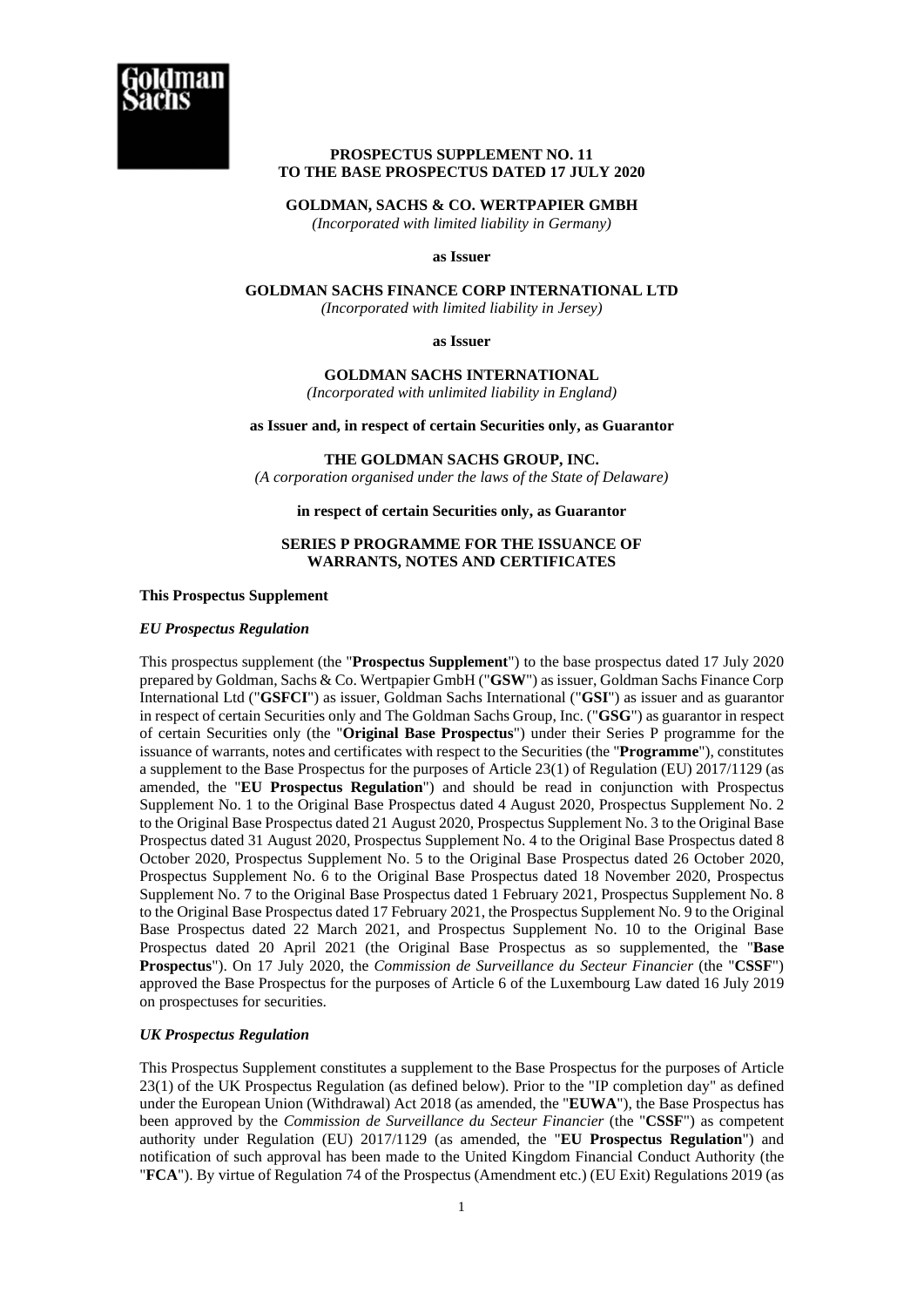amended), the Base Prospectus shall be treated for the purposes of Regulation (EU) 2017/1129 as it forms part of UK domestic law by virtue of the EUWA and regulations made thereunder (as amended, the "**UK Prospectus Regulation**") as if it had been approved by the FCA at the respective times when the Original Base Prospectus and each of the above-referenced Prospectus Supplements were approved by the CSSF. Such approval relates only to Securities which are to be admitted to trading on a UK regulated market for the purposes of Regulation (EU) No.600/2014 as it forms part of UK domestic law by virtue of the EUWA (as amended, "**UK MiFIR**") and/or which are to be offered to the public in the United Kingdom. This Prospectus Supplement has been approved by the FCA, as competent authority under the UK Prospectus Regulation. The FCA only approves this Prospectus Supplement as meeting the standards of completeness, comprehensibility and consistency imposed by the UK Prospectus Regulation. Such approval by the FCA should not be considered as an endorsement of the Issuers or the quality of the Securities that are the subject of the Base Prospectus and this Prospectus Supplement. Investors should make their own assessment as to the suitability of investing in the Securities.

Terms defined in the Base Prospectus have the same meaning when used in this Prospectus Supplement unless otherwise defined herein. This Prospectus Supplement shall form part of and be read in conjunction with the Base Prospectus.

#### **Right of withdrawal**

## *EU Prospectus Regulation*

**In accordance with Article 23(2a) of the EU Prospectus Regulation, investors in the European Economic Area who have already agreed to purchase or subscribe for Securities issued under the Programme before this Prospectus Supplement is published and where the Securities have not yet been delivered to them at the time when the significant new factor, material mistake or material inaccuracy to which this Prospectus Supplement relates, arose or was noted, where the Securities are affected by the significant new factor, material mistake or material inaccuracy to which this Prospectus Supplement relates, have the right, exercisable until 26 April 2021, which is three working days after the publication of this Prospectus Supplement, to withdraw their acceptances. Investors may contact the relevant Authorised Offeror(s) (as set out in the Final Terms of the relevant Securities) should they wish to exercise such right of withdrawal.** 

#### *UK Prospectus Regulation*

**In accordance with Article 23(2) of the UK Prospectus Regulation and PRR 3.4.1 of the FCA's Prospectus Regulation Rules sourcebook, investors in the United Kingdom who have already agreed to purchase or subscribe for Securities issued under the Programme before this Prospectus Supplement is published and where the Securities have not yet been delivered to them at the time when the significant new factor, material mistake or material inaccuracy to which this Prospectus Supplement relates, arose or was noted, where the Securities are affected by the significant new factor, material mistake or material inaccuracy to which this Prospectus Supplement relates, have the right, exercisable until 26 April 2021, which is three working days after the publication of this Prospectus Supplement, to withdraw their acceptances. Investors may contact the relevant Authorised Offeror(s) (as set out in the Final Terms of the relevant Securities) should they wish to exercise such right of withdrawal.** 

#### **Responsibility**

Each of GSI, GSW, GSFCI and GSG accepts responsibility for the information given in this Prospectus Supplement and confirms that, to the best of their knowledge, the information contained in this Prospectus Supplement is in accordance with the facts and that this Prospectus Supplement makes no omission likely to affect its import.

#### **Purpose of this Prospectus Supplement**

The purpose of this Prospectus Supplement is to (a) incorporate by reference GSI's 2020 Annual Report (as defined below), (b) incorporate by reference GSG's 2021 Proxy Statement (as defined below), (c) incorporate by reference GSG's 14 April 2021 Form 8-K (as defined below) and (d) make certain changes to the information in the "Risk Factors", "Documents Incorporated by Reference", "Share Linked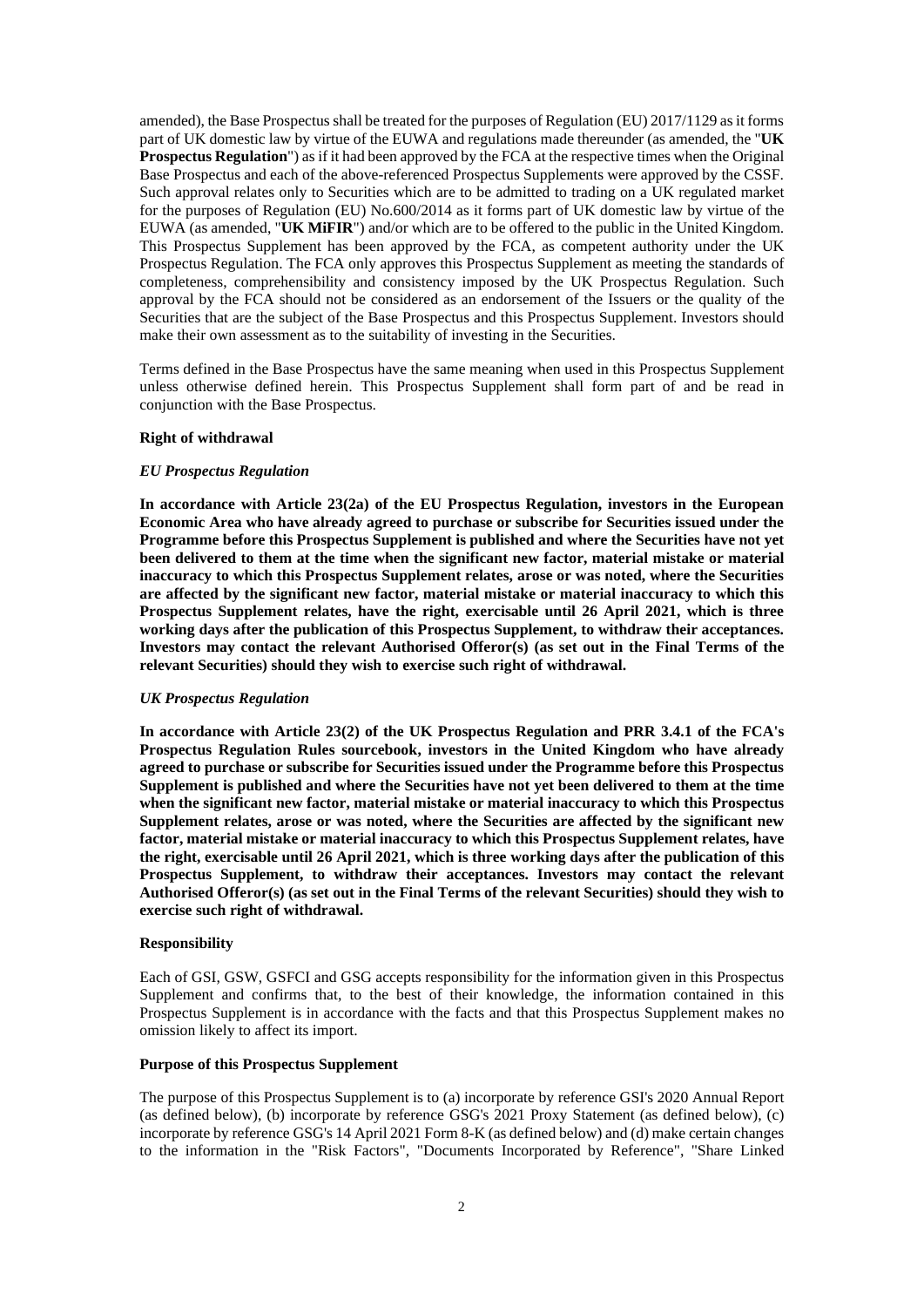Conditions", "Index Linked Conditions", "Goldman Sachs Single Stocks Static Basket Indices", "Goldman Sachs International" and "General Information" sections of the Base Prospectus.

This Prospectus Supplement will be available on the website of the Luxembourg Stock Exchange at *www.bourse.lu* and the Financial Conduct Authority at *https://marketsecurities.fca.org.uk/*.

### **Information being supplemented**

#### *Incorporation by reference*

This Prospectus Supplement supplements the Base Prospectus by incorporating by reference (a) the Annual Report for the thirteen months ended 31 December 2020 of Goldman Sachs International ("**GSI's 2020 Annual Report"**) containing, in Part II the Directors' Report and Audited Financial Statements of GSI for the period ended 31 December 2020, (b) the Proxy Statement relating to GSG's 2021 Annual Meeting of Shareholders on 29 April 2021 ("**GSG's 2021 Proxy Statement**"), as filed with the U.S. Securities and Exchange Commission ("**SEC**") on 19 March 2021 and (c) the Current Report on Form 8-K dated 14 April 2021 of The Goldman Sachs Group, Inc. ("**GSG's 14 April 2021 Form 8-K**"), as filed with the SEC on 14 April 2021.

Copies of the GSI's 2020 Annual Report, GSG's 2021 Proxy Statement and GSG's 14 April 2021 Form 8-K have been filed with the CSSF in its capacity as competent authority under the Luxembourg Law.

GSI's 2020 Annual Report, GSG's 2021 Proxy Statement and GSG's 14 April 2021 Form 8-K are incorporated by reference into, and forms part of, this Prospectus Supplement, and the information contained in this Prospectus Supplement, GSI's 2020 Annual Report, GSG's Proxy Statement and GSG's 14 April 2021 Form 8-K shall be deemed to update and, where applicable, supersede any information contained in the Base Prospectus, or any documents incorporated by reference therein.

## **Amendments and updates to certain information in the Base Prospectus**

The Base Prospectus, as supplemented prior to this Prospectus Supplement, is amended and supplemented as follows:

#### $1<sub>1</sub>$ **Amendments to the section entitled "Risk Factors"**

The information in the section entitled "*Risk Factors*" as supplemented up to Prospectus Supplement No. 10 to the Original Base Prospectus dated 20 April 2021, is amended and supplemented as follows:

(a) Risk factors in sub-section 2 entitled "*Risks Relating to GSI*" on pages 20 to 36 of the Original Base Prospectus is deleted in its entirety and replaced with the following:

## "**2. Risks relating to GSI**

GSI faces a variety of risks that are substantial and inherent in its businesses including market, liquidity, credit, operational, model, legal, regulatory and reputational risks and uncertainties. The following are some of the more important factors that could affect GSI's businesses.

## 2.1 **Credit Risks**

The Issuer may partially or wholly fail to meet its obligations under the Securities. Investors should therefore take the creditworthiness of the Issuer, as well as the creditworthiness of the relevant Guarantor of the Securities, into account in their investment decision. Credit risk means the risk of insolvency or illiquidity of the Issuer, i.e. a potential, temporary or final inability to fulfil its interest and repayment obligations on time. An increased insolvency risk is typical of issuers that have a low creditworthiness.

Although the return on your Securities will be based on the performance of the Underlying Asset(s) (if applicable), the payment of any amount due on, or delivery of any asset(s) deliverable under, the Securities is subject to the credit risk of the Issuer,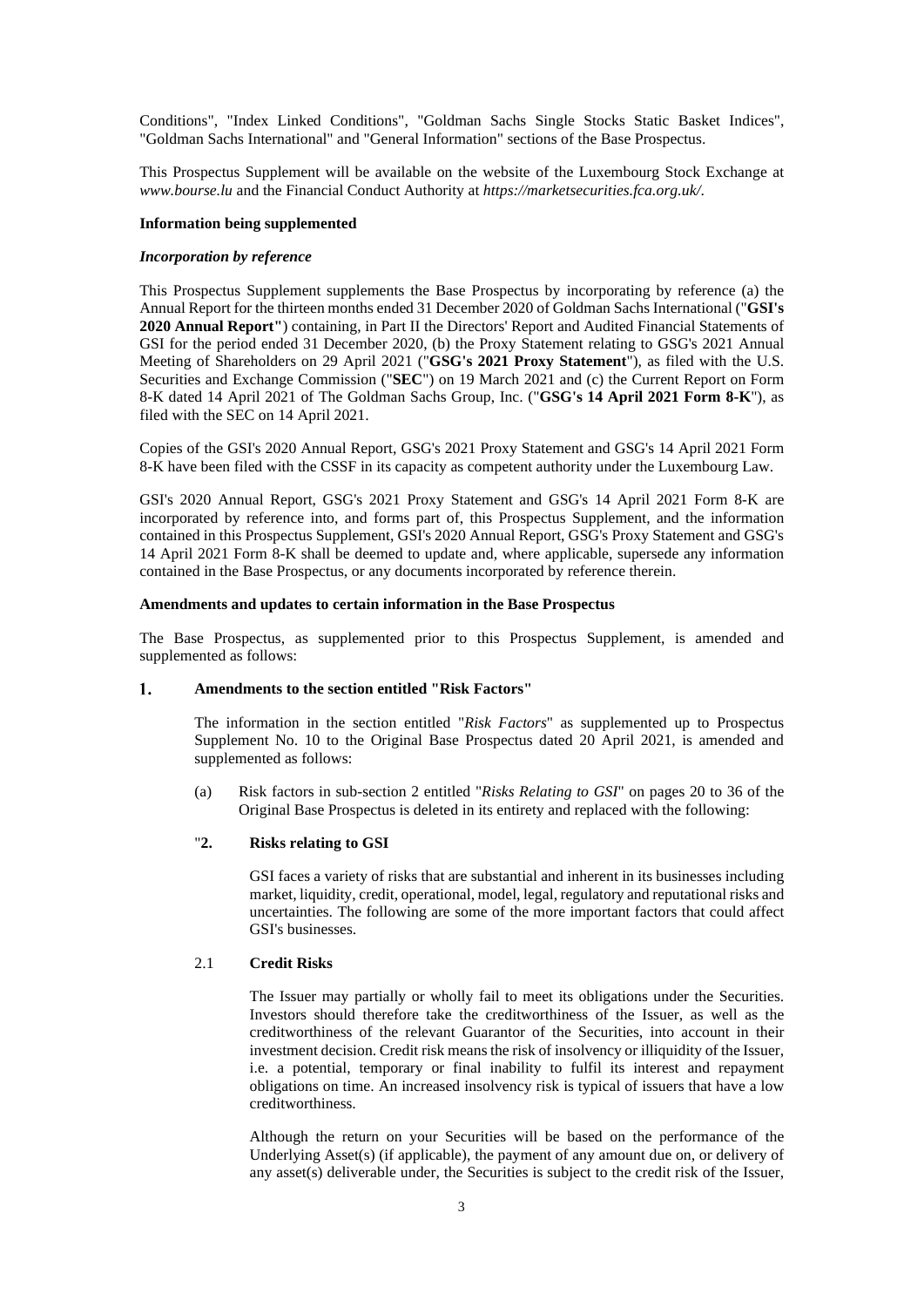and (if applicable) the credit risk of the relevant Guarantor. This is also the case for Securities not linked to any Underlying Asset. The Securities and the Guarantees are our unsecured obligations. Investors are dependent on our ability to pay all amounts due on, or deliver any asset(s) deliverable under, the Securities, and therefore investors are subject to our credit risk and to changes in the market's view of our creditworthiness. Similarly, investors are dependent on the ability of (if applicable) the relevant Guarantor, to pay all amounts due on the Securities, and therefore are also subject to its credit risk and to changes in the market's view of its creditworthiness.

Because the assets of GSG consist principally of interests in the subsidiaries through which GSG conducts its businesses, its right to participate as an equity holder in any distribution of assets of any of its subsidiaries upon the subsidiary's liquidation or otherwise, and thus the ability of the security holders of the Issuer, as the beneficiaries of the GSG Guaranty (if applicable), to benefit from the distribution, is junior to creditors of the subsidiary, except to the extent that any claims GSG may have as a creditor of the subsidiary are recognised. In addition, dividends, loans and advances to GSG from some of its subsidiaries are restricted by net capital requirements under the Securities Exchange Act of 1934 and under rules of securities exchanges and other regulatory bodies. Furthermore, because some of the subsidiaries of GSG are partnerships in which GSG is a general partner or the sole limited partner, GSG may be liable for their obligations. GSG also guarantees many of the obligations of its subsidiaries other than the Issuer. Any liability GSG may have for its subsidiaries' obligations could reduce its assets that are available to satisfy its obligations under the GSG Guaranty to the investors in securities of the Issuer.

**The Securities are not bank deposits and are not insured or guaranteed by the UK Financial Services Compensation Scheme, the Jersey Depositors Compensation Scheme, the U.S. Federal Deposit Insurance Corporation, the U.S. Deposit Insurance Fund or any other government or governmental or private agency or deposit protection scheme in any jurisdiction. Investors are dependent on our ability to pay all amounts due on the Securities, and therefore investors are subject to our credit risk and to changes in the market's view of our creditworthiness.** 

**Where applicable, the bankruptcy or resolution of the relevant Guarantor will not constitute an event of default in relation to the Securities**. There is no automatic default or acceleration upon the bankruptcy or resolution of the relevant Guarantor. In the event that the relevant Guarantor becomes subject to bankruptcy or resolution proceedings (but the Issuer does not), you will not be able to declare the Securities to be immediately due and repayable. Instead, you will need to wait until the earlier of the time that (i) the Issuer itself becomes bankrupt or otherwise defaults on the terms of the Securities and (ii) the time the Securities become due and repayable at their maturity. Therefore, the return you receive on the Securities in this particular circumstance could be significantly less than what you would have otherwise received had you been able to declare the Securities immediately due and repayable upon the bankruptcy or resolution of the relevant Guarantor.

## 2.2 **Risks relating to GSI's financial situation**

#### (a) *Risks relating to economic and market conditions*

GSI's businesses have been and may in the future be adversely affected by conditions in the global financial markets and broader economic conditions.

GSI's businesses, by their nature, do not produce predictable earnings and are materially affected by conditions in the global financial markets and economic conditions generally, both directly and through their impact on client activity levels and creditworthiness. These conditions can change suddenly and negatively.

GSI's financial performance is highly dependent on the environment in which its businesses operate. A favourable business environment is generally characterised by,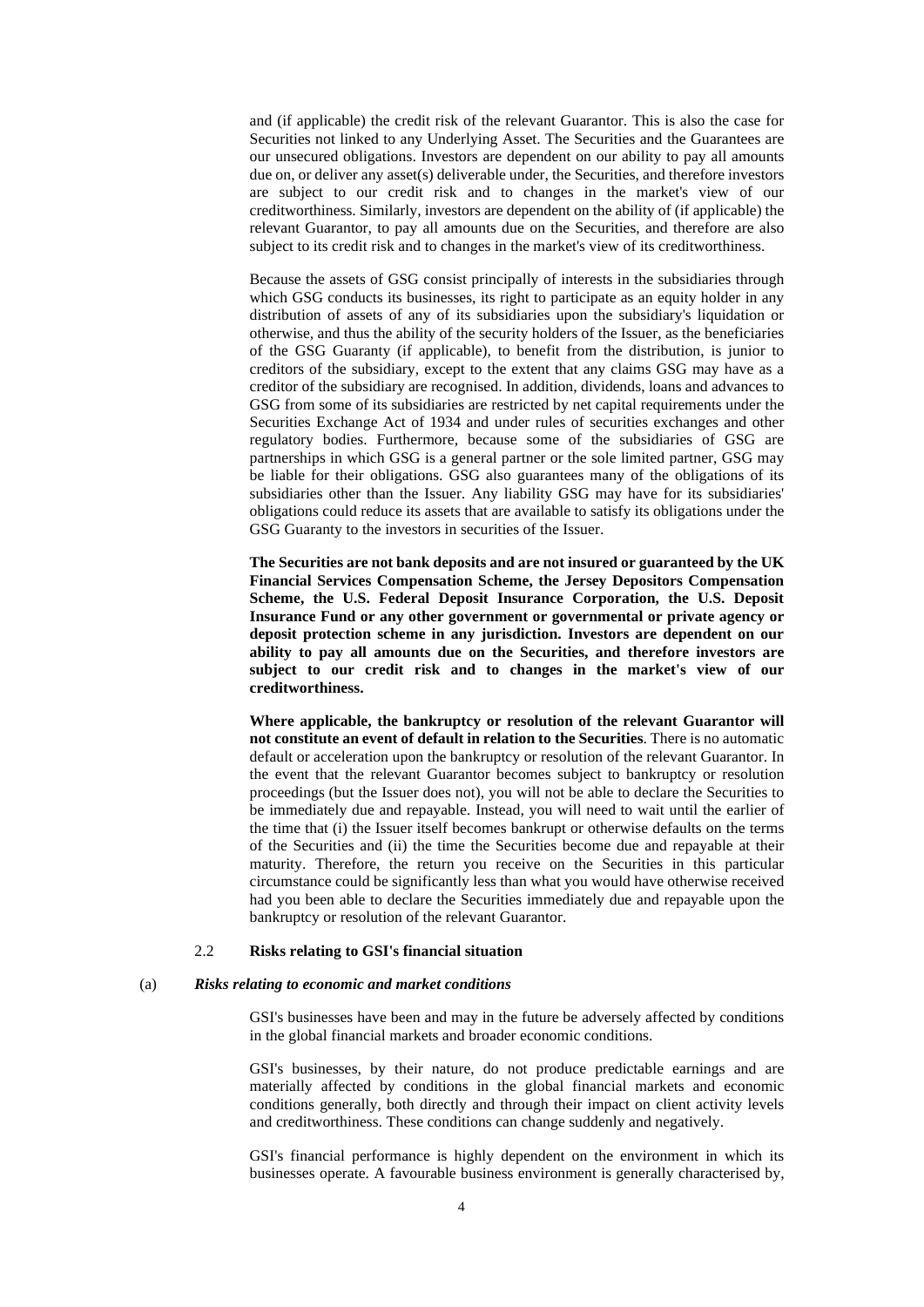among other factors, high global gross domestic product growth, regulatory and market conditions that result in transparent, liquid and efficient capital markets, low inflation, business, consumer and investor confidence, stable geopolitical conditions and strong business earnings.

Unfavourable or uncertain economic and market conditions can be caused by: low levels of or declines in economic growth, business activity or investor, business or consumer confidence; pandemics; limitations on the availability or increases in the cost of credit and capital; illiquid markets; increases in inflation, interest rates, exchange rate or basic commodity price volatility or default rates; concerns about sovereign defaults; uncertainty concerning fiscal or monetary policy; the extent of and uncertainty about potential increases in tax rates and other regulatory changes; the imposition of tariffs or other limitations on international trade and travel; outbreaks of domestic or international tensions or hostilities, terrorism, nuclear proliferation, cybersecurity threats or attacks and other forms of disruption to or curtailment of global communication, energy transmission or transportation networks or other geopolitical instability or uncertainty; corporate, political or other scandals that reduce investor confidence in capital markets; extreme weather events or other natural disasters; or a combination of these or other factors.

The financial services industry and the securities and other financial markets have been materially and adversely affected in the past by significant declines in the values of nearly all asset classes, by a serious lack of liquidity and by high levels of borrower defaults. In addition, concerns about the COVID-19 pandemic, European sovereign debt risk and its impact on the European banking system, the impact of Brexit, the imposition of tariffs and actions taken by other countries in response, and potential or actual changes in interest rates and other market conditions, have resulted, at times, in significant volatility while negatively impacting the levels of client activity.

General uncertainty about economic, political and market activities, and the scope, timing and impact of regulatory reform, as well as weak consumer, investor and chief executive officer confidence resulting in large part from such uncertainty, has in the past negatively impacted client activity, which can adversely affect many of GSI's businesses. Periods of low volatility and periods of high volatility combined with a lack of liquidity, have at times had an unfavourable impact on GSI's market-making businesses.

Financial institution returns may be negatively impacted by increased funding costs due in part to the lack of perceived government support of such institutions in the event of future financial crises relative to financial institutions in countries in which governmental support is maintained. In addition, liquidity in the financial markets has also been negatively impacted as market participants and market practices and structures continue to adjust to evolving regulatory frameworks.

## (b) *Risks relating to liquidity*

GSI's liquidity, profitability and businesses may be adversely affected by an inability to access the debt capital markets or to sell assets.

Liquidity is essential to GSI's businesses. It is of critical importance to GSI, as most of the failures of financial institutions have occurred in large part due to insufficient liquidity. GSI's liquidity may be impaired by an inability to access secured and/or unsecured debt markets, an inability to access funds from GSG or other Group affiliates, an inability to sell assets or redeem investments, lack of timely settlement of transactions, or other unforeseen outflows of cash or collateral. This situation may arise due to circumstances that GSI may be unable to control, such as a general market or economic disruption or an operational problem that affects third parties or GSI or its affiliates or even by the perception among market participants that GSI, or other market participants, are experiencing greater liquidity risk.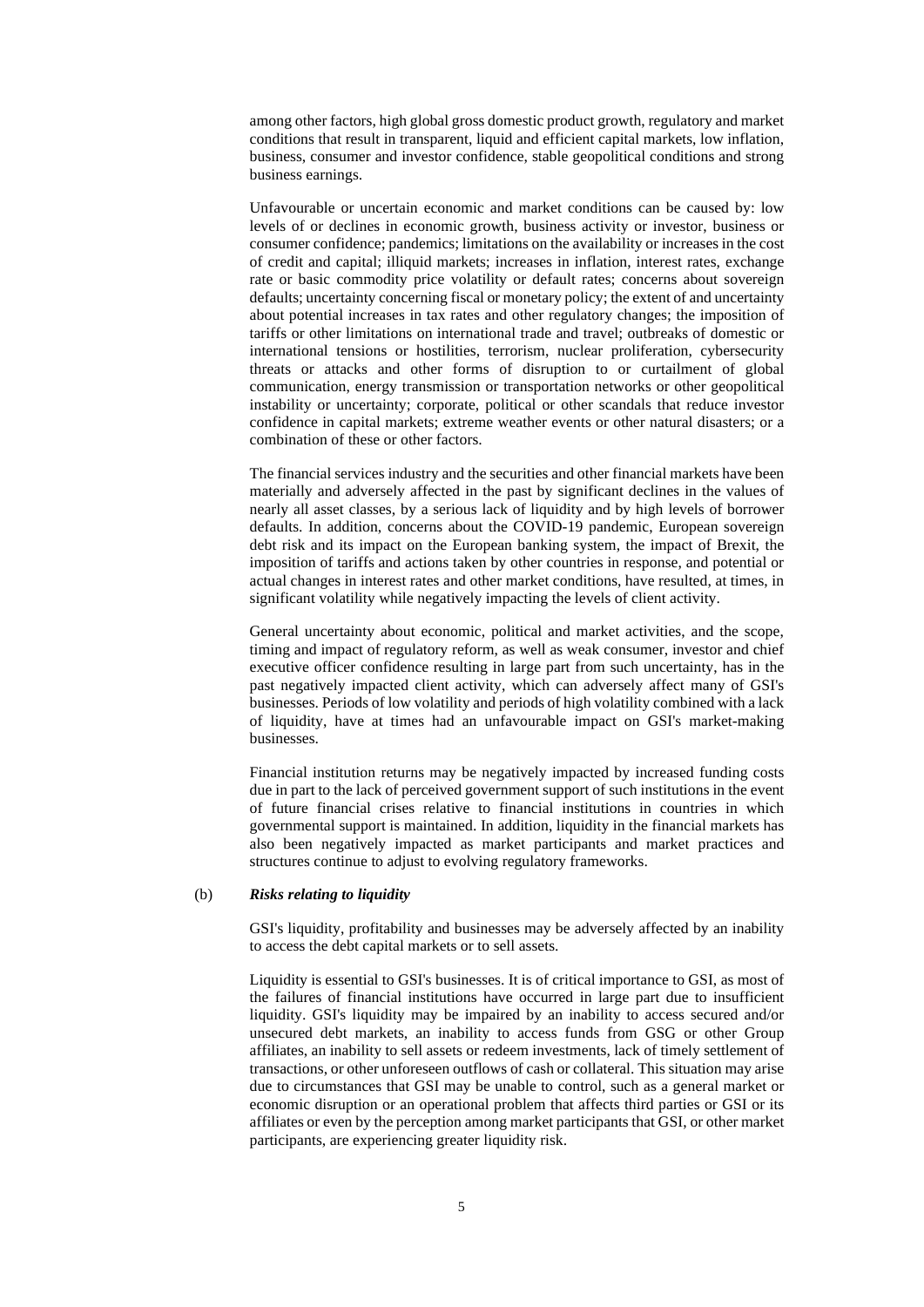GSI employs structured products to benefit its clients and hedge its own risks. The financial instruments that GSI holds and the contracts to which it is a party are often complex, and these complex structured products often do not have readily available markets to access in times of liquidity stress. GSI's investing and financing activities may lead to situations where the holdings from these activities represent a significant portion of specific markets, which could restrict liquidity for GSI's positions.

Further, GSI's ability to sell assets may be impaired if there is not generally a liquid market for such assets, as well as in circumstances where other market participants are seeking to sell similar otherwise generally liquid assets at the same time, as is likely to occur in a liquidity or other market crisis or in response to changes to rules or regulations. In addition, financial institutions with which GSI interacts may exercise set-off rights or the right to require additional collateral, including in difficult market conditions, which could further impair GSI's liquidity.

Regulatory changes relating to liquidity may also negatively impact GSI's results of operations and competitive position. Numerous regulations have been adopted or proposed to introduce more stringent liquidity requirements for large financial institutions. These regulations address, among other matters, liquidity stress testing, minimum liquidity requirements, wholesale funding, restrictions on short-term debt and structured notes issued by top-tier holding companies, deductions for holding total loss-absorbing capacity ("**TLAC**") and prohibitions on parent guarantees that are subject to certain cross-defaults. New and prospective liquidity-related regulations may overlap with, and be impacted by, other regulatory changes, including rules relating to minimum long-term debt requirements and TLAC, capital, leverage and resolution and recovery frameworks applicable to large financial institutions. Given the overlapping and complex interactions among these new and prospective regulations, they may have unintended cumulative effects, and their full impact will remain uncertain, while regulatory reforms are being adopted and market practices develop.

Reductions in GSI's credit ratings or an increase in its credit spreads may adversely affect its liquidity and cost of funding. GSI is an indirect, wholly-owned operating subsidiary of GSG and depends on GSG for capital and funding. The credit ratings of GSI and those of GSG are important to GSI's liquidity. A reduction in GSI's and/or GSG's credit ratings could adversely affect GSI's liquidity and competitive position, increase borrowing costs, limit access to the capital markets or funding from GSG or trigger obligations under certain provisions in some trading and collateralised financing contracts. Under these provisions, counterparties could be permitted to terminate contracts with GSI or GSG or require additional collateral. Termination of trading and collateralised financing contracts could cause losses and impair liquidity by requiring GSG or GSI to find other sources of financing or to make significant cash payments or securities movements.

GSI's cost of obtaining long-term unsecured funding is directly related to both the credit spreads of GSI and GSG. Increases in the credit spreads of GSI and/or GSG can significantly increase the cost of this funding. Changes in credit spreads are continuous, market-driven, and subject at times to unpredictable and highly volatile movements. The credit spreads of GSI and/or GSG are also influenced by market perceptions of its and/or GSG's creditworthiness and movements in the costs to purchasers of credit default swaps referenced to GSG's long-term debt. The market for credit default swaps has proven to be extremely volatile and at times has lacked a high degree of transparency or liquidity.

### (c) *Risks relating to concentration of risk*

Concentration of risk increases the potential for significant losses in GSI's marketmaking, underwriting, investing and financing activities.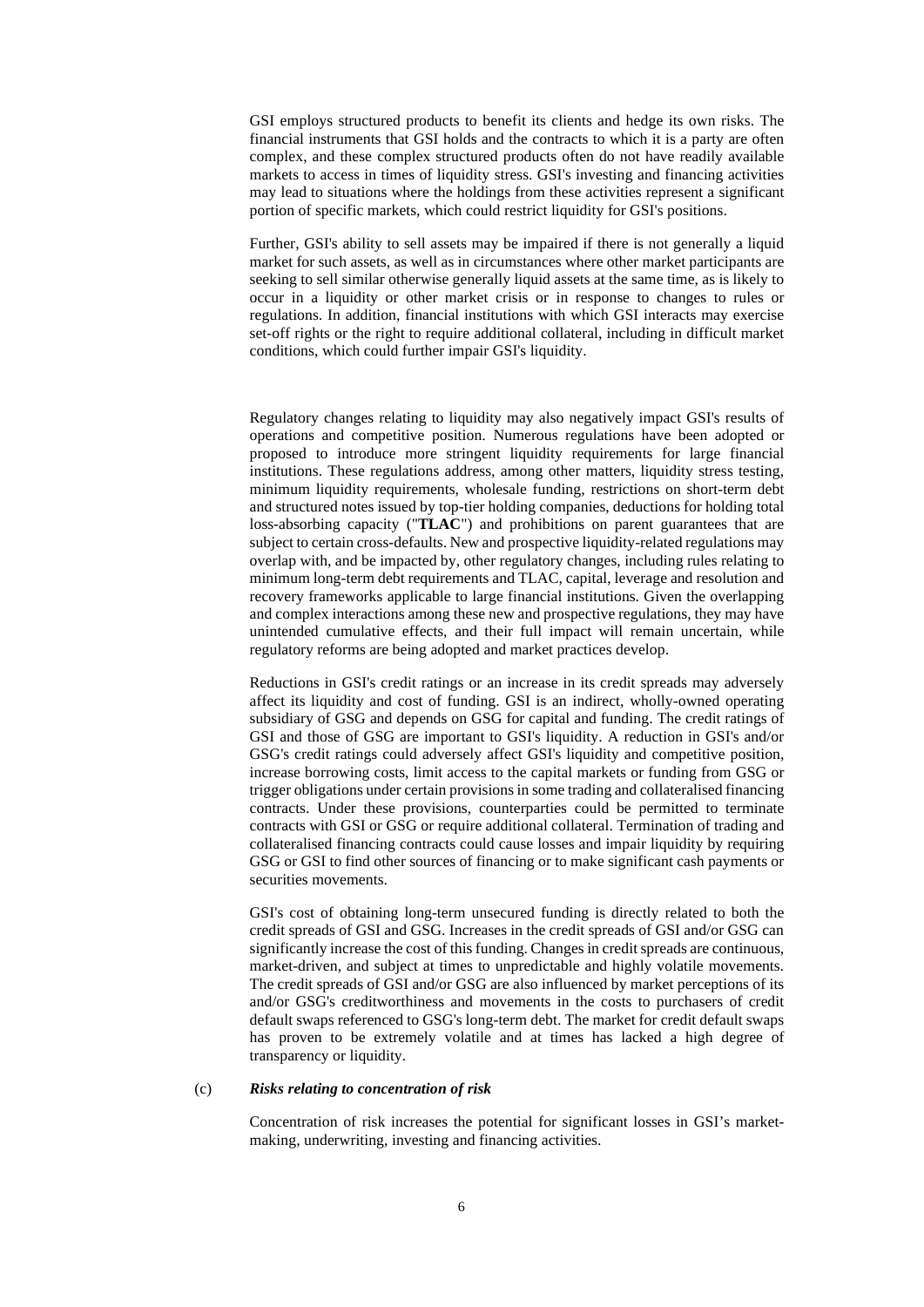Concentration of risk increases the potential for significant losses in market-making, underwriting, investing and financing activities. The number and size of these transactions has affected and may in the future affect GSI's results of operations in a given period. Moreover, because of concentrated risk, GSI may suffer losses even when economic and market conditions are generally favourable for competitors. Disruptions in the credit markets can make it difficult to hedge these credit exposures effectively or economically.

In the ordinary course of business, GSI may be subject to a concentration of credit risk to a particular counterparty, borrower, issuer (including sovereign issuers), or geographic area or group of related countries, such as the EU, and a failure or downgrade of, or default by, such entities could negatively impact GSI's businesses, perhaps materially and the systems by which GSI sets limits and monitors the level of its credit exposure to individual entities, industries, countries and regions may not function as anticipated. Regulatory reforms, including the European Market Infrastructure Regulation and the Dodd-Frank Wall Street Reform and Consumer Protection Act have led to increased centralisation of trading activity through particular clearing houses, central agents or exchanges, which has significantly increased GSI's concentration of risk with respect to these entities. While GSI's activities expose it to many different industries, counterparties and countries, GSI routinely executes a high volume of transactions with counterparties engaged in financial services activities, including brokers and dealers, commercial banks, clearing houses and exchanges. This has resulted in significant credit concentration with respect to these counterparties.

### (d) *Risks relating to credit quality*

GSI's businesses, profitability and liquidity may be adversely affected by deterioration in the credit quality of or defaults by third parties.

GSI is exposed to the risk that third parties who owe money, securities or other assets will not perform their obligations. These parties may default on their obligations to GSI due to bankruptcy, lack of liquidity, operational failure or other reasons. A failure of a significant market participant, or even concerns about a default by such an institution, could lead to significant liquidity problems, losses or defaults by other institutions, which in turn could adversely affect GSI.

GSI is also subject to the risk that its rights against third parties may not be enforceable in all circumstances. In addition, deterioration in the credit quality of third parties whose securities or obligations are held by GSI, including a deterioration in the value of collateral posted by third parties to secure their obligations to GSI under derivatives contracts and loan agreements, could result in losses and/or adversely affect GSI's ability to rehypothecate or otherwise use those securities or obligations for liquidity purposes.

A significant downgrade in the credit ratings of GSI's counterparties could also have a negative impact on GSI's results. While in many cases GSI is permitted to require additional collateral from counterparties that experience financial difficulty, disputes may arise as to the amount of collateral GSI is entitled to receive and the value of pledged assets. The termination of contracts and the foreclosure on collateral may subject GSI to claims for the improper exercise of its rights. Default rates, downgrades and disputes with counterparties as to the valuation of collateral typically increase significantly in times of market stress, increased volatility and illiquidity.

## (e) *Risks relating to changes in underliers*

Certain of GSI's businesses and its funding instruments may be adversely affected by changes in other reference rates, currencies, indices, baskets or exchange-traded funds ("**ETF**") to which products GSI offers or funding that GSI raises are linked.

Many of the products that GSI owns or that it offers, such as structured notes, warrants, swaps or security-based swaps, pay interest or determine the principal amount to be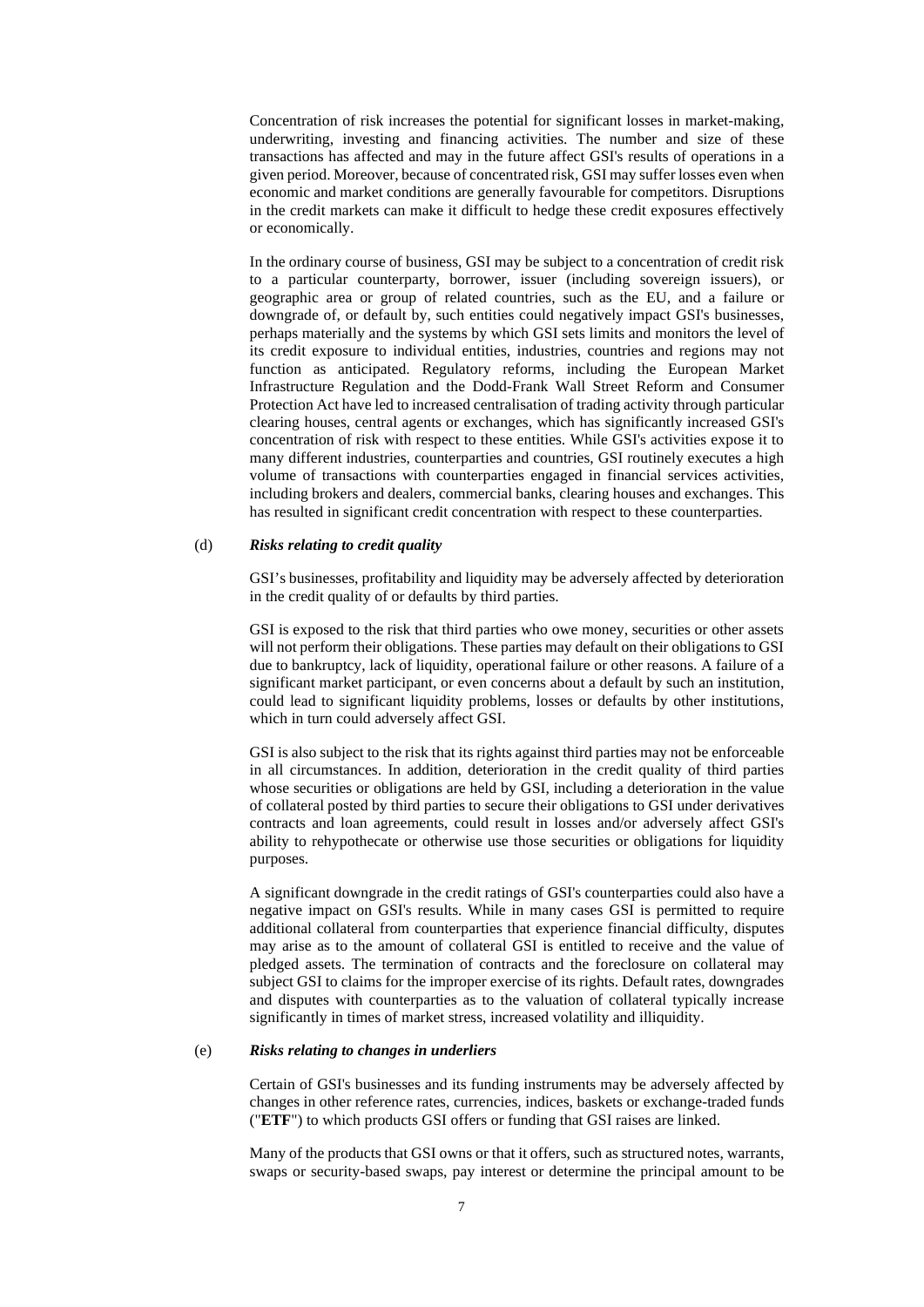paid at maturity or in the event of default by reference to rates or by reference to an index, currency, basket, ETF or other financial metric (the underlier). In the event that the composition of the underlier is significantly changed, by reference to rules governing such underlier or otherwise, the underlier ceases to exist (for example, in the event that a country withdraws from the Euro or links its currency to or delinks its currency from another currency or benchmark, an index or ETF sponsor materially alters the composition of an index or ETF, or stocks in a basket are delisted or become impermissible to be included in the index or ETF) or the underlier ceases to be recognised as an acceptable market benchmark, GSI may experience adverse effects consistent with those described above for IBORs.

Certain of GSI's businesses, its funding instruments and financial products may be adversely affected by changes in or the discontinuance of IBORs, in particular LIBOR.

The administrator of LIBOR has proposed to extend publication of the most commonly used U.S. Dollar LIBOR settings to June 30, 2023 and to cease publishing other LIBOR settings on December 31, 2021. The U.S. federal banking agencies have issued guidance strongly encouraging banking organisations to cease using the U.S. Dollar LIBOR as a reference rate in new contracts as soon as practicable and in any event by December 31, 2021. It is not possible to know whether LIBOR will continue to be viewed as an acceptable market benchmark, what rate or rates may become accepted alternatives to LIBOR, or what the effect of any such changes in views or alternatives may have on the financial markets for LIBOR-linked financial instruments. Similar developments have occurred with respect to other IBORs.

Uncertainty regarding IBORs and the taking of discretionary actions or negotiation of fallback provisions could result in pricing volatility, loss of market share in certain products, adverse tax or accounting impacts, compliance, legal and operational costs and risks associated with client disclosures, as well as systems disruption, model disruption and other business continuity issues. In addition, uncertainty relating to IBORs could result in increased capital requirements for GSI given potential low transaction volumes, a lack of liquidity or limited observability for exposures linked to IBORs or any emerging successor rates and operational incidents associated with changes in and the discontinuance of IBORs.

The language in GSI's contracts and financial instruments that define IBORs, in particular LIBOR, have developed over time and have various events that trigger when a successor rate to the designated rate would be selected. If a trigger is satisfied, contracts and financial instruments often give the calculation agent (which may be GSI) discretion over the successor rate or benchmark to be selected. As a result, there is considerable uncertainty as to how the financial services industry will address the discontinuance of designated rates in contracts and financial instruments or such designated rates ceasing to be acceptable reference rates. This uncertainty could ultimately result in client disputes and litigation surrounding the proper interpretation of GSI's IBOR-based contracts and financial instruments. Although GSI has adhered to the ISDA IBOR Fallbacks Protocol, the protocol is applicable to derivatives when both parties adhere to the protocol or otherwise agree for it to apply to their derivatives.

Further, the discontinuation of an IBOR, changes in an IBOR or changes in market acceptance of any IBOR as a reference rate may also adversely affect the yield on loans or securities held by GSI, amounts paid on securities GSI has issued, amounts received and paid on derivative instruments GSI has entered into, the value of such loans, securities or derivative instruments, the trading market for securities, the terms of new loans being made using different or modified reference rates, GSI's ability to effectively use derivative instruments to manage risk, or the availability or cost of GSI's floating-rate funding and its exposure to fluctuations in interest rates.

## 2.3 **Risks relating to GSI's business activities and industry**

## (a) *Risks relating to market volatility*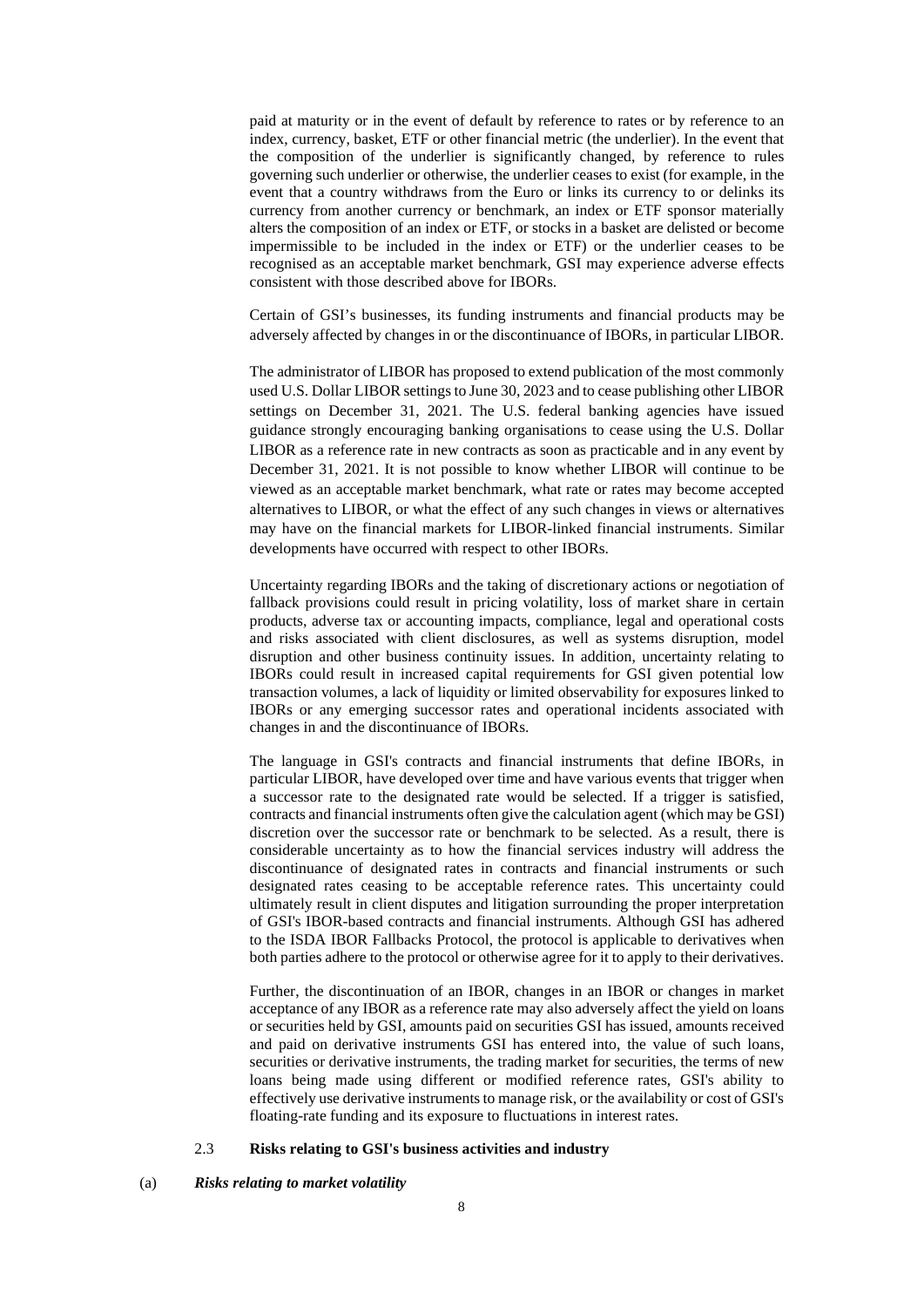GSI's businesses have been and may in the future be adversely affected by declining asset values, particularly where GSI has net "long" positions, receives fees based on the value of assets managed, or receives or posts collateral. Many of GSI's businesses have net "long" positions in debt securities, loans, derivatives, mortgages, equities (including private equity) and most other asset classes. These include positions taken when GSI acts as a principal to facilitate clients' activities, including exchange-based market-making activities, or commits large amounts of capital to maintain positions in interest rate and credit products, as well as through currencies, commodities, equities and mortgage-related activities. In addition, GSI invests in similar asset classes. Substantially all of GSI's investing and market-making positions are marked-to-market on a daily basis and declines in asset values directly and immediately impact earnings, unless GSI has effectively "hedged" its exposures to those declines.

In certain circumstances (particularly in the case of credit products and private equities or other securities that are not freely tradable or lack established and liquid trading markets), it may not be possible or economic to hedge its exposures and to the extent that this is done the hedge may be ineffective or may greatly reduce GSI's ability to profit from increases in the values of the assets. Sudden declines and significant volatility in the prices of assets have in the past and may in the future substantially curtail or eliminate the trading markets for certain assets, which may make it difficult to sell, hedge or value such assets. The inability to sell or effectively hedge assets reduces GSI's ability to limit losses in such positions and the difficulty in valuing assets may negatively affect its capital, liquidity or leverage ratios, increase its funding costs and generally require maintaining additional capital.

In GSI's exchange-based market-making activities, GSI is obligated by stock exchange rules to maintain an orderly market, including by purchasing securities in a declining market. In markets where asset values are declining and in volatile markets, this results in losses and an increased need for liquidity.

Collateral is posted to support obligations of GSI and received that supports the obligations of clients and counterparties. When the value of the assets posted as collateral or the credit ratings of the party posting collateral decline, the party posting the collateral may need to provide additional collateral or, if possible, reduce its trading position. An example of such a situation is a "margin call" in connection with a brokerage account. Therefore, declines in the value of asset classes used as collateral mean that either the cost of funding positions is increased or the size of positions is decreased.

If GSI is the party providing collateral, this can increase costs and reduce profitability and if GSI is the party receiving collateral, this can also reduce profitability by reducing the level of business done with clients and counterparties. In addition, volatile or less liquid markets increase the difficulty of valuing assets which can lead to costly and time-consuming disputes over asset values and the level of required collateral, as well as increased credit risk to the recipient of the collateral due to delays in receiving adequate collateral. In cases where GSI forecloses on collateral, sudden declines in the value or liquidity of the collateral may, despite credit monitoring, overcollateralisation, the ability to call for additional collateral or the ability to force repayment of the underlying obligation, result in significant losses to GSI, especially where there is a single type of collateral supporting the obligation. In addition, GSI may be subject to claims that the foreclosure was not permitted under the legal documents, was conducted in an improper manner or caused a client or counterparty to go out of business.

#### (b) *Risks related to credit markets*

GSI's businesses have been and may in the future be adversely affected by disruptions or lack of liquidity in the credit markets, including reduced access to credit and higher costs of obtaining credit.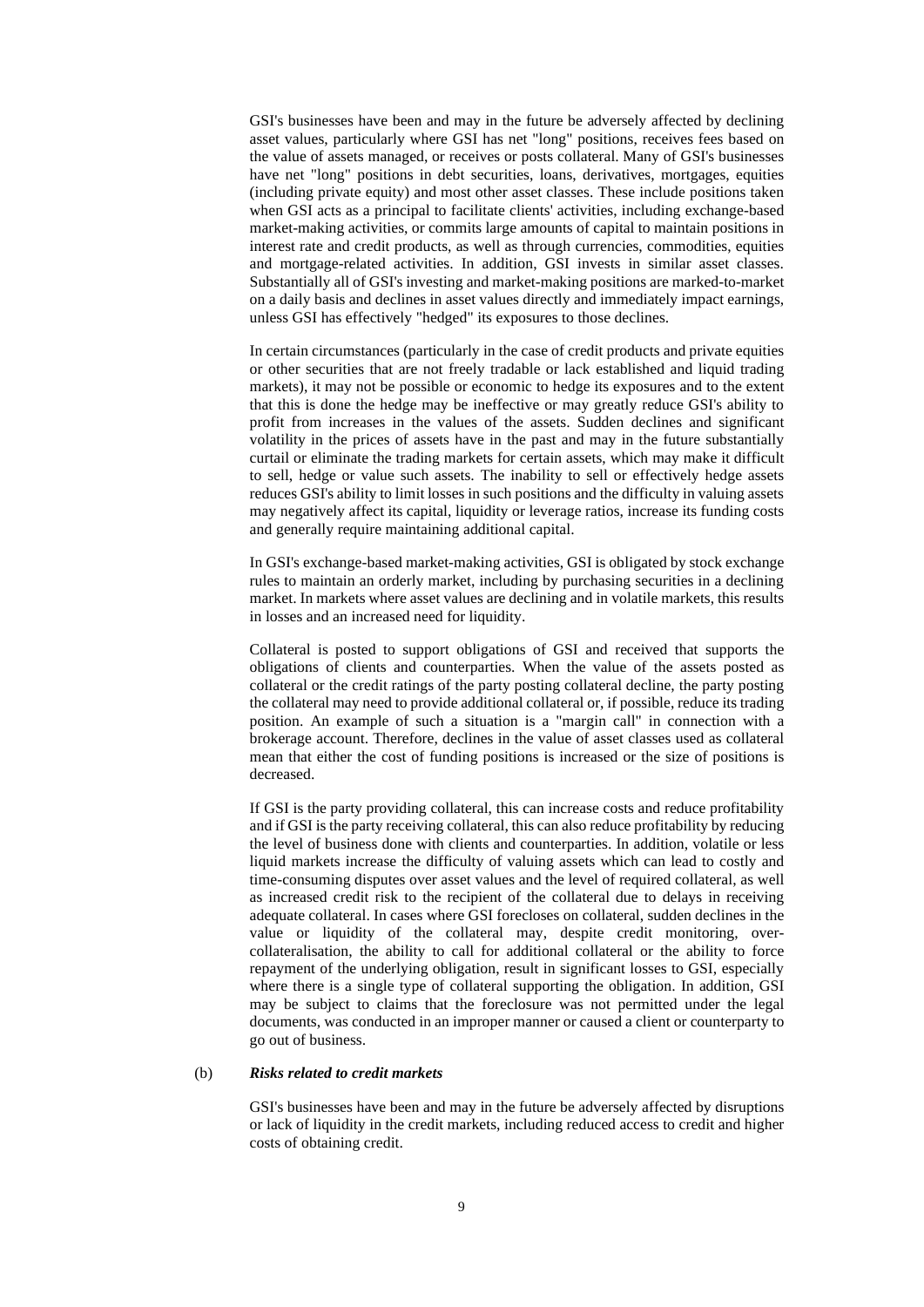Widening credit spreads for GSI or GSG, as well as significant declines in the availability of credit, have in the past adversely affected GSI's ability to borrow on a secured and unsecured basis and may do so in the future. GSI obtains the majority of its unsecured funding indirectly from GSG, which funds itself on an unsecured basis by issuing long-term debt, by raising deposits at its bank subsidiaries, by issuing hybrid financial instruments and by obtaining bank loans or lines of credit. GSI seeks to finance many of its assets on a secured basis. Any disruptions in the credit markets may make it harder and more expensive to obtain funding for businesses. If GSI's available funding is limited or GSI is forced to fund operations at a higher cost, these conditions may require curtailment of business activities and increase the cost of funding, both of which could reduce profitability, particularly in businesses that involve investing and market making.

Clients engaging in mergers, acquisitions and other types of strategic transactions often rely on access to the secured and unsecured credit markets to finance their transactions. A lack of available credit or an increased cost of credit can adversely affect the size, volume and timing of clients' merger and acquisition transactions, particularly large transactions, and adversely affect GSI's financial advisory and underwriting businesses.

GSI's credit businesses have been and may in the future be negatively affected by a lack of liquidity in credit markets. A lack of liquidity reduces price transparency, increases price volatility and decreases transaction volumes and size, all of which can increase transaction risk or decrease the profitability of these businesses.

## (c) *Risks relating to composition of client base*

GSI's results have been and may in the future be adversely affected by the composition of its client base.

GSI's client base is not the same as that of its major competitors. GSI's businesses may have a higher or lower percentage of clients in certain industries or markets than some or all of its competitors. Therefore, unfavourable industry developments or market conditions affecting certain industries or markets have resulted in the past and may result in the future in GSI's businesses underperforming relative to similar businesses of a competitor if its businesses have a higher concentration of clients in such industries or markets.

Correspondingly, favourable or simply less adverse developments or market conditions involving industries or markets in a business where GSI has a lower concentration of clients in such industry or market have also resulted in the past and may result in the future in GSI underperforming relative to a similar business of a competitor that has a higher concentration of clients in such industry or market. For example, GSI has a smaller corporate client base in its market-making businesses than many of its peers and therefore GSI's competitors may benefit more from increased activity by corporate clients. Similarly, GSI has not historically engaged in retail equities intermediation to the same extent as other financial institutions, which has in the past and could in the future adversely affect its market share in equities execution.

#### (d) *Risks relating to derivative transactions*

Derivative transactions and delayed documentation or settlements may expose GSI to credit risk, unexpected risks and potential losses.

GSI is party to a large number of derivative transactions, including credit derivatives. Many of these derivative instruments are individually negotiated and non-standardised, which can make exiting, transferring or settling positions difficult. Many credit derivatives require that GSI deliver to the counterparty the underlying security, loan or other obligation in order to receive payment. In a number of cases, GSI does not hold the underlying security, loan or other obligation and may not be able to obtain the underlying security, loan or other obligation. This could cause GSI to forfeit the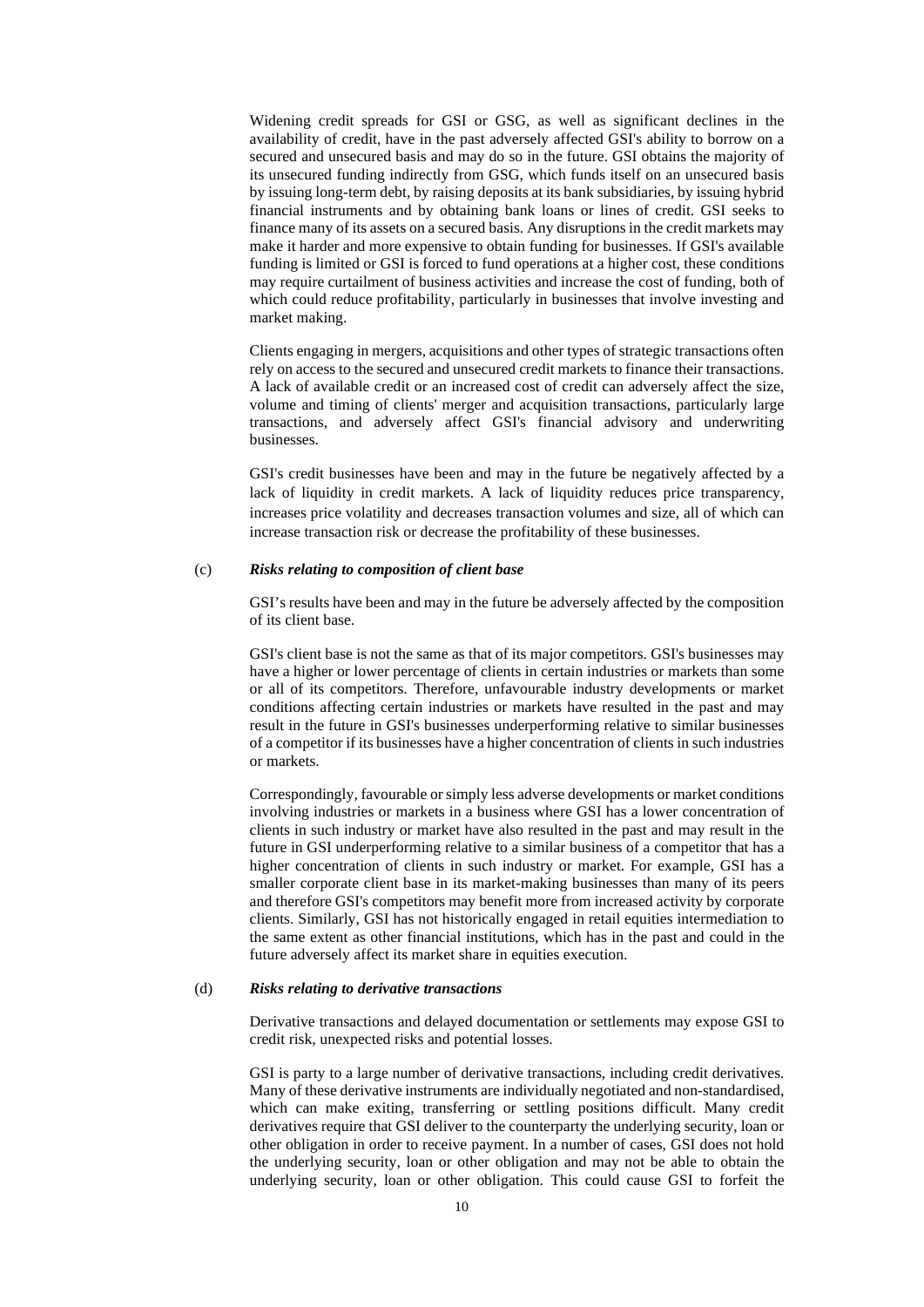payments due under these contracts or result in settlement delays with the attendant credit and operational risk as well as increased costs to GSI.

As a signatory to the International Swaps and Derivatives Association Universal Resolution Stay Protocol ("**ISDA Universal Protocol**") and the International Swaps and Derivatives Association 2018 U.S. Resolution Stay Protocol (collectively, "**ISDA Protocols**"), GSI may not be able to exercise termination rights and other remedies against counterparties and, as this new regime has not yet been tested, GSI may suffer risks or losses that it would not have expected to suffer if it could immediately close out transactions upon a termination event. Various non-U.S. regulators have adopted or proposed regulations contemplated by the ISDA Universal Protocol, which might result in additional limitations on GSI's ability to exercise remedies against counterparties. The ISDA Protocols and these rules and regulations extend to repurchase agreements and other instruments that are not derivative contracts, and their impact will depend on the development of market practices and structures.

Derivative contracts and other transactions entered into with third parties are not always confirmed by the counterparties or settled on a timely basis. While the transaction remains unconfirmed or during any delay in settlement, GSI is subject to heightened credit and operational risk and in the event of a default may find it more difficult to enforce its rights.

In addition, as new complex derivative products are created, covering a wider array of underlying credit and other instruments, disputes about the terms of the underlying contracts could arise, which could impair GSI's ability to effectively manage its risk exposures from these products and subject it to increased costs. The provisions of legislation requiring central clearing of credit derivatives and other over-the-counter ("**OTC**") derivatives, or a market shift toward standardised derivatives, could reduce the risk associated with these transactions, but under certain circumstances could also limit GSI's ability to develop derivatives that best suit the needs of clients and to hedge its own risks, and could adversely affect GSI's profitability and has increased credit exposure to central clearing platforms.

#### (e) *Risks relating to competition*

The financial services industry is highly competitive.

To the extent GSI expands into new business areas and new geographic regions, it will face competitors with more experience and more established relationships with clients, regulators and industry participants in the relevant market, which could adversely affect its ability to expand.

Governments and regulators have adopted regulations, imposed taxes, adopted compensation restrictions or otherwise put forward various proposals that have impacted or may impact GSI's ability to conduct certain of its businesses in a costeffective manner or at all in certain or all jurisdictions, including proposals relating to restrictions on the type of activities in which financial institutions are permitted to engage. These or other similar rules, many of which do not apply to all GSI's competitors, could impact its ability to compete effectively.

Pricing and other competitive pressures in GSI's businesses have continued to increase, particularly in situations where some competitors may seek to increase market share by reducing prices. For example, in connection with investment banking and other engagements, in response to competitive pressure GSI has experienced, GSI has extended and priced credit at levels that may not always fully compensate it for the risks taken.

The financial services industry is highly interrelated in that a significant volume of transactions occur among a limited number of members of that industry. Many transactions are syndicated to other financial institutions and financial institutions are often counterparties in transactions. This has led to claims by other market participants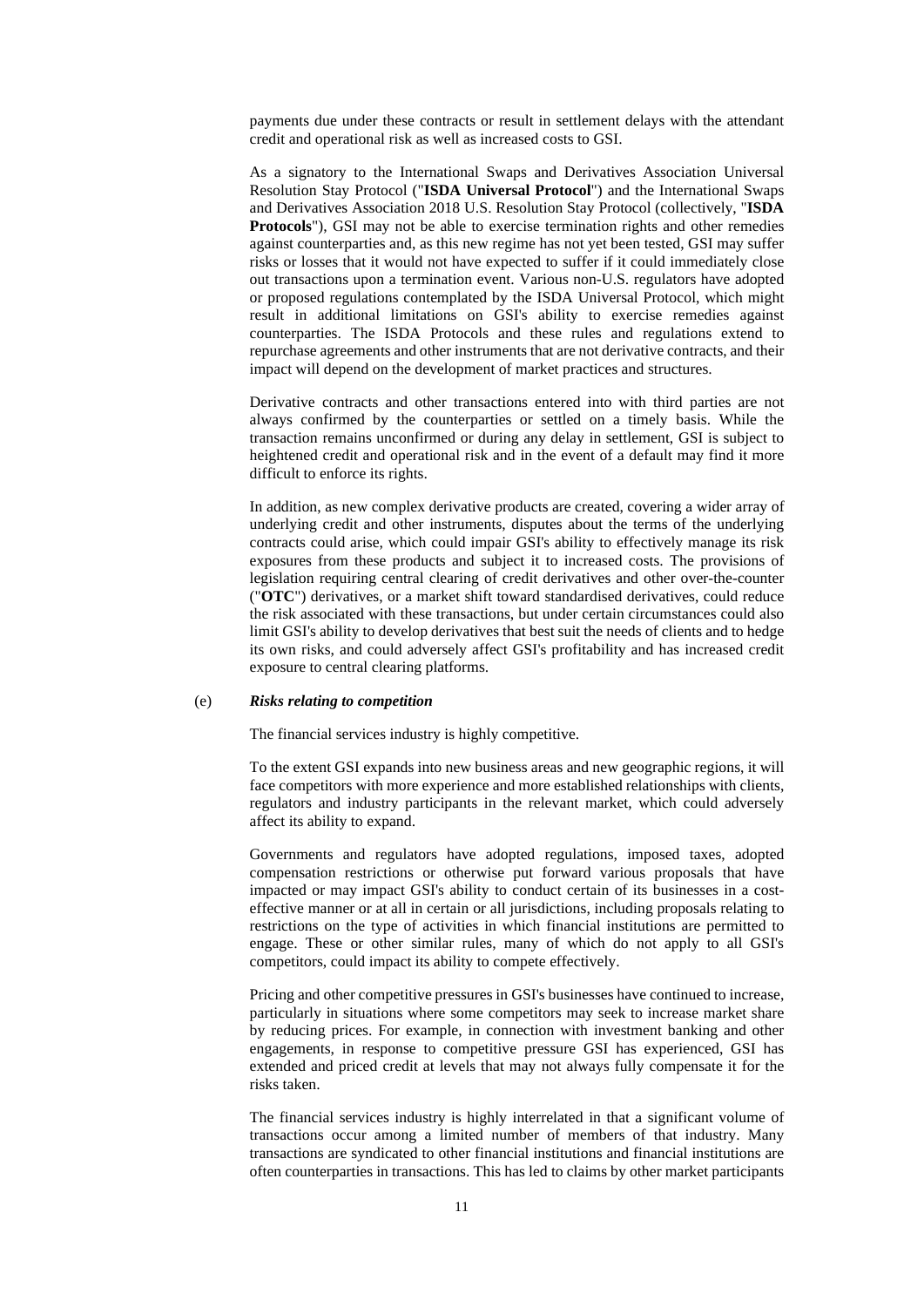and regulators that such institutions have colluded in order to manipulate markets or market prices, including allegations that antitrust laws have been violated. While GSI has extensive procedures and controls that are designed to identify and prevent such activities, allegations of such activities, particularly by regulators, can have a negative reputational impact and can subject GSI to large fines and settlements, and potentially significant penalties, including treble damages.

## 2.4 **GSI's legal and regulatory risks**

#### (a) *Risks relating to regulation*

GSI's businesses and those of its clients are subject to extensive and pervasive regulation around the world.

As a participant in the financial services industry and a subsidiary of a systemically important financial institution, GSI is subject to extensive regulation, principally in the UK, and the European Union ("**EU**") more generally, but also in the U.S. as a subsidiary of GSG and in certain other jurisdictions. GSI faces the risk of significant intervention by law enforcement, regulatory and tax authorities, as well as private litigation, in all jurisdictions in which it conducts its businesses. In many cases, GSI's activities have been and may continue to be subject to overlapping and divergent regulation in different jurisdictions. Among other things, as a result of law enforcement authorities, regulators or private parties challenging its compliance with laws, rules and regulations, GSI or its employees have been and could be fined, criminally charged or sanctioned, prohibited from engaging in certain business activities, subjected to limitations or conditions on its business activities including higher capital requirements, or subjected to new or substantially higher taxes or other governmental charges in connection with the conduct of its businesses or with respect to its employees. These limitations or conditions may limit business activities and negatively impact GSI's profitability.

In addition to the impact on the scope and profitability of GSI's business activities, dayto-day compliance with laws and regulations has involved and will continue to involve significant amounts of time, including that of GSI's senior leaders and that of a large number of dedicated compliance and other reporting and operational personnel, all of which may negatively impact GSI's profitability.

GSI's revenues and profitability and those of its competitors have been and will continue to be impacted by requirements relating to capital, additional loss-absorbing capacity, leverage, minimum liquidity and long-term funding levels, requirements related to resolution and recovery planning, derivatives clearing and margin rules and levels of regulatory oversight, as well as limitations on which and, if permitted, how certain business activities may be carried out by financial institutions.

If there are new laws or regulations or changes in the enforcement of existing laws or regulations applicable to its businesses or those of its clients, including capital, liquidity, leverage, long-term debt, total loss- absorbing capacity ("**TLAC**") and margin requirements, restrictions on other business practices, reporting requirements, requirements relating to the implementation of the EU Bank Recovery and Resolution Directive, tax burdens and compensation restrictions, that are imposed on a limited subset of financial institutions (whether based on size, method of funding, activities, geography or other criteria) which may include GSI or GSG, compliance with these new laws and regulations, or changes in the enforcement of existing laws or regulations, could adversely affect GSI's ability to compete effectively with other institutions that are not affected in the same way. In addition, regulation imposed on financial institutions or market participants generally, such as taxes on stock transfers and other financial transactions, could adversely impact levels of market activity more broadly, and thus impact GSI's businesses. Changes to laws and regulations, such as tax laws, could also have a disproportionate impact on GSI, based on the way those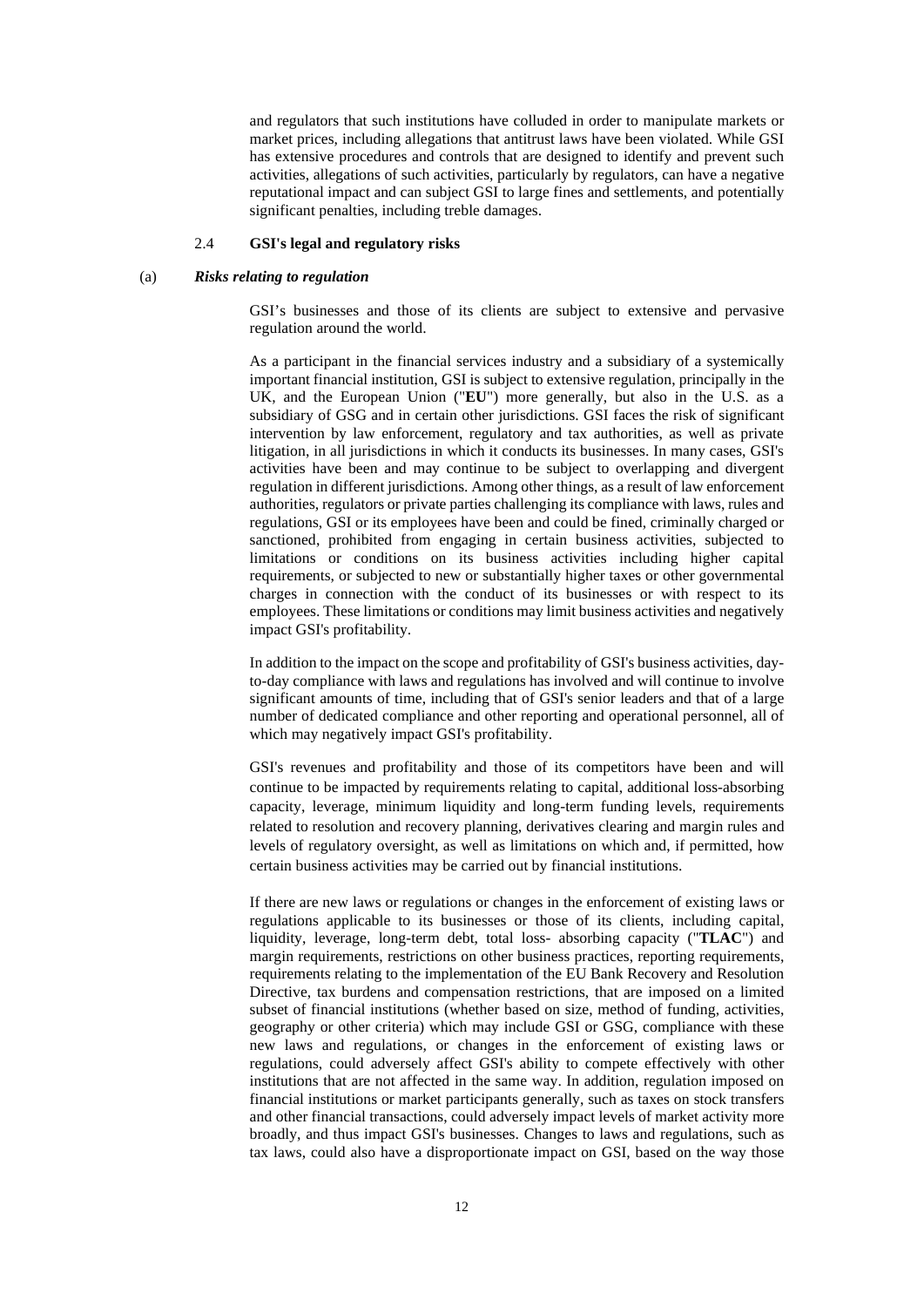laws or regulations are applied to financial services and financial firms or due to its corporate structure.

These developments could impact GSI's profitability in the affected jurisdictions, or even make it uneconomic to continue to conduct all or certain businesses in those jurisdictions, or could result in GSI incurring significant costs associated with changing business practices, restructuring businesses, moving all or certain businesses and employees to other locations or complying with applicable capital requirements, including liquidating assets or raising capital in a manner that adversely increases GSI's funding costs or otherwise adversely affects its shareholder and creditors.

The implementation of higher capital requirements, the liquidity coverage ratio, the net stable funding ratio, requirements relating to long-term debt and TLAC and the prohibition on proprietary trading and the sponsorship of, or investment in, covered funds by the Volcker Rule may continue to adversely affect its profitability and competitive position, particularly if these requirements do not apply, or do not apply equally, to its competitors or are not implemented uniformly across jurisdictions. GSI may also become subject to higher and more stringent capital and other regulatory requirements as a result of the implementation of Basel Committee standards, including those published in December 2017.

GSI is also subject to laws and regulations, relating to the privacy of the information of clients, employees or others, and any failure to comply with these laws and regulations could expose it to liability and/or reputational damage. As new privacyrelated laws and regulations are implemented, the time and resources needed for GSI to comply with such laws and regulations, as well as its potential liability for noncompliance and reporting obligations in the case of data breaches, may significantly increase.

In addition, GSI's businesses are increasingly subject to laws and regulations relating to surveillance, encryption and data on-shoring in the jurisdictions in which it operates. Compliance with these laws and regulations may require it to change its policies, procedures and technology for information security, which could, among other things, make it more vulnerable to cyber-attacks and misappropriation, corruption or loss of information or technology.

Increasingly, regulators and courts have sought to hold financial institutions liable for the misconduct of their clients where they have determined that the financial institution should have detected that the client was engaged in wrongdoing, even though the financial institution had no direct knowledge of the activities engaged in by its client. Regulators and courts have also increasingly found liability as a "control person" for activities of entities in which financial institutions or funds controlled by financial institutions have an investment, but which they do not actively manage. In addition, regulators and courts continue to seek to establish "fiduciary" obligations to counterparties to which no such duty had been assumed to exist. To the extent that such efforts are successful, the cost of, and liabilities associated with, engaging in brokerage, clearing, market-making, prime brokerage, investing and other similar activities could increase significantly. To the extent that GSI has fiduciary obligations in connection with acting as a financial advisor or investment advisor or in other roles for individual, institutional, sovereign or investment fund clients, any breach, or even an alleged breach, of such obligations could have materially negative legal, regulatory and reputational consequences.

#### (b) *Risks relating to Brexit*

On January 31, 2020, the UK left the EU and on December 31, 2020, the transition period under the Withdrawal Agreement between the UK and the EU ended. GSI has experienced considerable change in the regulatory framework that governs transactions and business undertaken by GSI in the EU. The UK has adopted EU financial services legislation that was in effect on December 31, 2020, which means that the UK financial services regime will remain substantially the same as under EU financial services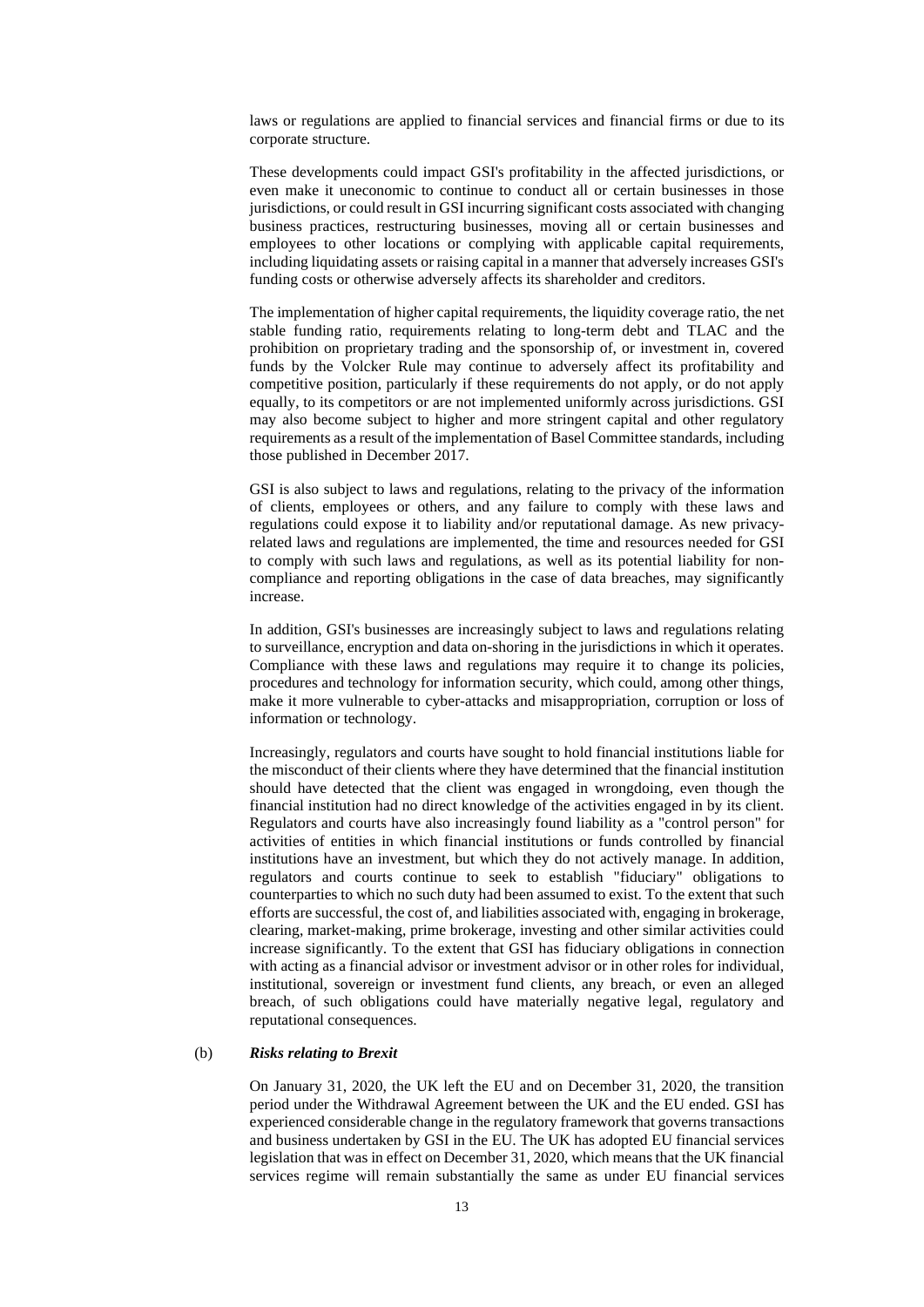legislation. However, in the future the UK may diverge from EU legislation and may decide not to adopt rules that correspond to EU legislation not already operative in the UK. As a result, GSI faces numerous risks that could adversely affect the conduct of its businesses, its profitability and liquidity. In addition, as a result of establishing third country branches, GSI is and will be subject to additional regulation and supervision in those jurisdictions.

GSI is incorporated and headquartered in the UK, and during the transition period benefitted from non-discriminatory access to EU clients and infrastructure based on EU treaties and EU legislation, including arrangements for cross-border "passporting" and the establishment of EU branches. Effective December 31, 2020, and notwithstanding the Trade and Cooperation Agreement between the UK and the EU reached at the end of 2020, firms established in the UK, including GSI, have lost their pan-EU "passports" and are generally treated as any other entities in countries outside the EU whose access to the EU is governed by EU and national law.

As necessary, certain client relationships and activities currently undertaken by GSI have been transitioned to other EU subsidiaries of GSG, which may result in a decline in GSI's net revenues and profitability, and could adversely affect its businesses and liquidity.

#### (c) *Risks relating to legal liability*

Substantial civil or criminal liability or significant regulatory action against GSI could have material adverse financial effects or cause significant reputational harm, which in turn could seriously harm business prospects. GSI faces significant legal risks in its businesses, and the volume of claims and amount of damages and penalties claimed in litigation and regulatory proceedings against financial institutions remain high. GSI is, from time to time, subject to a number of other investigations and reviews by, and in some cases has received requests for documents and information from, various governmental and regulatory bodies and self-regulatory organisations relating to various aspects of GSI's businesses and operations. GSI has seen legal claims by clients increase in a market downturn and employment-related claims increase following periods of headcount reduction. Additionally, governmental entities have been plaintiffs and are parties in certain of the legal proceedings, and it may face future civil or criminal actions or claims by the same or other governmental entities, as well as follow-on civil litigation that is often commenced after regulatory settlements.

Significant settlements by several large financial institutions with governmental entities have been publicly announced. The trend of large settlements with governmental entities may adversely affect the outcomes for other financial institutions in similar actions, especially where governmental officials have announced that the large settlements will be used as the basis or a template for other settlements. The uncertain regulatory enforcement environment makes it difficult to estimate probable losses, which can lead to substantial disparities between legal reserves and subsequent actual settlements or penalties.

GSI is subject to laws and regulations worldwide, including the U.S. Foreign Corrupt Practices Act and the UK Bribery Act, relating to corrupt and illegal payments to, and hiring practices with regard to, government officials and others. Violation of these or similar laws and regulations have in the past resulted in and could in the future result in significant monetary penalties. Such violations could also result in severe restrictions on GSI's activities and damage to its reputation.

Resolution of a criminal matter involving GSI or its employees could lead to increased exposure to civil litigation, could adversely affect GSI's reputation, could result in penalties or limitations on GSI's ability to conduct its activities generally or in certain circumstances and could have other negative effects.

### 2.5 **GSI's internal control risks**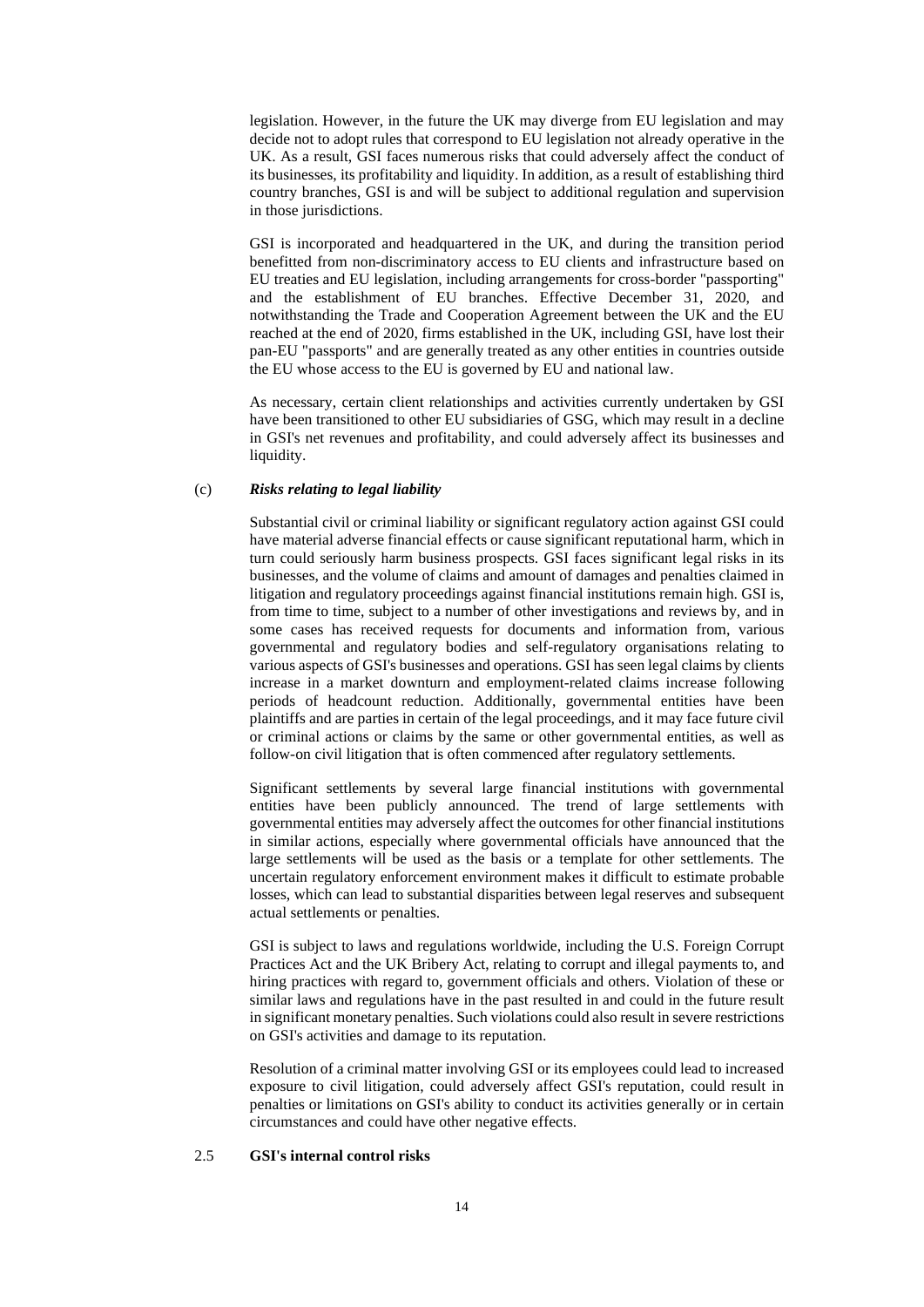#### (a) *Risks relating to operational infrastructure*

A failure in GSI's operational systems or infrastructure, or those of third parties, as well as human error, malfeasance or other misconduct, could impair its liquidity, disrupt its businesses, result in the disclosure of confidential information, damage its reputation and cause losses.

GSI's businesses are highly dependent on its ability to process and monitor, on a daily basis, a very large number of transactions, many of which are highly complex, and occur at high volumes and frequencies, across numerous and diverse markets in many currencies. These transactions, as well as the information technology services provided to clients, often must adhere to client-specific guidelines, as well as legal and regulatory standards.

Many rules and regulations worldwide govern GSI's obligations to execute transactions and report such transactions and other information to regulators, exchanges and investors. Compliance with these legal and reporting requirements can be challenging, and GSI has been, and may in the future be, subject to regulatory fines and penalties for failing to follow these rules or to report timely, accurate and complete information in accordance with these rules. As such requirements expand, compliance with these rules and regulations has become more challenging.

The use of computing devices and phones is critical to the work done by GSI's employees and the operation of GSI's systems and businesses and those of its clients and third-party service providers and vendors. Their importance has continued to increase, in particular in light of work-from-home arrangements implemented in response to the COVID-19 pandemic. Computers and computer networks are subject to various risks, including, among others, cyber-attacks, inherent technological defects, system failures and human error. For example, fundamental security flaws in computer chips found in many types of these computing devices and phones have been reported in the past and may be discovered in the future. Cloud technologies are also critical to the operation of GSI's systems and platforms and GSI's reliance on cloud technologies is growing. Service disruptions may lead to delays in accessing, or the loss of, data that is important to GSI's businesses and may hinder GSI's clients' access to GSI's platforms. Addressing these and similar issues could be costly and affect the performance of these businesses and systems. Operational risks may be incurred in applying fixes and there may still be residual security risks.

Additionally, although the prevalence and scope of applications of distributed ledger technology and similar technologies is growing, the technology is also nascent and may be vulnerable to cyber-attacks or have other inherent weaknesses. GSI may be, or may become, exposed to risks related to distributed ledger technology, including through GSI's facilitation of clients' activities involving financial products linked to distributed ledger technology, such as blockchain or cryptocurrencies, GSI's investments in firms that seek to develop platforms based on distributed ledger technology, and the use of distributed ledger technology by third-party vendors, clients, counterparties, clearing houses and other financial intermediaries.

In addition, GSI faces the risk of operational failure or significant operational delay, termination or capacity constraints of any of the clearing agents, exchanges, clearing houses or other financial intermediaries that it uses to facilitate securities and derivatives transactions, and as interconnectivity with clients grows, GSI will increasingly face the risk of operational failure or significant operational delay with respect to clients' systems.

Despite GSI's resiliency plans and facilities, GSI's ability to conduct business may be adversely impacted by a disruption in the infrastructure that supports its businesses and the communities where GSI is located. This may include a disruption involving electrical, satellite, undersea cable or other communications, internet, transportation or other facilities used by GSI, its employees or third parties with which GSI conducts business, including cloud service providers. These disruptions may occur as a result of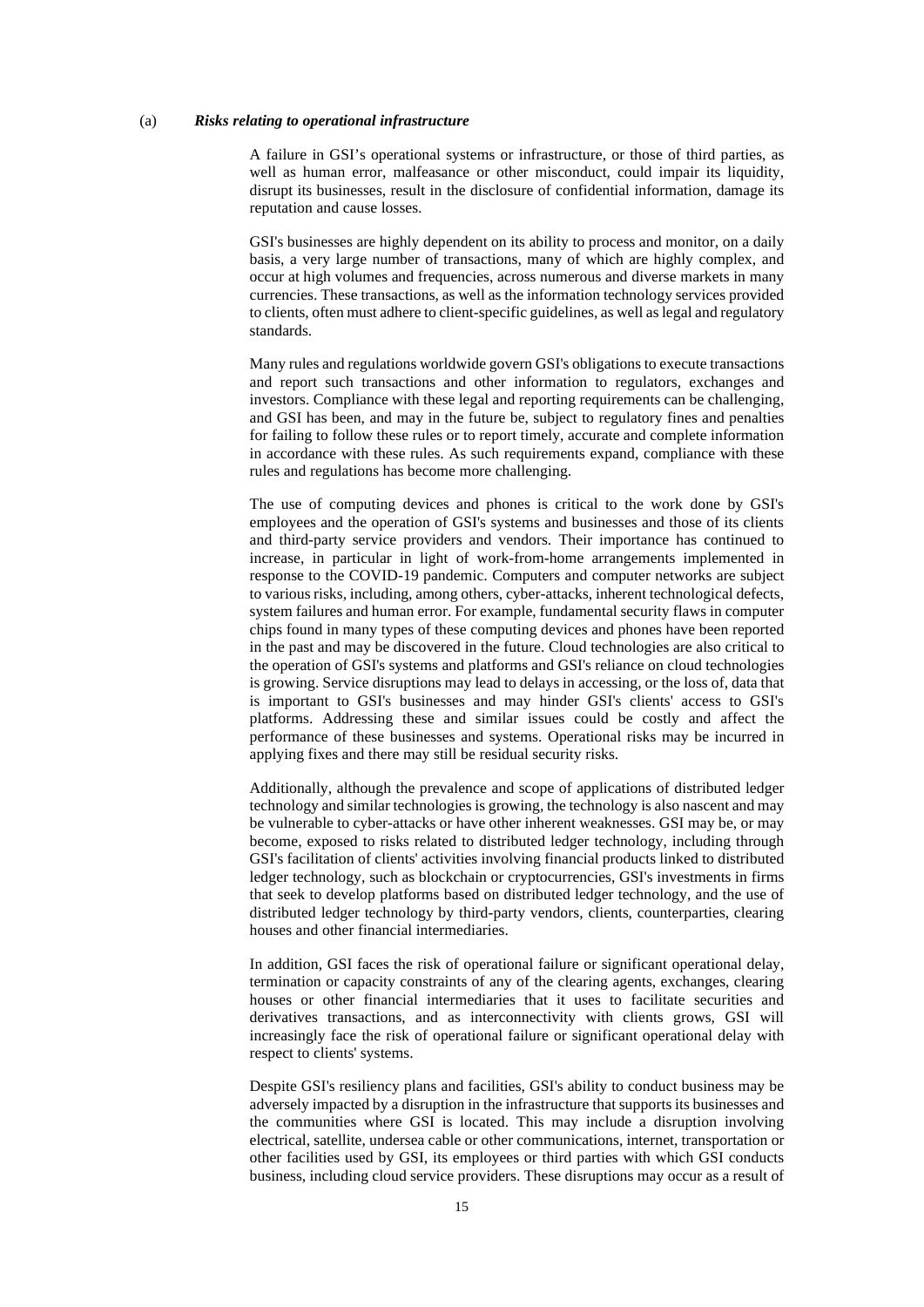events that affect only GSI's buildings or systems or those of such third parties, or as a result of events with a broader impact globally, regionally or in the cities where those buildings or systems are located, including, but not limited to, natural disasters, war, civil unrest, terrorism, economic or political developments, pandemics and weather events.

In addition, although GSI seeks to diversify its third-party vendors to increase its resiliency, GSI is also exposed to the risk that a disruption or other information technology event at a common service provider to GSI's vendors could impede their ability to provide products or services to GSI, including in connection with GSI's new business initiatives. GSI may not be able to effectively monitor or mitigate operational risks relating to its vendors' use of common service providers.

## (b) *Risks relating to cyber security*

A failure to protect GSI's computer systems, networks and information, and its clients' information, against cyber attacks and similar threats could impair its ability to conduct its businesses, result in the disclosure, theft or destruction of confidential information, damage its reputation and cause losses.

GSI is regularly the target of attempted cyber-attacks, including denial-of-service attacks, and must continuously monitor and develop its systems to protect the integrity and functionality of its technology infrastructure and access to and the security of its data. The increasing migration of GSI's communication from devices GSI provides to employee-owned devices presents additional risks of cyber attacks, as do work-fromhome arrangements such as those implemented in response to the COVID-19 pandemic. In addition, due to the interconnectivity with third-party vendors (and their respective service providers), central agents, exchanges, clearing houses and other financial institutions, GSI could be adversely impacted if any of them is subject to a successful cyber-attack or other information security event. These impacts could include the loss of access to information or services from the third party subject to the cyber-attack or other information security event, which could, in turn, interrupt certain of GSI's businesses.

Despite GSI's efforts to ensure the integrity of its systems and information, it may not be able to anticipate, detect or implement effective preventive measures against all cyber threats, especially because the techniques used are increasingly sophisticated, change frequently and are often not recognised until launched. Cyber-attacks can originate from a variety of sources, including third parties who are affiliated with or sponsored by foreign governments or are involved with organised crime or terrorist organisations. Third parties may also attempt to place individuals in GSI's office or induce employees, clients or other users of GSI's systems to disclose sensitive information or provide access to GSI's data or that of its clients, and these types of risks may be difficult to detect or prevent.

Although GSI takes protective measures proactively and endeavours to modify them as circumstances warrant, its computer systems, software and networks may be vulnerable to unauthorised access, misuse, computer viruses or other malicious code, cyber-attacks on GSI's vendors and other events that could have a security impact. Due to the complexity and interconnectedness of GSI's systems, the process of enhancing protective measures can itself create a risk of systems disruptions and security issues. In addition, protective measures that GSI employs to compartmentalise its data may reduce its visibility into, and adversely affect its ability to respond to, cyber threats and issues within its systems.

If one or more of such events occur, this potentially could jeopardise GSI or its clients' or counterparties' confidential and other information processed, stored in or transmitted through GSI's computer systems and networks, or otherwise cause interruptions or malfunctions in GSI's, operations or those of its clients', its counterparties' or third parties', which could impact their ability to transact with GSI or otherwise result in legal or regulatory action, significant losses or reputational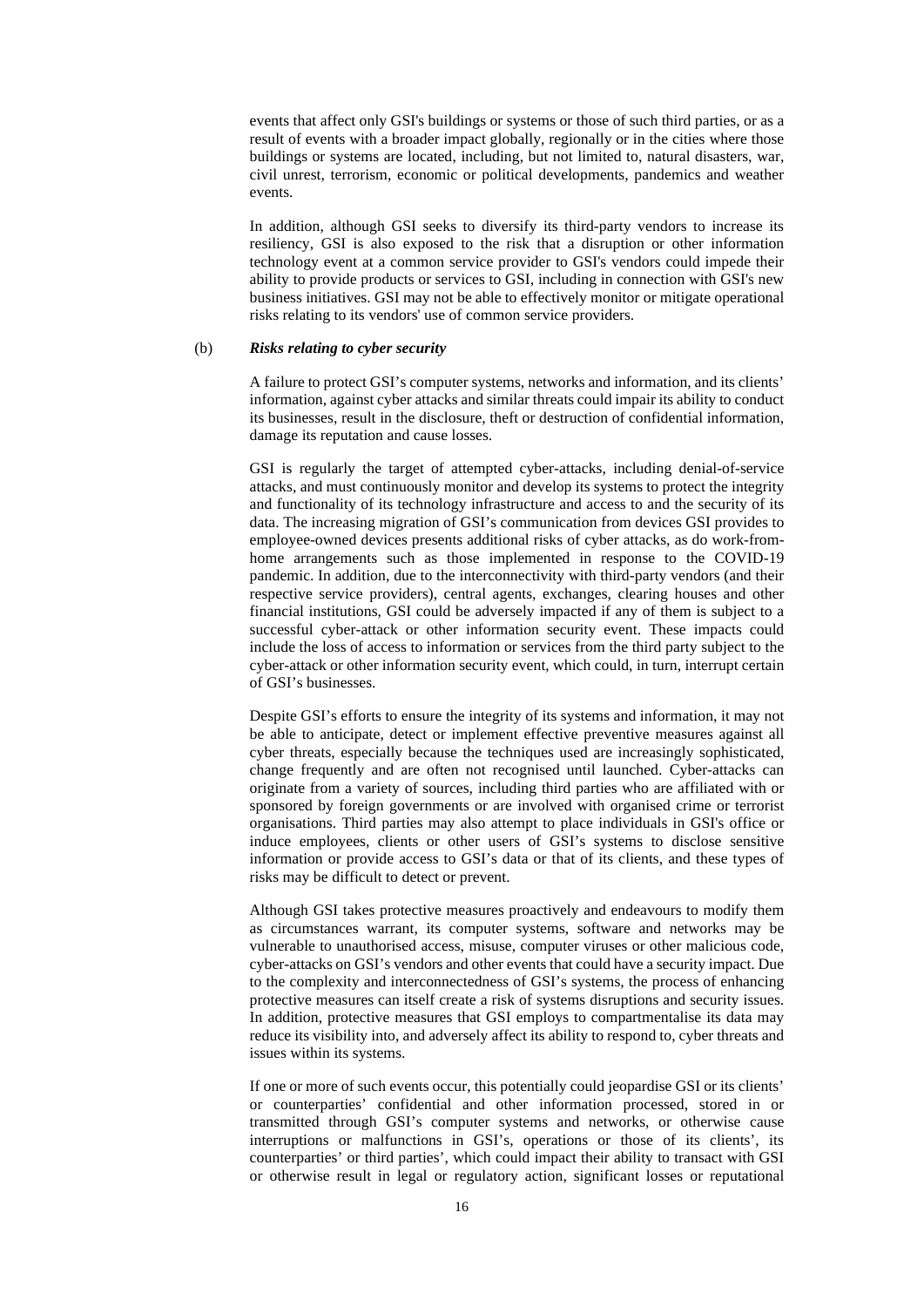damage. In addition, such an event could persist for an extended period of time before being detected, and, following detection, it could take considerable time for GSI to obtain full and reliable information about the extent, amount and type of information compromised. During the course of an investigation, GSI may not know the full impact of the event and how to remediate it, and actions, decisions and mistakes that are taken or made may further increase the negative effects of the event on GSI's business, results of operations and reputation.

GSI has expended, and expects to continue to expend, significant resources on an ongoing basis to modify its protective measures and to investigate and remediate vulnerabilities or other exposures, but if these measures are ineffective, GSI may be subject to legal or regulatory action, as well as financial losses that are either not insured against or not fully covered through any insurance it maintains.

GSI's confidential information may also be at risk from the compromise of clients' personal electronic devices or as a result of a data security breach at an unrelated company. Losses due to unauthorised account activity could harm GSI's reputation and may have adverse effects on its business, financial condition and results of operations. *See also Risk factor 2.5 (a) above (Risks relating to operational infrastructure).* 

The increased use of mobile and cloud technologies can heighten these and other operational risks, as can work-from-home arrangements. Certain aspects of the security of such technologies are unpredictable or beyond GSI's control, and the failure by mobile technology and cloud service providers to adequately safeguard their systems and prevent cyber attacks could disrupt GSI's operations and result in misappropriation, corruption or loss of confidential and other information. In addition, there is a risk that encryption and other protective measures, despite their sophistication, may be defeated, particularly to the extent that new computing technologies vastly increase the speed and computing power available.

GSI routinely transmits and receives personal, confidential and proprietary information by email and other electronic means. GSI has discussed and worked with clients, vendors, service providers, counterparties and other third parties to develop secure transmission capabilities and protect against cyber attacks, but does not have, and may be unable to put in place, secure capabilities with all of its clients, vendors, service providers, counterparties and other third parties and it may not be able to ensure that these third parties have appropriate controls in place to protect the confidentiality of the information. An interception, misuse or mishandling of personal, confidential or proprietary information being sent to or received from a client, vendor, service provider, counterparty or other third party could result in legal liability, regulatory action and reputational harm.

## (c) *Risks relating to risk management*

GSI may incur losses as a result of ineffective risk management processes and strategies. GSI seeks to monitor and control its risk exposure through a risk and control framework encompassing a variety of separate, but complementary financial, credit, operational, compliance and legal reporting systems, internal controls, management review processes and other mechanisms. GSI's risk management process seeks to balance its ability to profit from market-making positions and underwriting activities with its exposure to potential losses. Whilst GSI employs a broad and diversified set of risk monitoring and risk mitigation techniques, those techniques and the judgements that accompany their application cannot anticipate every economic and financial outcome or the specifics and timing of such outcomes. Thus, in the course of its activities, GSI has incurred and may in the future incur losses. Market conditions in recent years have involved unprecedented dislocations and highlight the limitations inherent in using historical data to manage risk.

The models that GSI uses to assess and control its risk exposures reflect assumptions about the degrees of correlation or lack thereof among prices of various asset classes or other market indicators. In times of market stress or other unforeseen circumstances,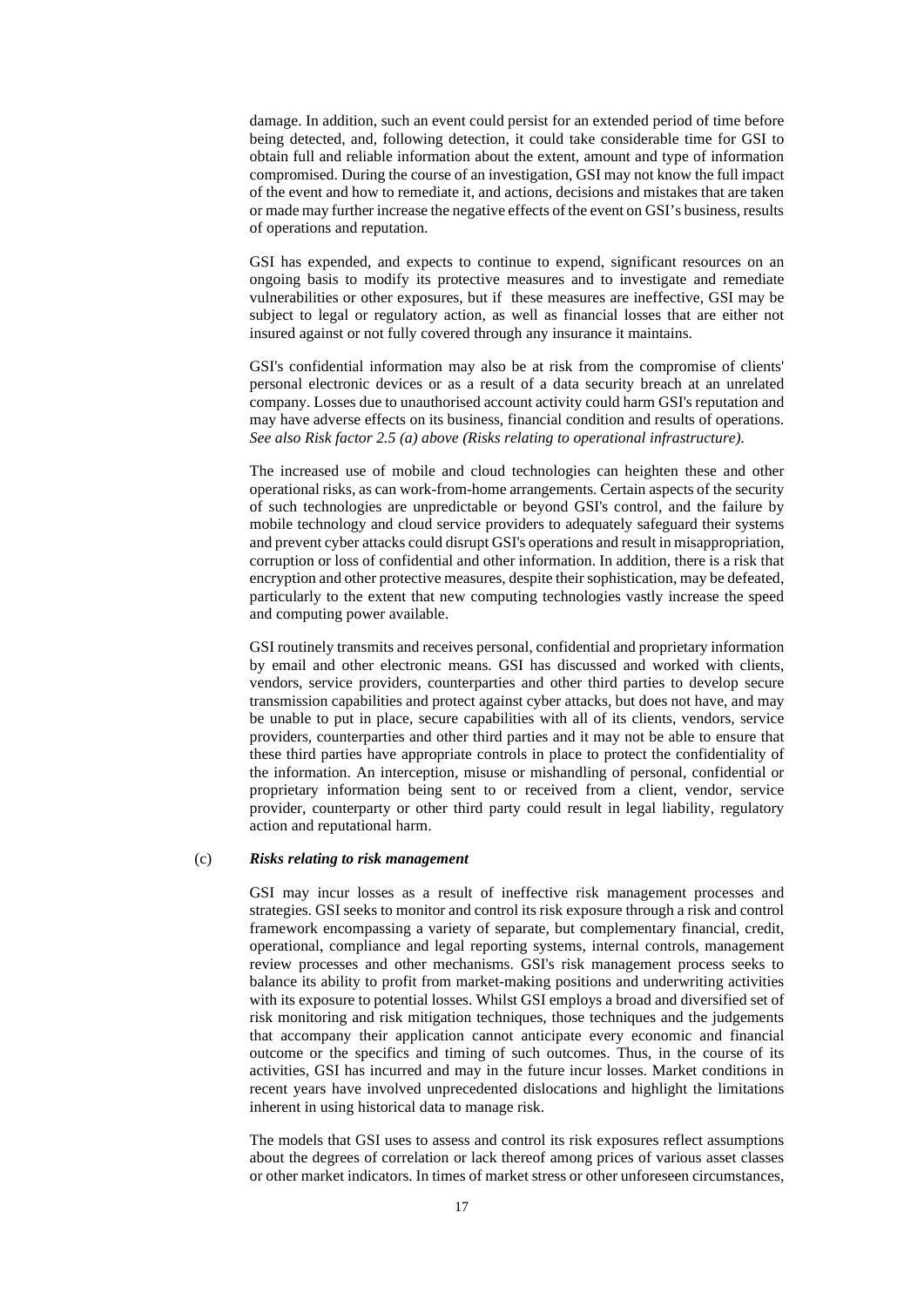previously uncorrelated indicators may become correlated, or conversely previously correlated indicators may move in different directions. These types of market movements have at times limited the effectiveness of GSI's hedging strategies and have caused it to incur significant losses, and they may do so in the future. These changes in correlation have been and may in the future be exacerbated where other market participants are using risk or trading models with assumptions or algorithms that are similar to GSI's. In these and other cases, it may be difficult to reduce GSI's risk positions due to the activity of other market participants or widespread market dislocations, including circumstances where asset values are declining significantly or no market exists for certain assets.

In addition, the use of models in connection with risk management and numerous other critical activities presents risks that such models may be ineffective, either because of poor design, ineffective testing or improper or flawed inputs, as well as unpermitted access to such models resulting in unapproved or malicious changes to the model or its inputs.

To the extent that GSI has positions through its market-making or origination activities or it makes investments directly through its investing activities, including private equity, that do not have an established liquid trading market or are otherwise subject to restrictions on sale or hedging, GSI may not be able to reduce its positions and therefore reduce its risk associated with those positions. In addition, to the extent permitted by applicable law and regulation, GSI invests its own capital in private equity, credit, real estate and hedge funds that it manages and limitations on its ability to withdraw some or all of its investments in these funds, whether for legal, reputational or other reasons, may make it more difficult for GSI to control the risk exposures relating to these investments.

Prudent risk management, as well as regulatory restrictions, may cause GSI to limit its exposure to counterparties, geographic areas or markets, which may limit its business opportunities and increase the cost of funding or hedging activities.

#### 2.6 **GSI's environmental, social and governance risks**

#### (a) *Risks relating to new business initiatives*

GSI faces enhanced risks as new business initiatives and acquisitions lead it to engage in new activities, operate in new locations, transact with a broader array of clients and counterparties and expose it to new asset classes and new markets. A number of GSI's recent and planned business initiatives and expansions of existing businesses may bring it into contact, directly or indirectly, with individuals and entities that are not within GSI's traditional client and counterparty base and expose it to new asset classes and new markets. For example, GSI continues to transact business and invest in new regions, including a wide range of emerging and growth markets.

New business initiatives expose GSI to new and enhanced risks, including risks associated with dealing with governmental entities, reputational concerns arising from dealing with different types of clients, counterparties and investors, greater regulatory scrutiny of these activities, increased credit-related, market, sovereign and operational risks, risks arising from accidents or acts of terrorism, and reputational concerns with the manner in which certain assets are being operated or held or in which GSI interacts with these clients, counterparties and investors. Legal, regulatory and reputational risks may also exist in connection with activities and transactions involving new products or markets where there is regulatory uncertainty or where there are different or conflicting regulations depending on the regulator or the jurisdiction involved, particularly where transactions in such products may involve multiple jurisdictions.

In addition, there have been a number of highly publicised cases around the world, involving actual or alleged fraud or other misconduct by employees in the financial services industry in recent years, and GSI has had, and may in the future have, employee misconduct. This misconduct has included and may also in the future include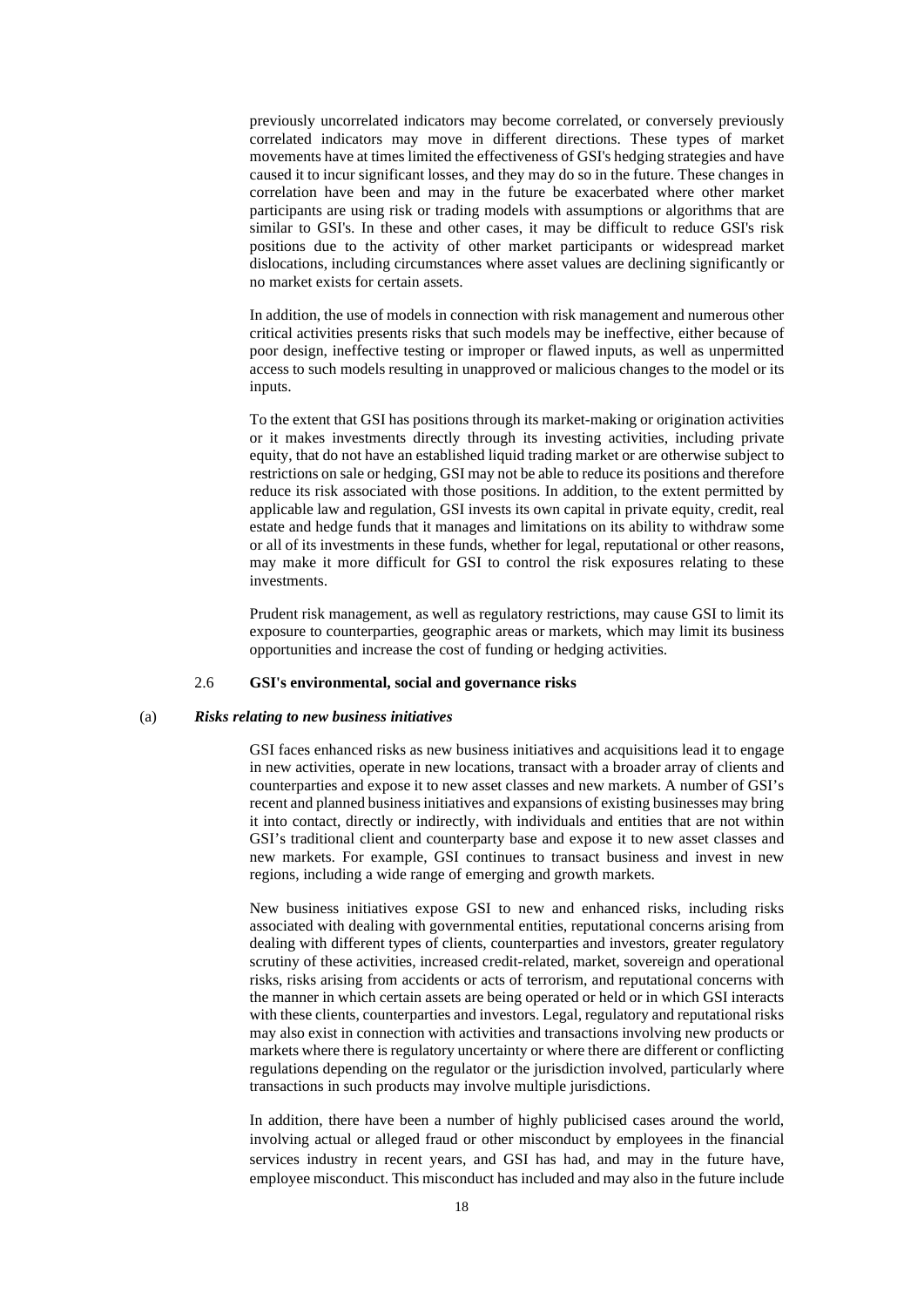intentional efforts to ignore or circumvent applicable policies, rules or procedures or misappropriation of funds and the theft of proprietary information, including proprietary software. It is not always possible to deter or prevent employee misconduct and the precautions taken to prevent and detect this activity have not been and may not be effective in all cases, as reflected by the settlements relating to 1Malaysia Development Berhad ("**1MDB**").

#### (b) *Risks relating to operating in multiple jurisdictions*

In conducting GSI's business around the world, GSI is subject to political, legal, regulatory and other risks that are inherent in operating in many countries. In conducting GSI's businesses and supporting its global operations, GSI is subject to risks of possible nationalisation, expropriation, price controls, capital controls, exchange controls, communications and other restrictions and other restrictive governmental actions, as well as the outbreak of hostilities or acts of terrorism. For example, sanctions have been imposed by the U.S. and EU on certain individuals and companies in Russia and Venezuela. In many countries, the laws and regulations applicable to the securities and financial services industries and many of the transactions in which GSI is involved are uncertain and evolving, and it may be difficult to determine the exact requirements of local laws in every market. GSI is also subject to the risk that its businesses may be subject to divergent laws and regulations across markets and the jurisdictions in which it operates may implement laws and regulations that directly conflict with those of another jurisdiction. Any determination by local regulators that GSI has not acted in compliance with the application of local laws in a particular market or a failure to develop effective working relationships with local regulators could have a significant and negative effect not only on GSI's businesses in that market but also on its reputation generally. Further, in some jurisdictions a failure, or alleged failure, to comply with laws and regulations have subjected and may in the future subject GSI and its personnel not only to civil actions but also criminal actions and other sanctions. GSI is also subject to the enhanced risk that transactions it structures might not be legally enforceable in all cases.

While business and other practices throughout the world differ, GSI is subject in its operations worldwide to rules and regulations relating to corrupt and illegal payments, hiring practices and money laundering, as well as laws relating to doing business with certain individuals, groups and countries, such as the U.S. Foreign Corrupt Practices Act, the USA PATRIOT Act of 2001 and the UK Bribery Act. While GSI has invested and continues to invest significant resources in training and in compliance monitoring, the geographical diversity of its operations, employees and clients, as well as the vendors and other third parties that GSI deals with, greatly increases the risk that GSI may be found in violation of such rules or regulations and any such violation could subject it to significant penalties or adversely affect its reputation.

## (c) *Risks relating to conflicts of interest*

A failure to appropriately identify and address potential conflicts of interest could adversely affect GSI's businesses. Due to the broad scope of the Group's businesses and client base, GSI regularly addresses potential conflicts of interest, including situations where services to a particular client or the Group's own investments or other interests conflict, or are perceived to conflict, with the interests of that client or another client, as well as situations where one or more of its businesses have access to material non-public information that may not be shared with other businesses within the Group and situations where it may be a creditor of an entity with which the Group also has an advisory or other relationship.

Extensive procedures and controls are in place that are designed to identify and address conflicts of interest, including those designed to prevent the improper sharing of information among businesses. However, appropriately identifying and dealing with conflicts of interest is complex and difficult, and GSI's reputation, which is one of its most important assets, could be damaged and the willingness of clients to enter into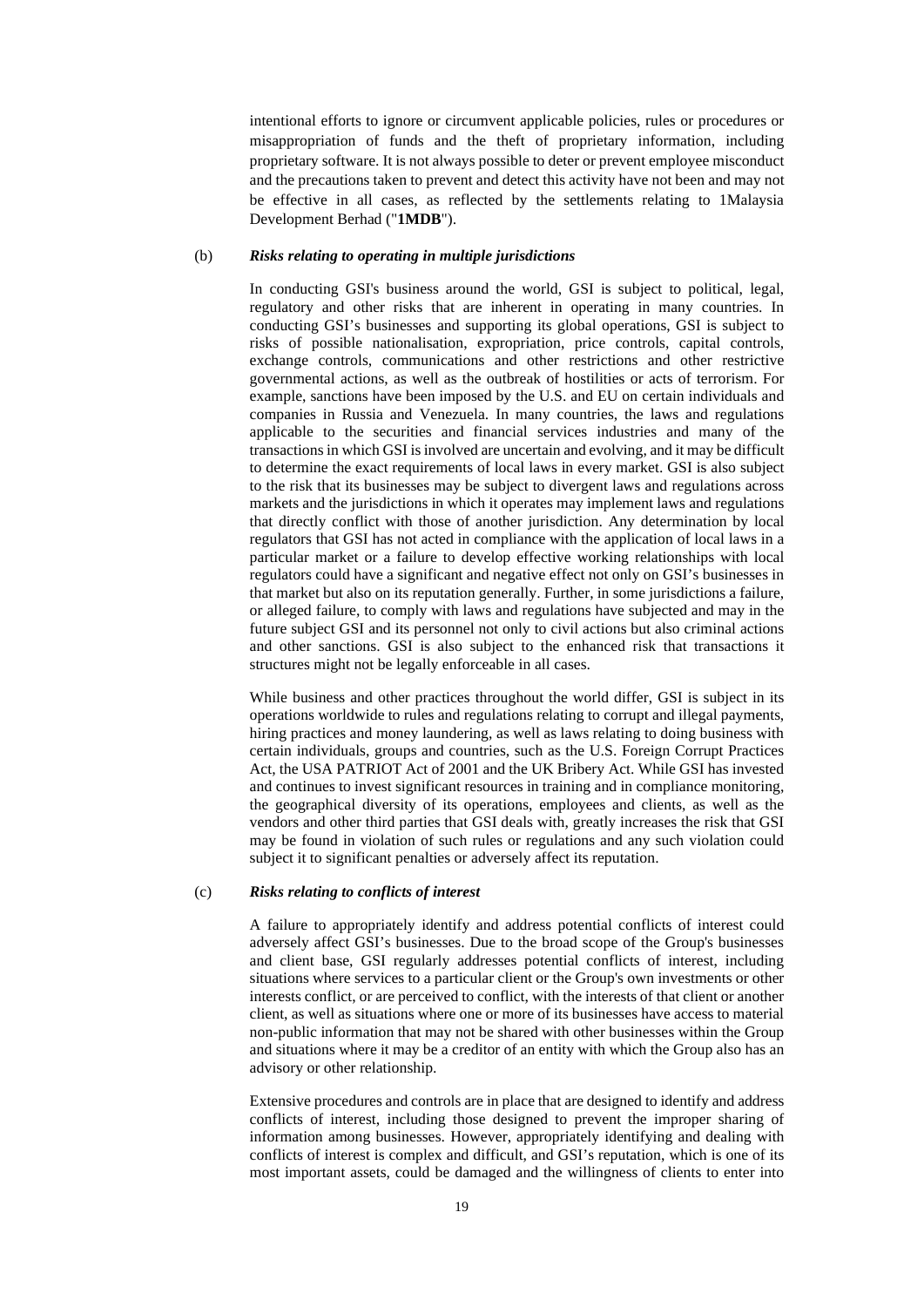transactions with GSI may be adversely affected if it fails, or appears to fail, to identify, disclose and deal appropriately with conflicts of interest. In addition, potential or perceived conflicts could give rise to litigation or regulatory enforcement actions. Additionally, the Group's One Goldman Sachs initiative aims to increase collaboration amongst its businesses, which may increase the potential for actual or perceived conflicts of interest and improper information sharing.

### (d) *Risks relating to personnel*

GSI's businesses would be adversely affected if it is unable to hire and retain qualified employees. GSI's performance is largely dependent on the talents and efforts of highly skilled people; therefore, GSI's continued ability to compete effectively in its businesses, to manage its businesses effectively and to expand into new businesses and geographic areas depends on its ability to attract new talented and diverse employees and to retain and motivate existing employees. Factors that affect GSI's ability to attract and retain such employees include the level and composition of compensation and benefits, and a reputation as a successful business with a culture of fairly hiring, training and promoting qualified employees. As a significant portion of the compensation that GSI pays to its employees is paid in the form of year-end discretionary compensation, a significant portion of which is in the form of deferred equity-related awards, declines in Group's profitability, or in the outlook for its future profitability, as well as regulatory limitations on compensation levels and terms, can negatively impact GSI's ability to hire and retain highly qualified employees.

Competition from within the financial services industry and from businesses outside the financial services industry, including the technology industry, for qualified employees has often been intense. GSI has experienced increased competition in hiring and retaining employees to address the demands of new regulatory requirements and GSI's technology initiatives. This is also the case in emerging and growth markets, where GSI is often competing for qualified employees with entities that have a significantly greater presence or more extensive experience in the region.

Changes in law or regulation in jurisdictions in which GSI's operations are located that affect taxes on GSI's employees' income, or the amount or composition of compensation, may also adversely affect GSI's ability to hire and retain qualified employees in those jurisdictions.

GSI's compensation practices are subject to review by, and the standards of, the Prudential Regulation Authority (the "PRA") and the Financial Conduct Authority (the "**FCA**"). As a large financial institution, GSI is subject to limitations on compensation practices (which may or may not affect competitors) by the PRA and the FCA and other regulators worldwide. These limitations, including any imposed by or as a result of future legislation or regulation, may require GSI to alter compensation practices in ways that could adversely affect its ability to attract and retain talented employees.

## (e) *Risks relating to negative publicity*

GSI may be adversely affected by increased governmental and regulatory scrutiny or negative publicity. The financial services industry generally and GSI's businesses in particular have been subject to negative publicity. GSI's reputation and businesses may be adversely affected by negative publicity or information regarding its business and personnel, whether or not accurate or true, that may be posted on social media or other internet forums or published by news organisations. Postings on these types of forums may also adversely impact risk positions of GSI's clients and other parties that owe it money, securities or other assets and increase the chance that they will not perform their obligation to the firm or reduce the revenues received from their use of GSI's services. The speed and pervasiveness with which information can be disseminated through these channels, in particular social media, may magnify risks relating to negative publicity.

### (f) *Risks relating to unforeseen or catastrophic events*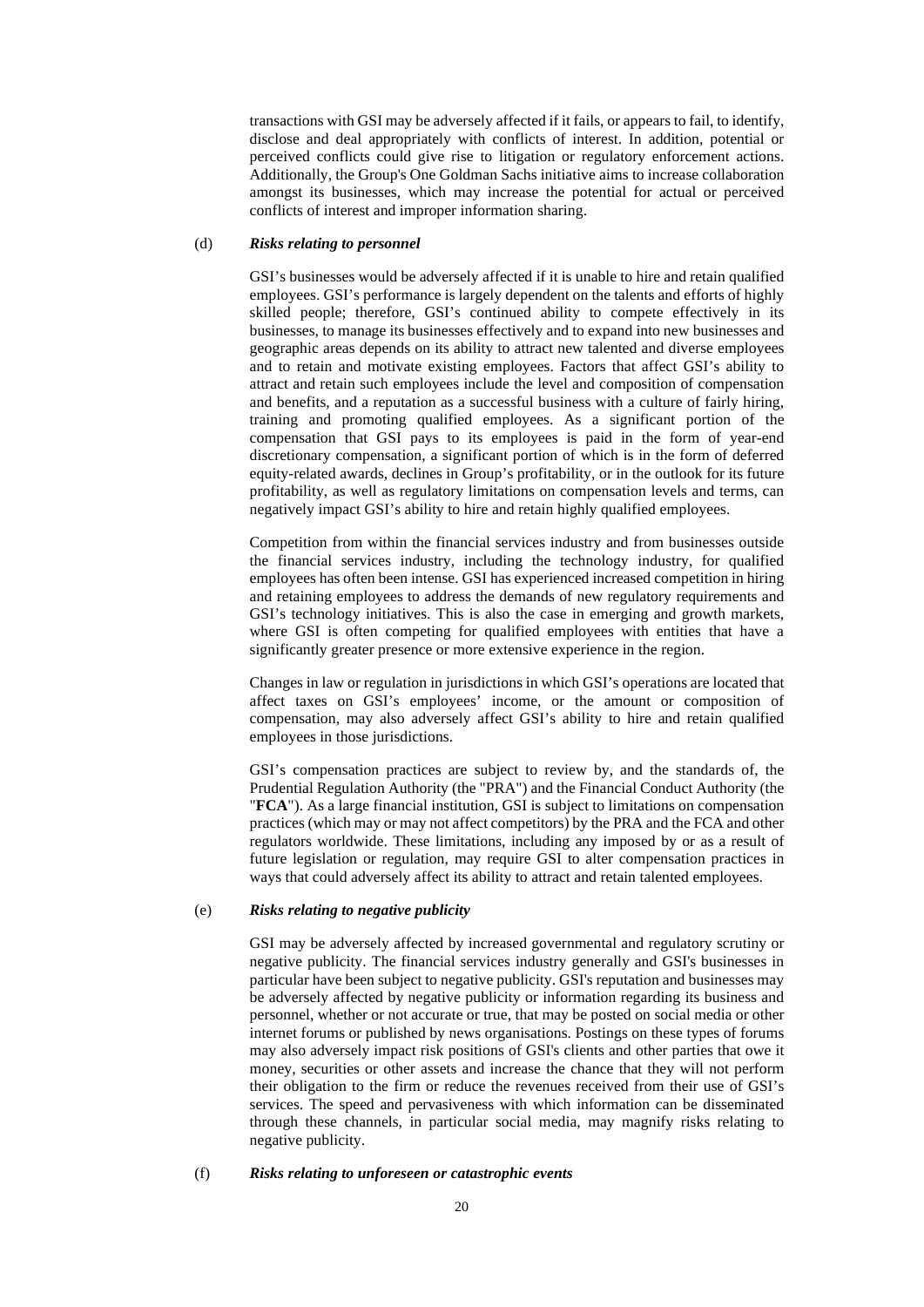GSI may incur losses as a result of unforeseen or catastrophic events, including pandemics, terrorist attacks, extreme weather events or other natural disasters. The occurrence of unforeseen or catastrophic events, including pandemics such as COVID-19, or other widespread health emergencies (or concerns over the possibility of such an emergency), terrorist attacks, extreme terrestrial or solar weather events or other natural disasters, could create economic and financial disruptions, and could lead to operational difficulties (including travel limitations and limitations on occupancy in GSI's offices) that could impair GSI's ability to manage its businesses and result in losses.

GSI's businesses, financial condition, liquidity and results of operations have been and may in the future be adversely affected by the COVID-19 pandemic. The COVID-19 pandemic has created economic and financial disruptions that have in the past adversely affected, and may in the future adversely affect GSI's business, financial condition, liquidity and results of operations. The extent to which the COVID-19 pandemic will negatively affect GSI's businesses, financial condition, liquidity and results of operations will depend on future developments, including the widespread availability, use and effectiveness of vaccines, which are highly uncertain and cannot be predicted.

While financial markets have rebounded from the significant declines that occurred earlier in the pandemic and global economic conditions showed signs of improvement during the second half of 2020, many of the circumstances that arose or became more pronounced after the onset of the COVID-19 pandemic persisted at the end of the year, including (i) muted levels of business activity across many sectors of the economy, relatively weak consumer confidence and high unemployment; (ii) elevated levels of market volatility; (iii) certain overnight interest rates and yields on certain government securities near zero; (iv) substantial uncertainty about whether previously announced merger and acquisition deals will be completed or restructured; (v) heightened credit risk with regard to industries that have been most severely impacted by the pandemic, including oil and gas, gaming and lodging, and airlines; (vi) greater emphasis by investors on liquidity products, which generate lower fees, relative to risk assets; and (vii) higher cybersecurity, information security and operational risks as a result of work-from-home arrangements.

Depending on the duration and severity of the pandemic going forward, as well as the effects of the pandemic on consumer and corporate confidence, the conditions noted above could continue for an extended period and other adverse developments may occur or reoccur, including (i) a repeat, or worse, of the decline in the valuation of equity, fixed-income and commodity markets that occurred at the outset of the pandemic; (ii) further declines in certain interest rates, to zero or below; (iii) market dislocations that may make hedging strategies less effective or ineffective; (iv) disruption in the new issuance markets for debt and equity, leading to a decline in activity; (v) a deterioration in the liquidity profile of corporate borrowers, resulting in additional draws on credit lines; (vi) defaults by consumers or corporate clients on loans; and (vii) greater challenges in valuing derivative positions and associated collateral, leading to significant increases in collateral calls and valuation disputes.

The effects of the COVID-19 pandemic on economic and market conditions have in the past and may in the future also increase demands on GSI's liquidity as it meets client needs. Likewise, these adverse developments have in the past and may in the future affect GSI's capital and leverage ratios.

Governmental authorities worldwide have taken increased measures from March 2020 onwards to stabilise the markets and support economic growth. The continued success of these measures is unknown and they may not be sufficient to address future market dislocations or avert severe and prolonged reductions in economic activity. GSI also faces an increased risk of client disputes, litigation and governmental and regulatory scrutiny as a result of the effects of the COVID-19 pandemic on economic and market conditions.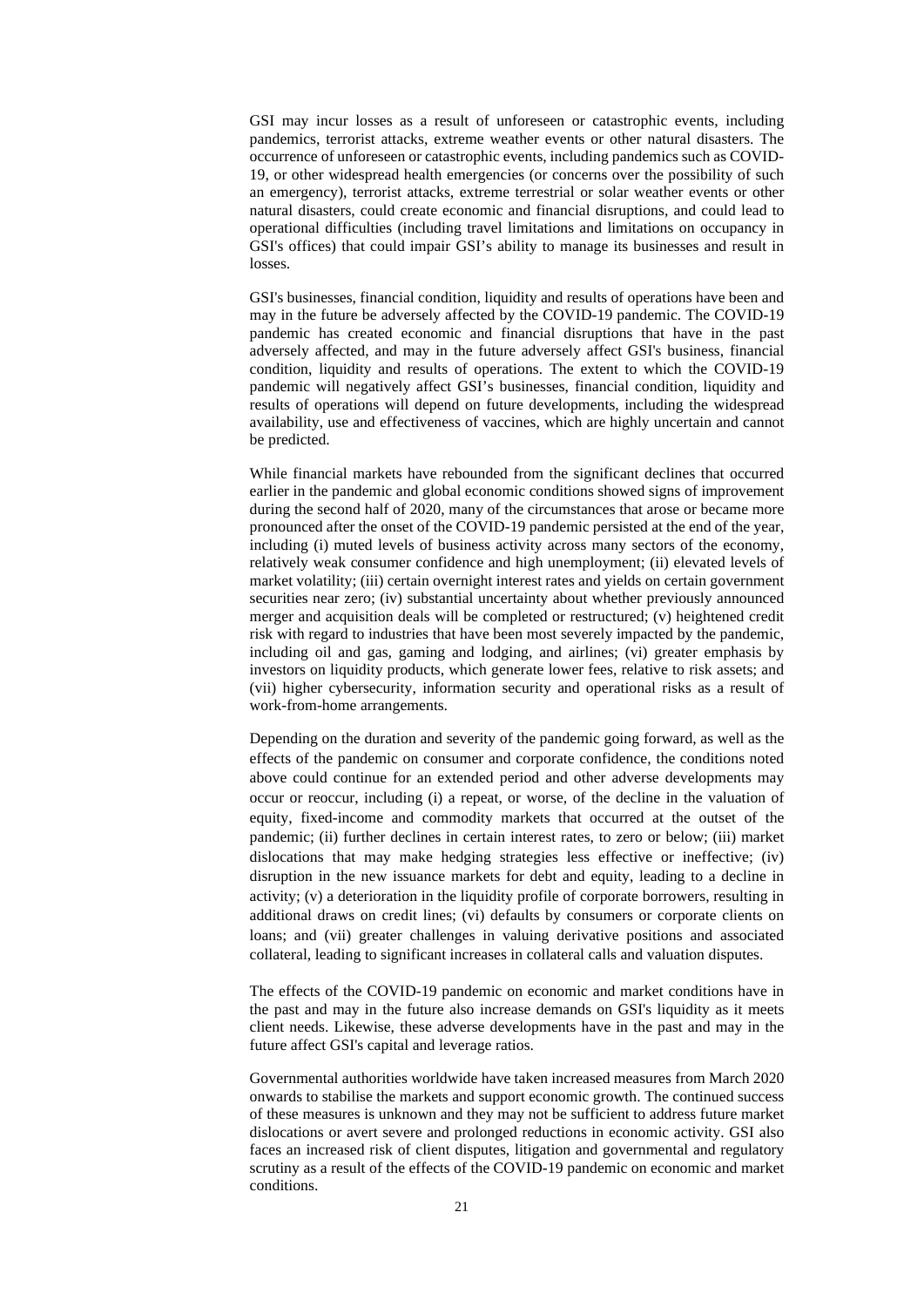The length of the pandemic and the efficacy of the extraordinary measures that have been put in place to address it are unknown. Until the pandemic subsides, GSI may experience reduced activity levels in investment banking, reduced revenues in investment management and increased client defaults. Even after the pandemic subsides, most major economies may continue to experience a recession, and GSI anticipates its businesses would be materially and adversely affected by a prolonged recession in major markets.

## (g) *Risks relating to climate change*

Climate change concerns could disrupt GSI's business, adversely affect client activity levels, adversely affect the creditworthiness of its counterparties and damage GSI's reputation. Climate change may cause extreme weather events that disrupt operations at one or more of GSI's primary locations, which may negatively affect its ability to service and interact with its clients. Climate change may also have a negative impact on the financial condition of its clients, which may decrease revenues from those clients and increase the credit risk associated with loans and other credit exposures to those clients. Additionally, GSI's reputation and client relationships may be damaged as a result of its involvement, or its clients' involvement, in certain industries or projects associated with causing or exacerbating climate change , as well as any decisions GSI makes to continue to conduct or change its activities in response to considerations relating to climate change. New regulations or guidance relating to climate change, as well as the perspectives of shareholders, employees or other stakeholders regarding climate change, may affect whether and on what terms and condition GSI can engage in certain activities or offer certain products.

## (h) *Risks relating to the potential exercise by a resolution authority of its resolution powers in relation to GSI*

The application of regulatory strategies and requirements to facilitate the orderly resolution of large financial institutions could create greater risk of loss for GSI's security holders. The circumstances in which a resolution authority would exercise its "bail-in" powers to recapitalise a failing entity by writing down its unsecured debt or converting it into equity are uncertain. If these powers were to be exercised (or if there was a suggestion that they could be exercised) in respect of GSI, such exercise would likely have a material adverse effect on the value of debt investments in GSI, including a potential loss of some or all of such investments

The EU Bank Recovery and Resolution Directive ("**BRRD**") entered into force on 2 July 2014. EU member states were required to adopt and publish the laws, regulations and administrative provisions necessary to comply with the BRRD. Its stated aim is to provide national "resolution authorities" with powers and tools to address banking crises pre-emptively in order to safeguard financial stability and minimise taxpayers' exposure to losses.

The majority of the requirements of the BRRD have been implemented in the UK through the UK Banking Act 2009, as amended and related statutory instruments (together, the "**UK Banking Act**"). The UK Banking Act provides for a "resolution regime" granting substantial powers to the Bank of England (or, in certain circumstances, HM Treasury), to implement resolution measures (in consultation with other UK authorities) with respect to a UK financial institution (such as GSI) where the resolution authority considers that the relevant institution is failing or is likely to fail, there is no reasonable prospect of other measures preventing the failure of the institution and resolution action is necessary in the public interest.

The resolution powers available to the resolution authority include powers to:

write down the amount owing, including to zero, or convert the relevant securities into other securities, including ordinary shares of the relevant institution (or a subsidiary) – the so-called "bail-in" tool;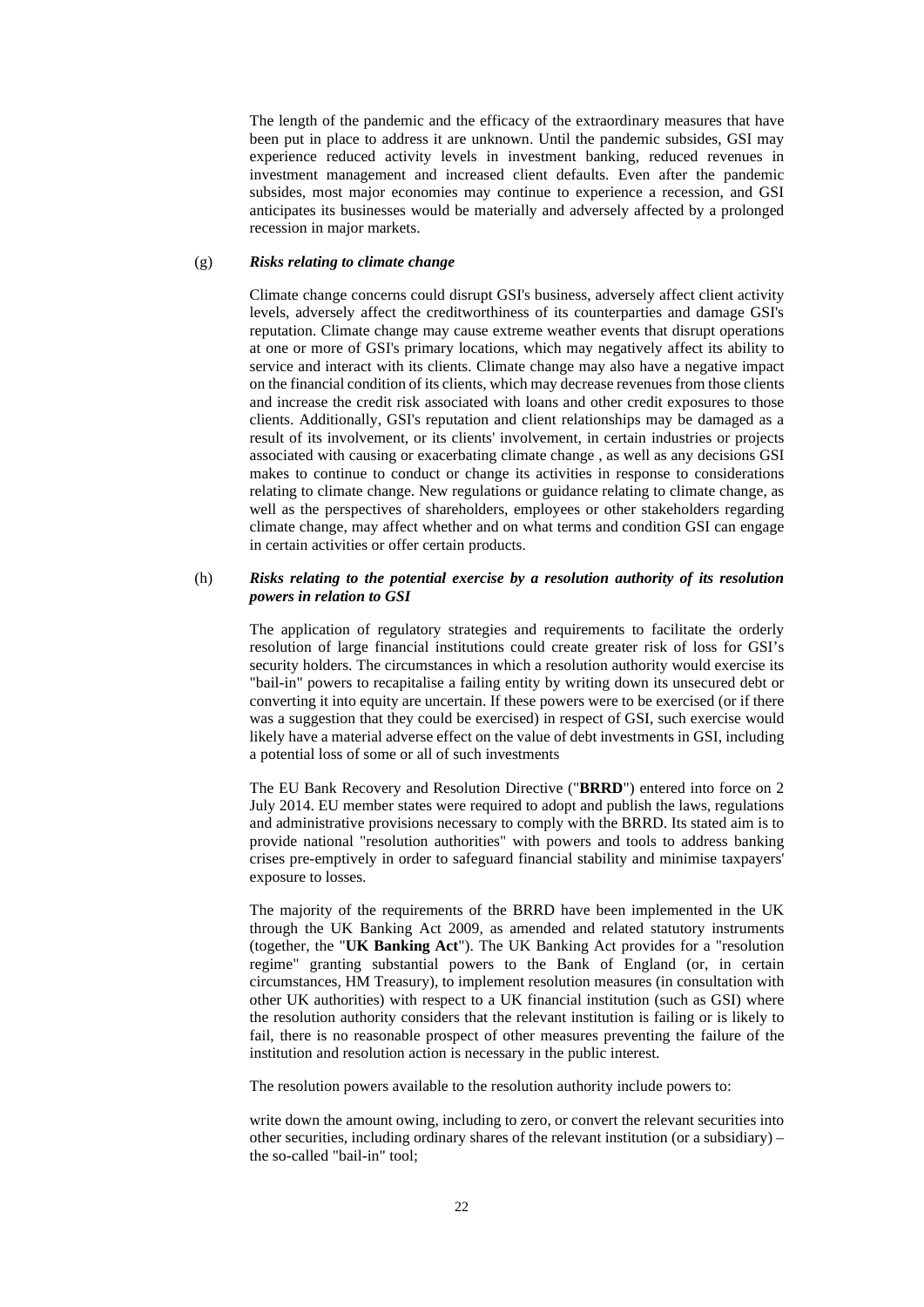- transfer all or part of the business of the relevant institution to a "bridge bank";
- transfer impaired or problem assets to an asset management vehicle; and
- sell the relevant institution to a commercial purchaser.

In addition, the resolution authority is empowered to modify contractual arrangements, suspend enforcement or termination rights that might otherwise be triggered and disapply or modify laws in the UK (with possible retrospective effect) to enable the recovery and resolution powers under the UK Banking Act to be used effectively.

You should assume that, in a resolution situation, financial public support will only be available to GSI (or any member of Goldman Sachs) as a last resort after the relevant resolution authorities have assessed and used, to the maximum extent practicable, the resolution tools, including the bail-in tool.

In the event that GSI, or any of its affiliates, becomes subject to a proceeding under the Federal Deposit Insurance Act or Title II of the Dodd-Frank Wall Street Reform and Consumer Protection Act (together, the "**U.S. Special Resolution Regimes**"), default rights against GSI in relation to the Instruments or (if applicable) to the relevant Guarantee given by GSI (as Guarantor) in relation to any Instruments issued by GSW, are permitted to be exercised to no greater extent than such default rights could be exercised under such U.S. Special Resolution Regime if the Instruments were governed by the laws of the United States or a state of the United States.

You should be aware that the exercise of any such resolution power or even the suggestion of any such potential exercise in respect of GSI (or any member of Goldman Sachs) could have a material adverse effect on the rights of holders of Securities and (if applicable) the relevant Guarantee given by GSI (as Guarantor), and could lead to a loss of some or all of the investment. The resolution regime is designed to be triggered prior to insolvency of the relevant institution, and holders of securities issued by such institution may not be able to anticipate the exercise of any resolution power (including exercise of the "bail-in" tool) by the resolution authority. Further, holders of securities issued by an institution which has been taken into a resolution regime will have very limited rights to challenge the exercise of powers by the resolution authority, even where such powers have resulted in the write down of the securities or conversion of the securities to equity.

Acknowledgement of bail-in power in respect of Swiss Securities issued by GSI: if you purchase Swiss Securities issued by GSI, you shall be deemed to have agreed to be bound by the exercise of any UK Bail-In Power by the Relevant UK Resolution Authority*. See General Instrument Condition Error! Reference source not found. (Contractual acknowledgment of bail-in in respect of Swiss Securities issued by GSI) and General Note Condition Error! Reference source not found. (Contractual acknowledgment of bail-in in respect of Swiss Securities issued by GSI).* 

Acknowledgement of bail-in power in respect of French Law Instruments and French Law Notes issued by GSI: if you purchase French Law Instruments or French Law Notes issued by GSI, you shall be deemed to have agreed to be bound by the exercise of any UK Bail-In Power by the Relevant UK Resolution Authority. See General Instrument Condition **Error! Reference source not found.** (Contractual acknowledgment of bail-in in respect of French Law Instruments issued by GSI) and General Note Condition **Error! Reference source not found.** (*Contractual acknowledgment of bail-in in respect of French Law Notes issued by GSI*).

## (i) *Risks relating to GSI's reliance on GSG and other Group affiliates*

GSI is reliant on GSG and other Group affiliates for client business, various services and capital. GSI is a wholly-owned subsidiary of GSG. As a wholly-owned subsidiary, GSI relies on various business relationships of GSG and other Group affiliates generally, including the ability to receive various services, as well as, in part, the capital and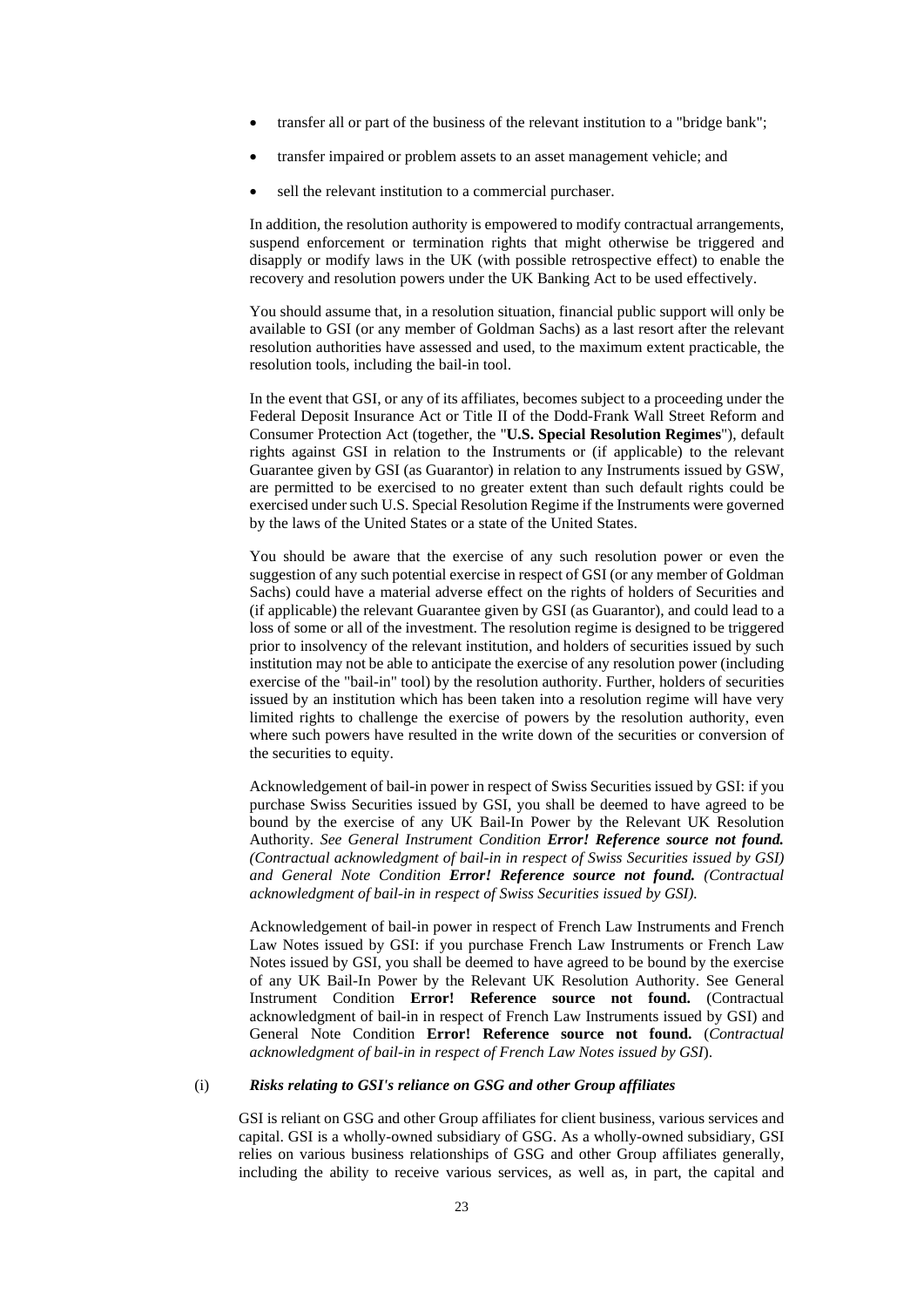liquidity of GSI's ultimate parent, GSG, as well as the liquidity of Funding IHC. Although GSI has taken steps to reduce its reliance on other Group affiliates, it remains an operating subsidiary of a larger organisation and therefore its interconnectedness within the organisation will continue. Because GSI's business relies upon GSG and other Group affiliates to a significant extent, risks that could affect these entities could also have a significant impact on GSI.

Furthermore, GSI relies upon certain Group affiliates for various support services, including, but not limited to, trade execution, relationship management, settlement and clearing, risk management and other technical, operational and administrative services. Such services are provided to GSI pursuant to the intercompany services agreement, which is generally terminable upon mutual agreement of GSG and its subsidiaries, subject to certain exceptions, including material breach of the agreement.

As a consequence of the foregoing, in the event GSI's relationships with other Group affiliates are not maintained, for any reason, including as a result of possible strategic decisions that GSG may make from time-to-time or as a result of material adverse changes in GSG's performance, GSI's net revenues may decline, the cost of operating and funding its business may increase and GSI's business, financial condition and profitability may be materially and adversely affected.

Furthermore, GSI receives a portion of its funding in the form of unsecured funding indirectly from GSG and from Funding IHC, and collateralised financings from other Group affiliates. To the extent such funding is not available to GSI, its growth could be constrained and/or its cost of funding could increase.";

(b) Risk factor 5.5(a)(ii) (*No assurance can be given that the methodology underlying each Relevant Index will be successful in producing positive returns or that such Relevant Index will outperform any other alternative investment strategy*) (as amended by Prospectus Supplement No. 7 to the Original Base Prospectus dated 1 February 2021) on page 64 of the Original Base Prospectus is deleted in its entirety and replaced with the following:

## "(ii) *No assurance can be given that the methodology underlying each Relevant Index will be successful in producing positive returns or that such Relevant Index will outperform any other alternative investment strategy*

None of the index sponsor, the Hedging Party, the Strategy Calculation Agent or the Index Calculation Agent or any of their respective affiliates make any express or implied representation that a Relevant Index will achieve a positive performance, or a higher performance than any other index or strategy, or returns independent of the overall direction of the relevant markets, whether managed or not managed.

The value of a Relevant Index depends on the performance of the Strategy Component(s), each of which may increase or decrease in value. Neither a Relevant Index nor any of the Strategy Component(s) includes any element of capital protection or guaranteed return. The value of any Strategy Component or a Relevant Index itself, may fall to zero.

If a floor is specified to be applicable in respect of a Relevant Index and the value of such Relevant Index falls to zero, then the value of such Relevant Index will remain at zero and there will be no chance of the value recovering. If no floor is specified to be applicable in respect of a Relevant Index, then the value of such Relevant Index may fall below zero and have a negative value. In each case, this may result in any investment in Securities linked solely to the relevant Proprietary Index losing all of its value.

Furthermore, it should be noted that the results that may be obtained from investing in any Securities linked to a Proprietary Index may be significantly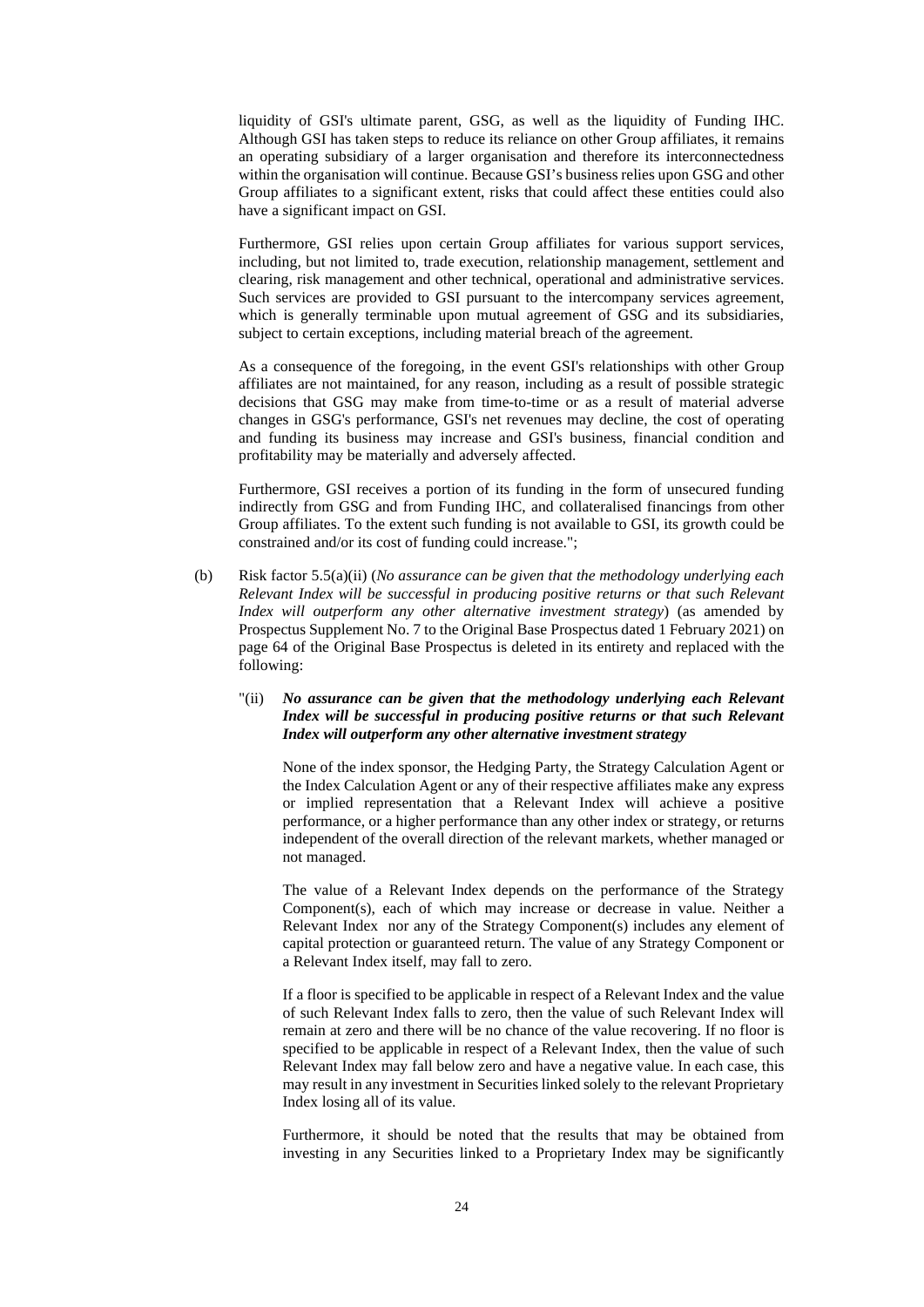different from the results that could theoretically be obtained from a direct investment in the Strategy Component(s) or any related derivatives.";

(c) Risk factor 5.5(a)(vii) (*An investor in Securities linked to a Proprietary Index will have no rights in respect of any Strategy Component(s)*) on page 65 of the Original Base Prospectus is deleted in its entirety and replaced with the following:

## "(vii) *An investor in Securities linked to a Proprietary Index will have no rights in respect of any Strategy Component(s)*

The investment exposure provided by a Relevant Index is synthetic, and a notional investment in a Relevant Index does not constitute a purchase or other acquisition or assignment of any interest in any Strategy Component (or any components thereof). Investment in Securities linked to a Proprietary Index will therefore not make an investor a holder of, or give an investor a direct investment position in, any Strategy Component (or any components thereof). The return on your Securities may be less than if you held a direct position in a Relevant Index or any Strategy Component (or any components thereof), or a different product linked thereto.";

(d) Risk factor 5.5(a)(x) (*Changes in the Strategy Components may affect the Strategy Value*) on page 66 of the Original Base Prospectus is deleted in its entirety and replaced with the following:

## "(x) *Changes in the Strategy Components or Input Data may affect the Strategy Value*

Where a Strategy Component or Input Data ceases to exist or is no longer tradable, including as a result of a Goldman Sachs Group member discontinuing a Strategy Component of which it is a sponsor or discontinuing to act as a provider of Input Data, or where the index sponsor would be prevented from entering into transactions in respect of a Strategy Component (including one for which a Goldman Sachs Group member is the sponsor) or Input Data by any applicable law or regulation, the index sponsor may (but is not obliged to) substitute another Strategy Component or other Input Data for the original Strategy Component or Input Data where it considers in its sole discretion that a similar alternative is available. Any such substitution could alter the exposure provided by a Relevant Index and materially affect the performance and value of such Relevant Index.";

(e) Risk factor 5.5(a)(xvi) (*The index sponsor and any calculation agent may rely upon third party and other external and internal data sources which may be inaccessible and/or inaccurate, and the inputs used by the index sponsor and any calculation agent may affect the value of a Relevant Index*) on pages 67 to 68 of the Original Base Prospectus is deleted in its entirety and replaced with the following:

## "(xvi) *The index sponsor and any calculation agent may rely upon third party and other external and internal data sources which may be inaccessible and/or inaccurate, and the inputs used by the index sponsor and any calculation agent may affect the value of a Relevant Index*

The index sponsor and the Strategy Calculation Agent or Index Calculation Agent, as the case may be, may rely upon third party brokers or external dealers and other external and internal sources to obtain certain inputs necessary to compute the value of a Relevant Index and/or to determine the weights or quantities of the Strategy Components, which may be inaccessible and/or inaccurate and the inputs used by them to compute the value of a Relevant Index may affect the value of such Relevant Index.

The inability of the index sponsor or the Strategy Calculation Agent or Index Calculation Agent, as the case may be, to source necessary data to calculate the relevant formulae of a Relevant Index may affect the value of such Relevant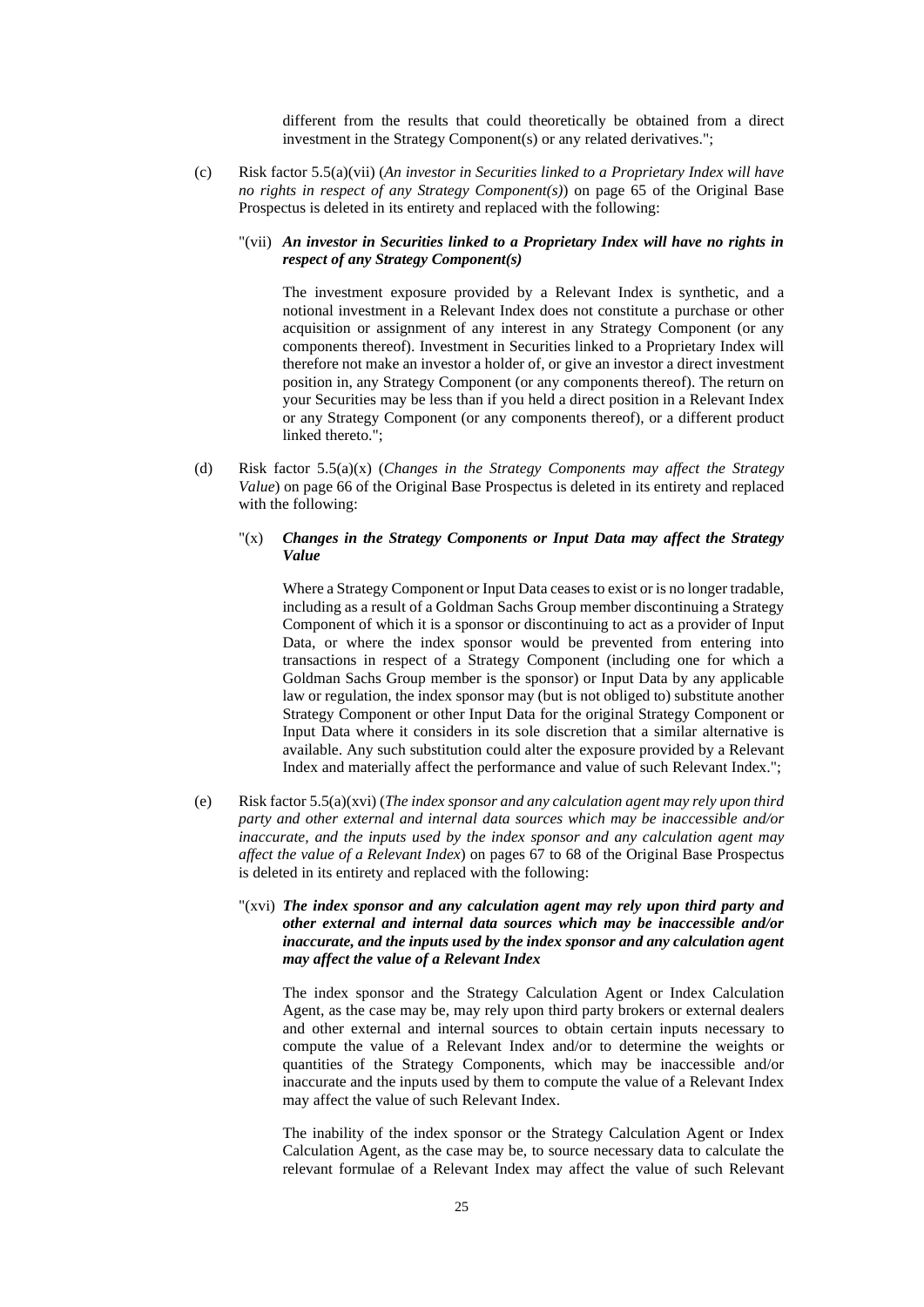Index. In addition, the index sponsor and the Strategy Calculation Agent or Index Calculation Agent, as the case may be, make no warranty as to the correctness or completeness of that information and take no responsibility for the accuracy of such data or the impact of any inaccuracy of such data on the value of a Relevant Index, and are not under any obligation to independently verify such data (or to advise any investor in Securities linked to a Proprietary Index of any inaccuracy, omission, mistake or error of which it becomes aware). There can be no assurance that any error or discrepancy on the part of any data source or sponsor will be corrected or revised. Even if any error or discrepancy on the part of any third party data source or sponsor is corrected or revised, neither the index sponsor nor any of its affiliates is under any obligation to incorporate any such correction or revision into the calculation of the Strategy Value of a Relevant Index or the price or level of any Strategy Component. Investors should carefully read and understand the information about the relevant Strategy Components.

Securities linked to a Proprietary Index may be exposed to more or less risk, or perform better or worse, based upon the inputs received from the above sources, than an actual investment in or linked to one or more of the Strategy Components.

No assurance can be given that any model or methodology used by such sources will have a positive effect on the performance of a Relevant Index. Therefore, a Relevant Index may not perform as well as a strategy using alternative sources or sources with a different model or methodology.";

(f) Risk factor 5.5(a)(xviii) (*A Relevant Index may be calculated without reference to corrected data*) on page 68 of the Original Base Prospectus is deleted in its entirety and replaced with the following:

#### "(xviii) *A Relevant Index may be calculated without reference to corrected data*

In the event that the value of any component which is used for the calculation of the weight or quantity (as applicable) of any Strategy Component or Input Data in relation to a Relevant Index is corrected after such time as it is used in such Relevant Index, the index sponsor, or Strategy Calculation Agent or Index Calculation Agent, as the case may be, may not use such corrected value and may instead use the weight or quantity (as applicable) as calculated before such correction. As a result the performance of a Relevant Index may differ from the performance had such corrected values been used, and possibly materially so.";

(g) Risk factor 5.5(a)(xix) (*A Relevant Index may be changed or become unavailable*) on pages 68 to 69 of the Original Base Prospectus is deleted in its entirety and replaced with the following:

## "(xix) *A Relevant Index may be changed or become unavailable*

The index sponsor shall have the right to alter the methodology used to calculate a Relevant Index or to discontinue publication of the value of a Relevant Index and such event may result in a decrease in the value of or return on any Securities linked to a Proprietary Index. The index sponsor reserves the right to form a Strategy Committee or Index Committee, as the case may be, for the purposes of considering certain changes. Any changes may be made without regard to the interests of a holder of Securities linked to a Proprietary Index.

A permanent cancellation of a Relevant Index or a failure by the index sponsor to calculate or announce the value of a Relevant Index may constitute a disruption event in respect of, and, therefore, may result in a decrease in the value of or return on any, Securities linked to a Proprietary Index or result in the termination or early redemption of such Securities.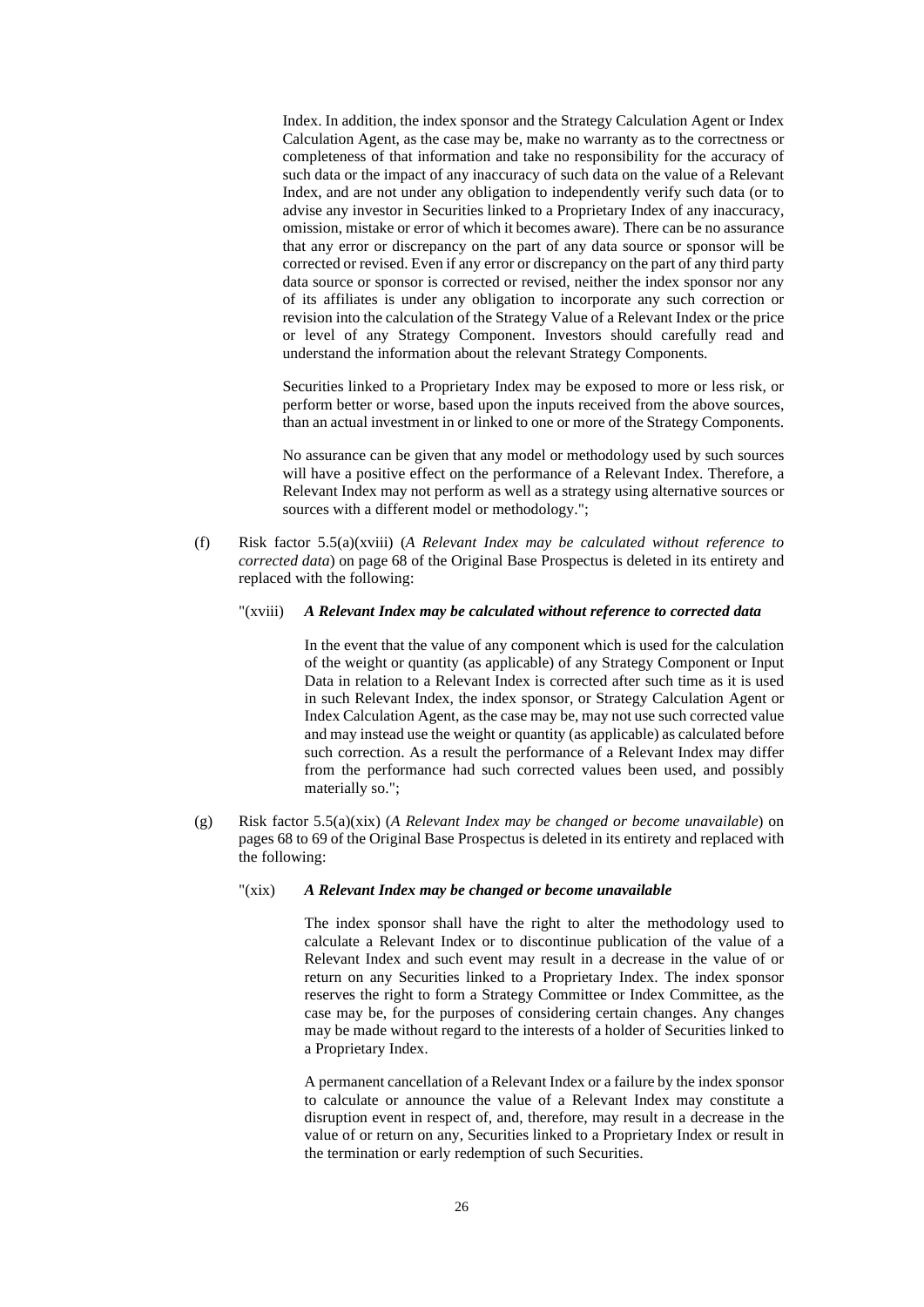Furthermore, the decisions and policies of the index sponsor concerning the calculation of the value of a Relevant Index could affect its value and, therefore, the amount payable over the term of Securities linked to a Proprietary Index and the market value of such Securities. The amount payable on Securities linked to a Proprietary Index and their market value could also be affected if the index sponsor changes these policies.";

(h) The following new risk factor 5.5(a)(xx) (*A Relevant Index may not be a fully diversified portfolio*), is inserted immediately after risk factor 5.5(a)(xix) (*A Relevant Index may be changed or become unavailable*) (as amended by this Prospectus Supplement) on pages 68 to 69 of the Original Base Prospectus:

## "(xx) *A Relevant Index may not be a fully diversified portfolio*

Diversification is generally considered to reduce the amount of risk associated with an investment. A Relevant Index may be concentrated in a particular asset class or sector and there can be no assurance that it will be sufficiently diversified at any time to reduce or minimise risks of volatility. The more concentrated a Relevant Index is in certain asset classes or sectors, the greater degree of volatility the Relevant Index may exhibit, and this could in turn result in an adverse effect on the returns of the Relevant Index.

In addition, certain asset classes or sectors may suffer the same adverse performance following a general downturn or other economic or political event, and this could in turn have an adverse effect on the returns of the Relevant Index.";

(i) Risk factor 5.5(b)(i) (*The reference level of Underlying Funds, Component Stocks or Assets included in a Proprietary Index may be adjusted to take account of potential adjustment events*) (as amended by Prospectus Supplement No. 7 to the Original Base Prospectus dated 1 February 2021) on page 69 of the Original Base Prospectus is deleted in its entirety and replaced with the following:

## "(i) *The reference level of Underlying Funds, Component Stocks or Assets included in a Proprietary Index may be adjusted to take account of net dividend payments and/or potential adjustment events*

Following the determination by the index sponsor that an event has occurred that would have a diluting or concentrative effect in respect of an Underlying Fund, Component Stock or Asset, as the case may be, or following any adjustment to the settlement terms of listed options or futures contracts on such Underlying Fund, Component Stock or Asset, as the case may be, traded on an options or futures exchange, the index sponsor may make an adjustment to account for such effect. The index sponsor may, but need not, determine the appropriate adjustment by reference (amongst other things) to the adjustment in respect of such event made by the other equity market dealers and/or exchanges (including but not limited to the reference exchange for such Underlying Fund, Component Stock or Asset, as the case may be, and options and futures exchanges related to such Underlying Fund, Component Stock or Asset, as the case may be) or quoting services. Such adjustment may have an adverse effect on the performance of the relevant Proprietary Index.

On the date on which a Strategy Component commences trading without the rights to receive a dividend, the reference level of such Strategy Component may be adjusted by the index sponsor with the aim of increasing the level to a value as if the relevant dividend amount, net of tax, had not been declared. When making such adjustment, the index sponsor may assume a notional tax rate in respect of the dividend, which may reduce the increase in the reference level for the relevant Strategy Component. Such tax rates may vary according to changes in tax laws and procedures.";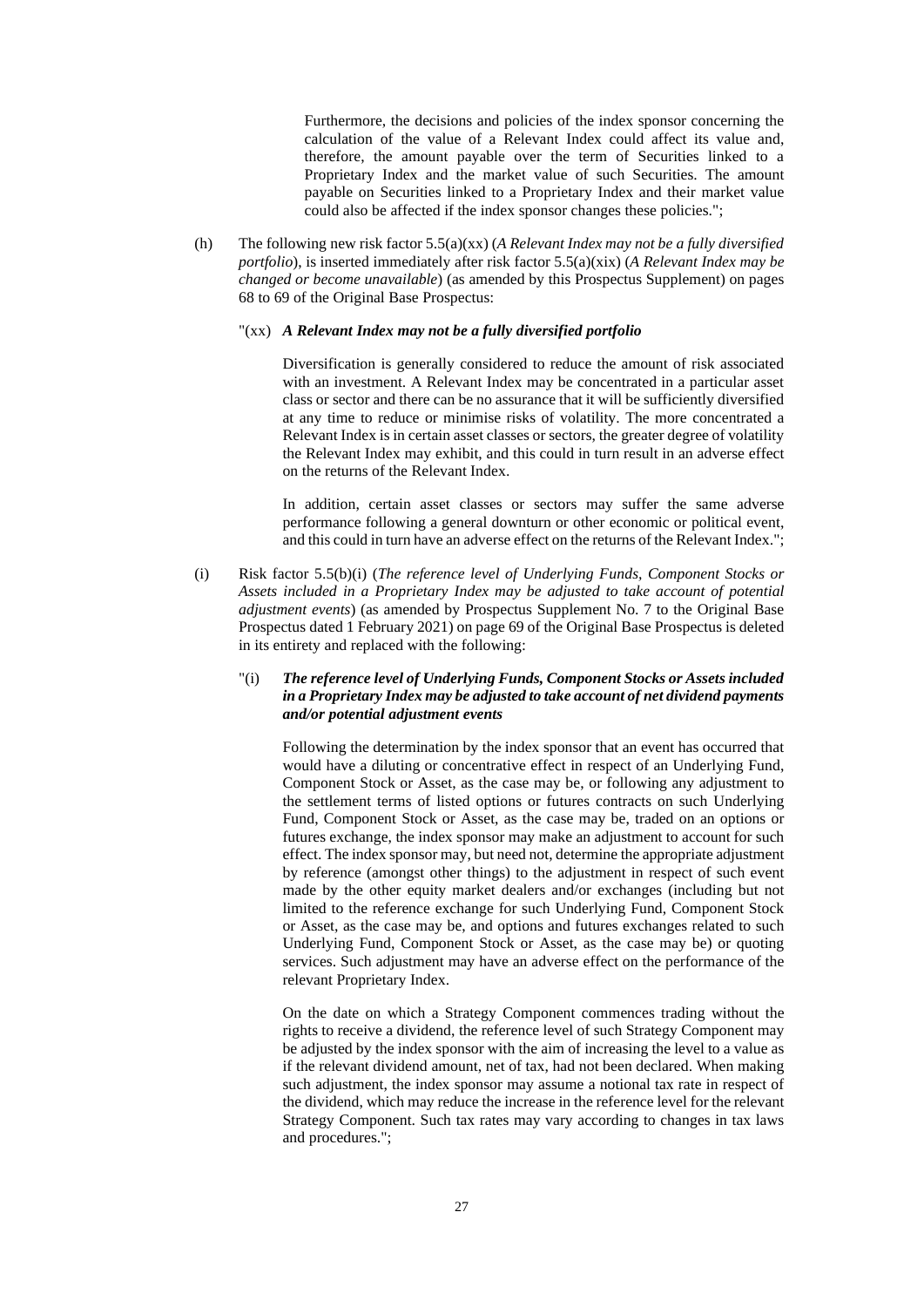(j) Risk factor 5.5(b)(ii) (*A Relevant Index may provide short exposure to one or more of the Strategy Components*) on page 69 of the Original Base Prospectus is deleted in its entirety and replaced with the following:

## "(ii) *A Relevant Index may provide short exposure to one or more of the Strategy Components*

A Relevant Index may specify that the weight of a Strategy Component may be less than zero, i.e. a short position in such Strategy Component. A short position in a Strategy Component means that a Relevant Index will have negative exposure to such Strategy Component and the Strategy Value of such Relevant Index will be negatively affected if the value of such Strategy Component should increase and positively affected if the value of such Strategy Component should decrease. Therefore, investors should be aware that an investment in Securities linked to a Proprietary Index may decline in value in a period, even if the value of such Strategy Component increases during that timeframe. Further, given that short positions may create exposure to uncapped losses, increases in the value of such Strategy Component could result in a decrease in the Strategy Value that is greater than the weight in respect of such Strategy Component, and may result in the Strategy Value falling to zero or even to a negative value.";

(k) Risk factor 5.5(b)(v) (*Some index parameters may be partially based on simulated data*) on page 70 of the Original Base Prospectus is deleted in its entirety and replaced with the following:

## "(v) *Some index parameters may be partially based on simulated data*

Some parameters of a Relevant Index may have been determined by reference to simulated time series data which start before the Strategy Inception Date, as the case may be, for such Relevant Index. Such simulated data are based on various assumptions, do not reflect actual trading and are subject to various market data limitations. As a result, the performance of the simulated time series data may differ from the actual historical performance of a Relevant Index and this difference may be material. The future performance of a Relevant Index will depend, among other things, on the choice of the parameters as described in the relevant Index Rules. As such, the performance of such Relevant Index could be materially different if the relevant parameters were determined based on the actual performance of such Relevant Index rather than based on simulated time series data.";

(l) Risk factor 5.5(b)(vii) (*The changes in the policies of a sponsor of a Strategy Component or a cancellation, discontinuation or suspension of a Strategy Component could affect the value of a Relevant Index*) which had been included pursuant to Prospectus Supplement No. 7 to the Original Base Prospectus dated 1 February 2021 is deleted in its entirety and replaced with the following:

## "(vii) *The changes in the policies of a sponsor of a Strategy Component or a cancellation, discontinuation or suspension of a Strategy Component could affect the value of a Relevant Index*

The policies of a sponsor concerning the calculation of the value of a Strategy Component, or additions, deletions or substitutions of Strategy Components and other changes affecting Strategy Components could affect the Strategy Value of a Proprietary Index and Securities linked to such Proprietary Index. The Strategy Value could be affected if the relevant sponsor changes these policies, for example, by changing the manner in which it calculates the value of the Strategy Component, or if the sponsor discontinues or suspends calculation or publication of the value of the Strategy Component, in which case it may become difficult to determine the Strategy Value.";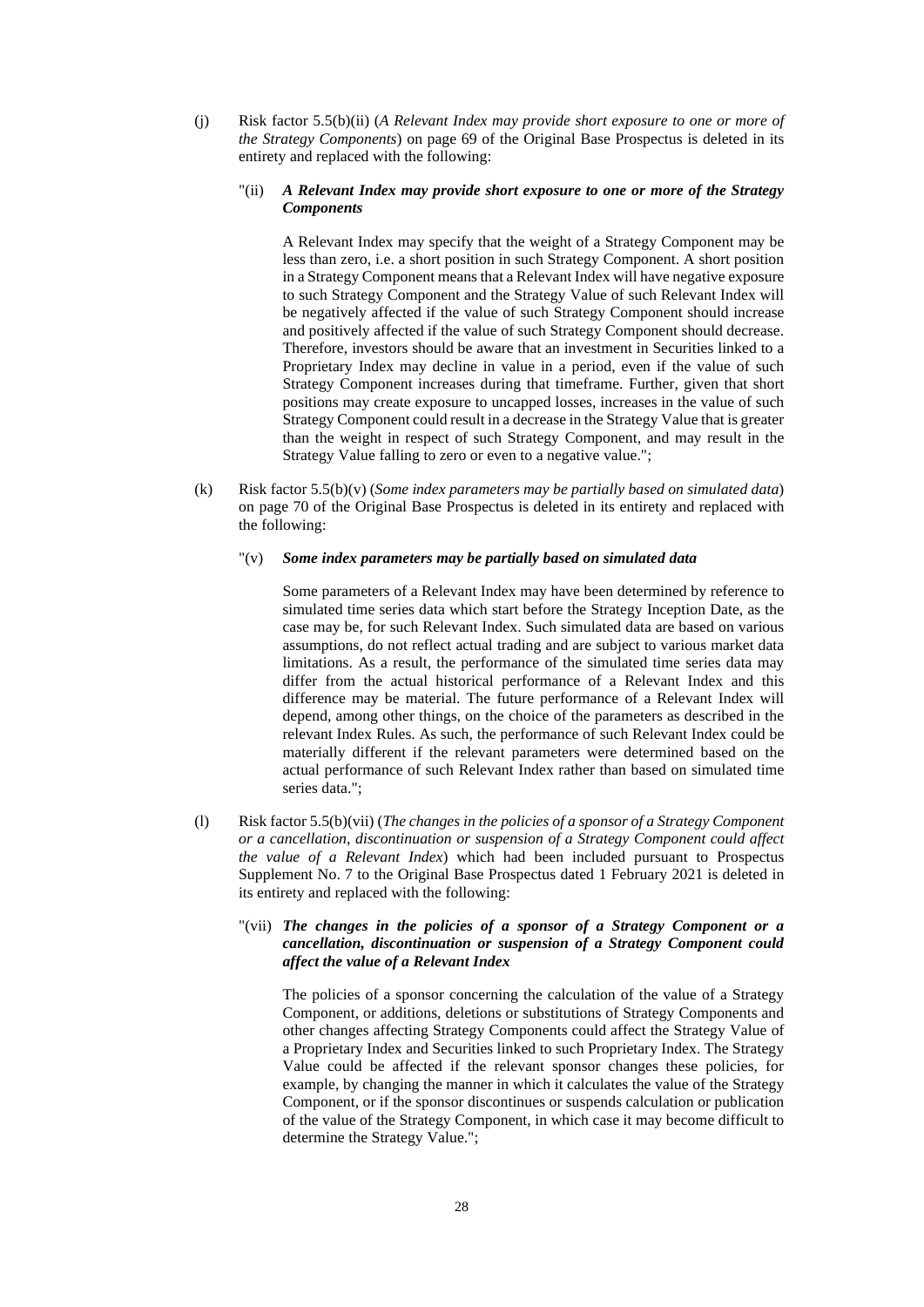(m) Risk factor 5.5(b)(ix) (*A Relevant Index is not actively managed*) which had been included pursuant to Prospectus Supplement No. 7 to the Original Base Prospectus dated 1 February 2021 is deleted in its entirety and replaced with the following:

#### "(ix) *A Relevant Index may not be actively managed*

The weight or quantity assigned to a Strategy Component on each relevant rebalancing day may be determined by applying an algorithm operating within pre-determined rules. There may be no active management of a Relevant Index so as to enhance returns beyond those embedded in a Relevant Index.

Market participants are often able to adjust their investments promptly in view of market, political, financial or other factors, and an actively managed product could potentially respond more directly and appropriately to immediate market, political, financial or other factors than a non-actively managed strategy. In contrast, the algorithm for a Relevant Index may rebalance the weights or quantities to their specified values on each relevant rebalancing day. No assurance can be given that a Relevant Index will replicate or outperform a comparable strategy which is actively managed and the return on a Relevant Index may be lower than the return on an actively managed strategy.";

(n) The following new risk factors 5.5(b)(x) (*The negative performance of one or more Strategy Components may outweigh the positive performance of other Strategy Components*) and 5.5(b)(xi) (*Prices of relevant underlying indices, financial instruments or assets constituted in a Strategy Component may be volatile*) are inserted immediately after risk factor 5.5(b)(ix) (*A Relevant Index may not be actively managed*) (as amended by this Prospectus Supplement) which had been included pursuant to Prospectus Supplement No. 7 to the Original Base Prospectus dated 1 February 2021:

## "(x) *The negative performance of one or more Strategy Components may outweigh the positive performance of other Strategy Components*

The value of a Relevant Index may go up or down depending on the overall performance of each Strategy Component. The negative performance of one or more positively weighted Strategy Components (and/or the positive performance of one or more negatively weighted Strategy Components) may outweigh the positive performance of other positively weighted Strategy Components (and/or the negative performance of one or more negatively weighted Strategy Components). Even in the case of a positive performance of one or more Strategy Components, the value of a Relevant Index as a whole may go down if the performance of the other Strategy Components is negative to a greater extent.

## (xi) *Prices of relevant underlying indices, financial instruments or assets constituted in a Strategy Component may be volatile*

The value of a Strategy Component may be derived in whole or in part from the value of certain underlying indices, financial instruments or assets. The prices or levels of such underlying indices, financial instruments or assets may be volatile, with price movements being influenced by a multitude of factors, including, but not limited to, supply and demand, applicable market conditions, government policies and programmes, political and economic events and rates of inflation, currency devaluations and revaluations, and sentiment in the relevant market. This may make the value of a Strategy Component volatile, which may in turn make the value of a Relevant Index volatile.";

(o) Risk factor 5.5(d)(ii) (*As some Component Stocks may not be denominated in the Index Currency, a Single Stock Static Basket Index may be subject to currency exchange rate risks*) on page 76 of the Original Base Prospectus is deleted in its entirety and replaced with the following: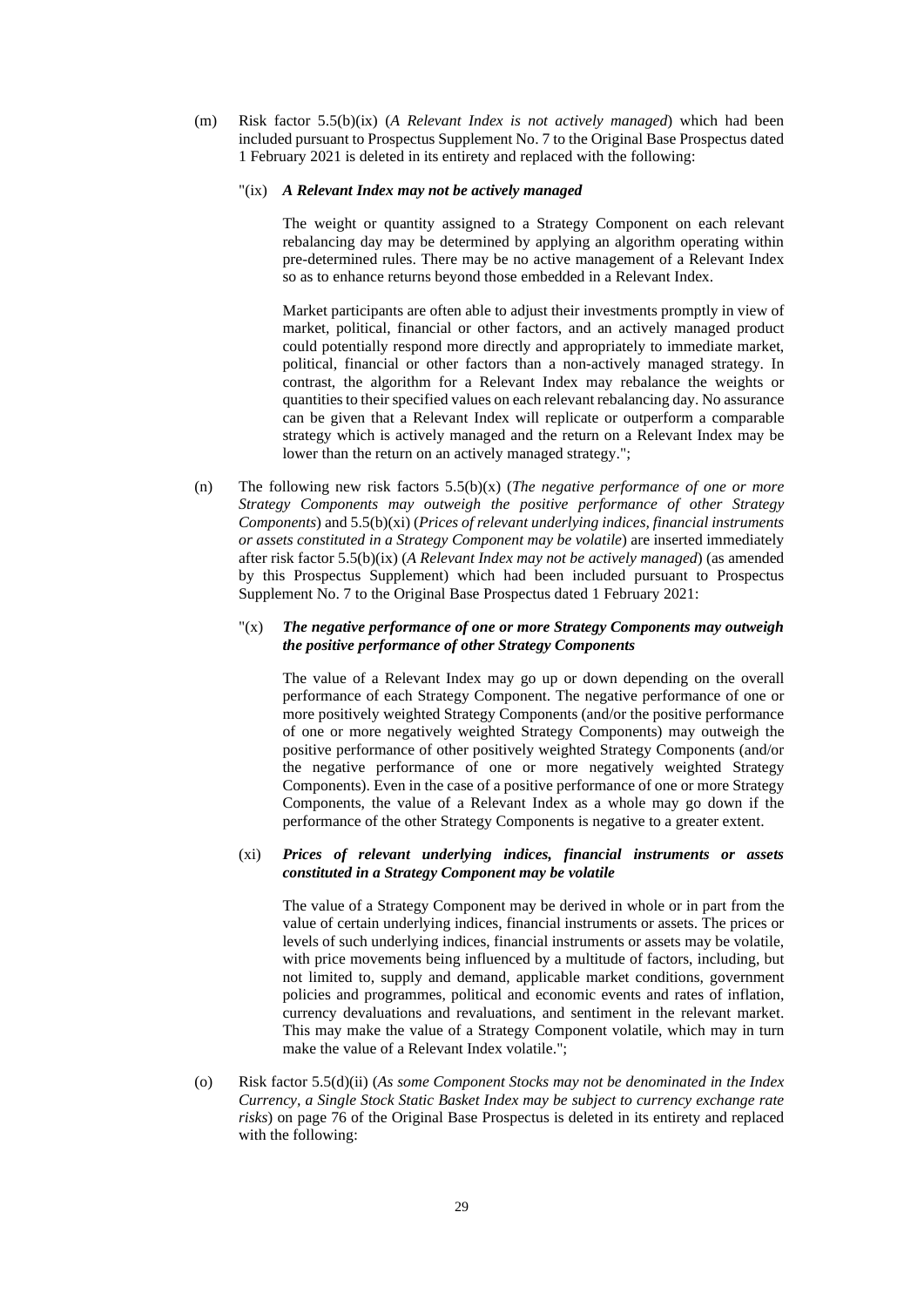### "(ii) *A Single Stock Static Basket Index may be subject to currency exchange rate risks*

A Single Stock Static Basket Index may be subject to currency exchange rate risks.

Each Single Stock Static Basket Index is calculated in the Index Currency. While some of the Component Stocks may be denominated in the Index Currency, a Single Stock Static Basket Index may also comprise Component Stocks denominated in other currencies. A Single Stock Static Basket Index may therefore be exposed to currency exchange rate risks. The relevant Single Stock Static Basket Index will notionally convert the value of such Component Stocks into its Index Currency at prevailing exchange rates for purposes of determining the Strategy Value. The exposure of these Component Stocks to movements in currency exchange rates will depend on the extent to which such currencies strengthen or weaken against the Index Currency and the relative weighting of such Component Stocks. Currency exchange rates vary over time, and changes in a particular currency exchange rate result from the interaction of many factors directly or indirectly affecting economic or political conditions, including rates of inflation, interest rate levels, balances of payment among countries, the extent of governmental surpluses or deficits and other financial, economic, military and political factors, among others.

If "FX Hedge" is applicable to a Single Stock Static Basket Index, the Strategy Value will be adjusted to hedge the currency exposures of the Single Stock Static Basket Index using notional currency forward rates, i.e. rates of exchange for the relevant currencies on future dates. Such adjustment shall reduce but not eliminate foreign exchange risk. Increases or decreases in the levels of the relevant currency forward rates will lead to an increase or decrease (as applicable) in the level of a Single Stock Static Basket Index. The value of any Securities linked to such Single Stock Static Basket Index may consequently be affected by movements in the relevant currency forward rates.";

- (p) Risk factor 5.5(d)(iii) (*Index Inception Date*) on page 76 of the Original Base Prospectus is deleted in its entirety and replaced with the following:
	- "(iii) [deleted]";
- (q) Risk factor 5.5(d)(iv) (*Gains from an investment linked to a Single Stock Static Basket Index will be adjusted by deductions included in the calculation of the value of such Single Stock Static Basket Index*) on pages 76 to 77 of the Original Base Prospectus is deleted in its entirety and replaced with the following:
	- "(iv) *Gains from an investment linked to a Single Stock Static Basket Index will be adjusted by deductions included in the calculation of the value of such Single Stock Static Basket Index*

Notional embedded costs will be included within a Single Stock Static Basket Index and will reduce the level of such Single Stock Static Basket Index.

Such amounts will be deducted from the performance of a Single Stock Static Basket Index with the intention of synthetically reflecting transaction costs (including, but not limited to, any applicable stamp duty payments, financial transaction taxes, brokerage costs, and/or other fees and expenses) that would be incurred by a hypothetical investor if it were to enter into actual transactions to provide the same exposure to the Component Stocks as such Single Stock Static Basket Index. Such transaction costs are linked to the magnitude and frequency of changes to the number of shares of the Component Stocks included in the Stock Basket and are made only as a result of a rebalancing of the Stock Basket. Deductions representing such transaction costs may be significant if there is a high turnover of Component Stocks in the Stock Basket and the change in the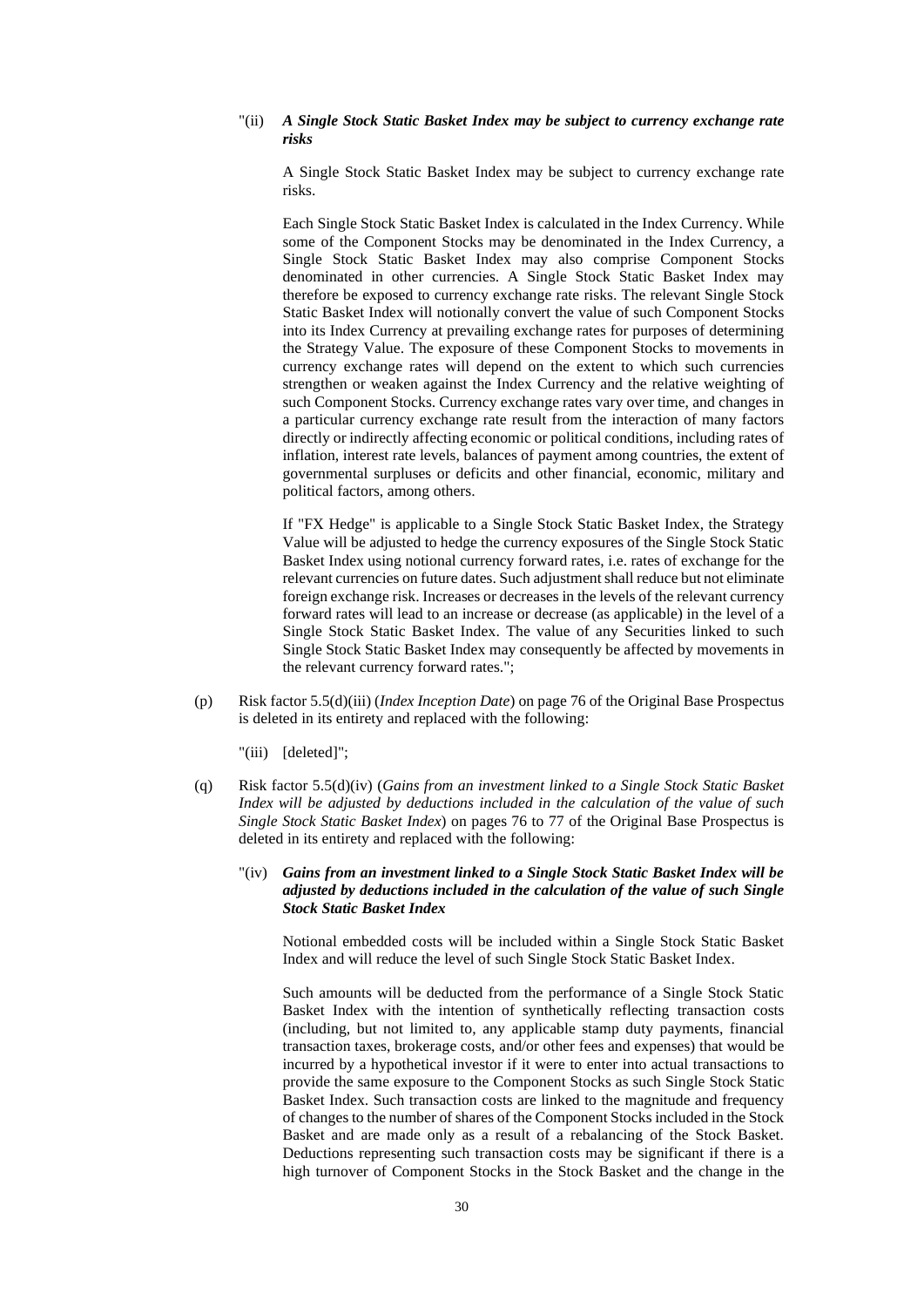actual exposure of the Single Stock Static Basket Index to the relevant Component Stocks is large, which could result in a material negative impact on the performance of a Single Stock Static Basket Index.

The notional transaction costs reflected in the calculation of a Single Stock Static Basket Index are calculated by reference to pre-determined transaction cost rates and do not necessarily reflect the actual or realised transaction costs that would be incurred by an investor in the relevant Component Stocks, which could be larger or smaller from time to time. The index sponsor (or its affiliates) that has hedged its exposure to the Component Stocks will benefit if such actual or realised costs are less than the notional transaction costs in respect of such Single Stock Static Basket Index. Any such benefit will not be passed on to investors in Securities linked to such Single Stock Static Basket Index. It is possible that such actual or realised costs may be lower than the said notional transaction costs.

The value of a Single Stock Static Basket Index may also be reduced by an amount calculated at a fixed rate specified in the rules of such Single Stock Static Basket Index. In addition, the value of a Single Stock Static Basket Index may be reduced by further deductions if so specified in the relevant Index Rules.";

(r) Risk factor 5.5(d)(v) (*Potential amendment to the methodology of a Single Stock Static Basket Index or replacement of a Single Stock Static Basket Index*) on page 77 of the Original Base Prospectus is deleted in its entirety and replaced with the following:

## "(v) *Potential amendment to the methodology of a Single Stock Static Basket Index or replacement of a Single Stock Static Basket Index*

If the index sponsor determines that the aggregate notional or principal amount of Securities linked to a Single Stock Static Basket Index is above a certain threshold it may (a) change the methodology of such Single Stock Static Basket Index so that the rebalancing of such Single Stock Static Basket Index is executed over one or more additional business days or that the frequency of rebalancing of such Single Stock Static Basket Index is changed, (b) replace such Single Stock Static Basket Index with a replacement index which will be identical in all material respects other than the day or days on which the relevant index is rebalanced and/or (c) make such other adjustments to such Single Stock Static Basket Index, in each case, in order to enable the index sponsor and/or any affiliate to be able to effectively hedge its exposure to such Single Stock Static Basket Index and/or to reduce the expected impact of such hedging transactions on the relevant markets. Although such amendments or such replacement would be designed to minimise potential market impact, the performance of a Single Stock Static Basket Index may be affected by such amendments or replacement, potentially materially so.";

(s) Risk factor 5.5(d)(vii) (*Exchange closed on Observation Days and Rebalancing Days*) (as amended by Prospectus Supplement No. 2 to the Original Base Prospectus dated 21 August 2020) on pages 77 to 78 of the Original Base Prospectus is deleted in its entirety and replaced with the following:

## "(vii) *Exchanges closed on Observation Days and Rebalancing Days*

The universe of potential Component Stocks may be broad and cover multiple jurisdictions and stock exchanges. Therefore, in relation to a Single Stock Static Basket Index that references a large pool of potential Component Stocks, it may be that on any Observation Day and/or Rebalancing Day the primary exchanges for a significant proportion of the Component Stocks included in the Stock Basket are closed. Where the relevant primary exchange for a Component Stock is closed, the relevant Single Stock Static Basket Index may use the previous closing price (or such other price as determined by the index sponsor) for such Component Stock. As a result, previous closing prices (or other alternative prices) may be used for a significant proportion of the universe of potential stocks when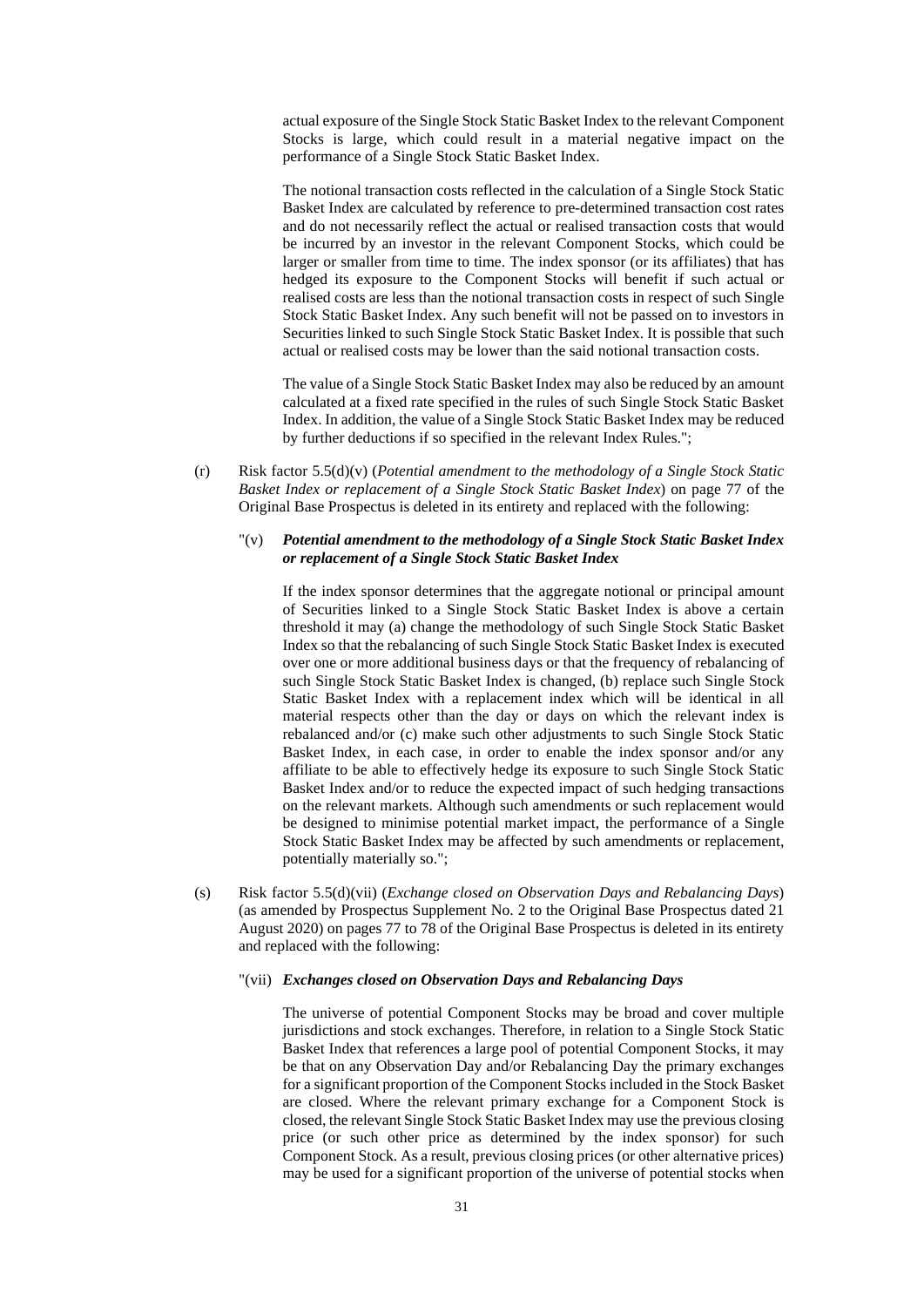calculating the Strategy Value. This may impact the performance of a Single Stock Static Basket Index as compared to a methodology that requires all exchanges to be open on an Observation Day and/or a Rebalancing Day.";

(t) Risk factor 5.5(d)(x) (*A Single Stock Static Basket Index is not actively managed*) which had been included pursuant to Prospectus Supplement No. 2 to the Original Base Prospectus dated 21 August 2020 is deleted in its entirety and replaced with the following:

#### "(x) *A Single Stock Static Basket Index is not actively managed*

The quantity assigned to a Component Stock on each Rebalancing Day is determined by applying an algorithm operating within pre-determined rules. There will be no active management of a Single Stock Static Basket Index so as to enhance returns beyond those embedded in such Single Stock Static Basket Index.

Market participants are often able to adjust their investments promptly in view of market, political, financial or other factors, and an actively managed product could potentially respond more directly and appropriately to immediate market, political, financial or other factors than a non-actively managed strategy. In contrast, the algorithm for a Single Stock Static Basket Index will rebalance the quantities to their specified values on each Rebalancing Day. No assurance can be given that a Single Stock Static Basket Index will replicate or outperform a comparable strategy which is actively managed and the return on a Single Stock Static Basket Index may be lower than the return on an actively managed strategy.";

(u) The following new risk factors 5.5(d)(xi) (*Reliance on the Index Calculation Agent Methodology*), 5.5(d)(xii) (*An investment in a Single Stock Static Basket Index may be subject to leverage, which may increase the risk of such investment*) and 5.5(d)(xiii) (*At any given time, the Component Stock universe of a Single Stock Static Basket Index may include underliers that are on the "restricted trading list" of Goldman Sachs, and that may adversely affect the performance of a Single Stock Static Basket Index*) are inserted immediately after risk factor 5.5(d)(x) (*A Single Stock Static Basket Index is not actively managed*) (as amended by this Prospectus Supplement) which had been included pursuant to Prospectus Supplement No. 2 to the Original Base Prospectus dated 21 August 2020:

#### "(xi) *Reliance on the Index Calculation Agent Methodology*

A Single Stock Static Basket Index relies on the Index Calculation Agent Methodology specified in the Index Rules to determine, amongst other things, how corporate actions are applied to the Component Stocks. Using a different methodology could lead to different outcomes and as such, any changes to the Index Calculation Agent Methodology could have a material impact on a Single Stock Static Basket Index.

If the Index Calculation Agent Methodology is determined by reference to a third party methodology, the index sponsor may not be able to influence changes to such Index Calculation Agent Methodology. However, the index sponsor may replace such Index Calculation Agent Methodology from time to time (including, without limitation, creating a new methodology to determine corporate actions and the relevant adjustments), and such replacement could have a material impact on the performance of a Single Stock Static Basket Index.

## (xii) *An investment in a Single Stock Static Basket Index may be subject to leverage, which may increase the risk of such investment*

A Single Stock Static Basket Index's absolute overall exposure to the Component Stocks may be greater or less than 100 per cent.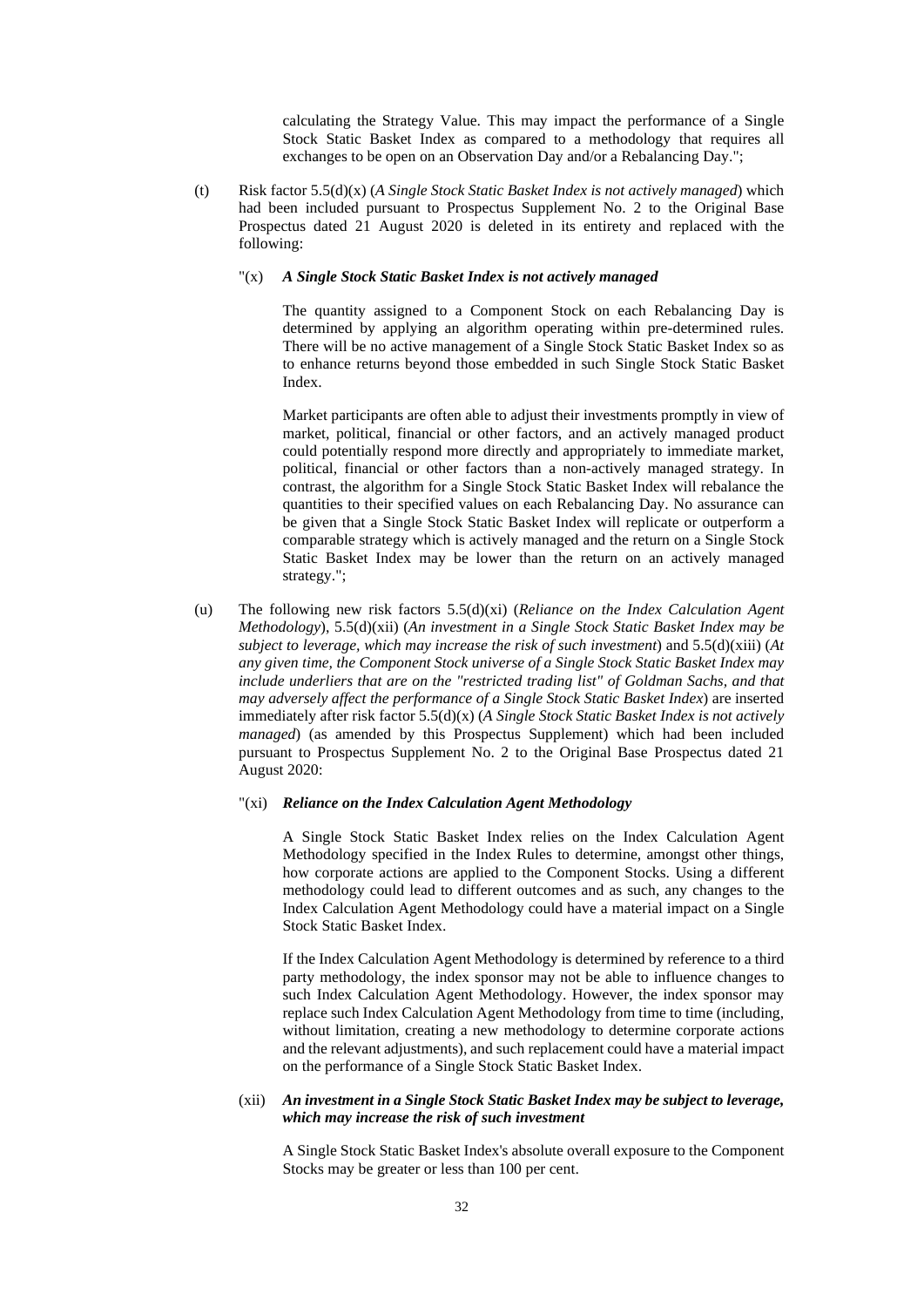If the sum of the absolute weights of the Component Stocks is greater than 100 per cent., the Single Stock Static Basket Index will employ leverage. In this instance, leverage means that the Single Stock Static Basket Index will have increased exposure to changes, which may be positive or negative, in the prices of the Component Stocks, magnifying the volatility and risk. The performance of the Single Stock Static Basket Index will be adversely affected should the value of "long" Component Stocks decrease.

If the sum of the absolute weights of the Component Stocks is less than 100 per cent., the Single Stock Static Basket Index will have a reduced participation in the Component Stocks and may underperform as compared to a Relevant Index where the exposure was greater.

(xiii) *At any given time, the Component Stock universe of a Single Stock Static Basket Index may include underliers that are on the "restricted trading list" of Goldman Sachs, and that may adversely affect the performance of a Single Stock Static Basket Index* 

As part of its activities as a full-service global financial institution, Goldman Sachs may from time to time place companies on its internal "restricted trading list". If so specified in the relevant Index Rules, where a company is placed on such list as a result of a potential restriction on Goldman Sachs' ability to principally transact in the stock or options of such company, its shares may be disqualified as a member of the Component Stock universe of a Single Stock Static Basket Index. This disqualification may adversely affect the performance of a Single Stock Static Basket Index.";

(v) The first paragraph under risk factor 5.5(e) (*Specific risks associated with the Goldman Sachs Fund Basket Strategies*) which had been included pursuant to Prospectus Supplement No. 7 to the Original Base Prospectus dated 1 February 2021 is deleted in its entirety and replaced with the following:

"*Securities may be linked to the Goldman Sachs Fund Basket Strategies (for the purposes of the risk factors set out under this sub-category and risk factor 7.11, each, a "Fund Basket Strategy" and together, the "Fund Basket Strategies"). Each Fund Basket Strategy seeks to provide a synthetic exposure to the performance of a dynamically weighted basket (the "Basket") of underlying funds (each, an "Asset"). For the purposes of a Fund Basket Strategy, a "Strategy Component" shall mean an Asset or the Money Market Index*.";

- (w) Risk factor 5.5(e)(i) (*A Fund Basket Strategy's absolute overall exposure to the Assets may be greater or less than 100 per cent.*) which had been included pursuant to Prospectus Supplement No. 7 to the Original Base Prospectus dated 1 February 2021 is deleted in its entirety and replaced with the following:
	- "(i) *The weights of the Assets may total more or less than 100 per cent.*

A Fund Basket Strategy's absolute overall exposure to the Assets may be greater or less than 100 per cent.

If the sum of the absolute weights of the Assets is greater than 100 per cent., the Fund Basket Strategy will employ leverage. In this instance, leverage means that the Fund Basket Strategy will have increased exposure to changes, which may be positive or negative, in the levels of the Assets, magnifying volatility and the risk of the performance of the Fund Basket Strategy being adversely affected should the level of the Assets decrease.

If the sum of the absolute weights of the Assets is less than 100 per cent., the Fund Basket Strategy will have a reduced participation in the Assets and may underperform as compared to a Relevant Index where the exposure was greater."; and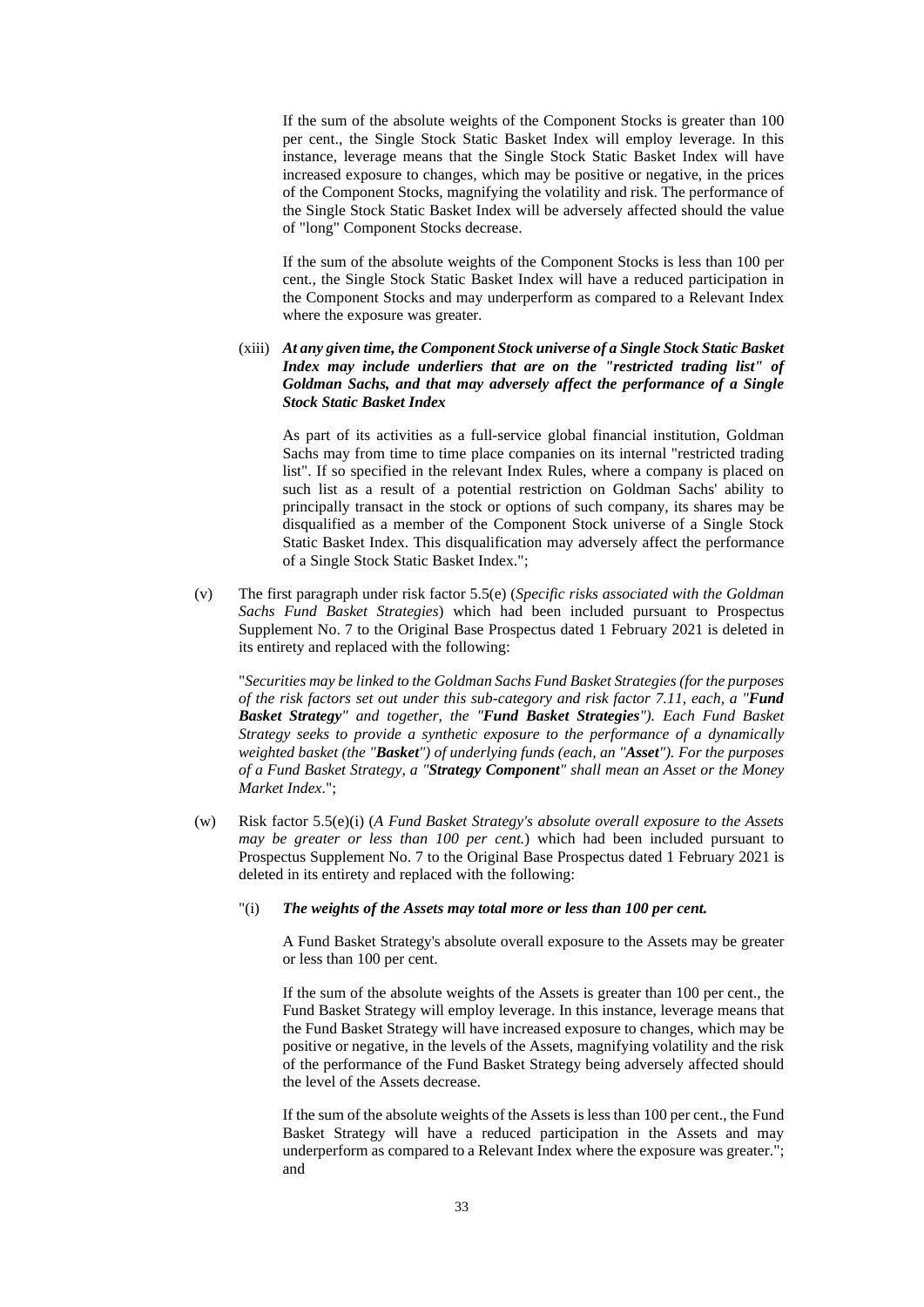(x) Risk factor 7.11 (*Additional conflicts of interests associated with Securities linked to a Proprietary Index*) (as amended by Prospectus Supplement No. 7 to the Original Base Prospectus dated 1 February 2021) on pages 100 to 103 of the Original Base Prospectus is deleted in its entirety and replaced with the following:

#### "7.11 **Additional conflicts of interests associated with Securities linked to a Proprietary Index**

Potential conflicts of interest may arise in relation to Goldman Sachs' multiple roles in connection with a Proprietary Index. Although the Goldman Sachs Group will perform its obligations in a manner that it considers commercially reasonable, it may face conflicts between the roles it performs in respect of a Proprietary Index and its own interests. In particular, the Goldman Sachs Group may have, or enter into transactions to create, a physical, economic or other interest (including an adverse and/or short interest, as the case may be) in a Relevant Index, products linked thereto, any Strategy Component, any Input Data and/or investments referenced by or linked to any Strategy Component or Input Data, and may exercise remedies or take other action with respect to its interests as it deems appropriate. These actions could adversely affect the Strategy Value and may include the following:

- (i) The Goldman Sachs Group actively trades products linked to each Relevant Index, any Strategy Component, Input Data, investments referenced by or linked to a Strategy Component or Input Data and numerous related investments. These activities could adversely affect the Strategy Value, which could in turn affect the return on, and the value of, Securities linked to a Proprietary Index.
- (ii) The Goldman Sachs Group may have access to information relating to a Relevant Index, products linked thereto, a Strategy Component, Input Data or investments referenced by or linked to a Strategy Component or Input Data. The Goldman Sachs Group is not obliged to use that information for the benefit of any person acquiring or entering into Securities linked to a Proprietary Index.
- (iii) Certain activities conducted by the Goldman Sachs Group may conflict with the interests of those acquiring Securities linked to a Proprietary Index. It is possible that the Goldman Sachs Group could receive substantial returns in respect of these activities while the value of any investment referenced to such Proprietary Index may decline. For example:
	- (a) The Goldman Sachs Group and other parties may issue or underwrite additional securities or trade other financial or derivative instruments or investments referenced to a Relevant Index or other similar strategies or any Strategy Component. An increased level of investment and trading in these securities, instruments or investments may negatively affect the performance of a Relevant Index and could affect the Strategy Value of a Relevant Index and, therefore, the amount payable at maturity (or on any other payment date) on Securities linked to a Proprietary Index and the value before maturity of such Securities. Such securities, instruments or investments may also compete with Securities linked to a Proprietary Index. By introducing competing products into the marketplace in this manner, the Goldman Sachs Group could adversely affect the market value of Securities linked to a Proprietary Index and the amount paid by it on such Securities at maturity (or on any other payment date). To the extent that the Goldman Sachs Group serves as issuer, agent, underwriter or counterparty in respect of those securities or other similar instruments or investments, its interests in respect of those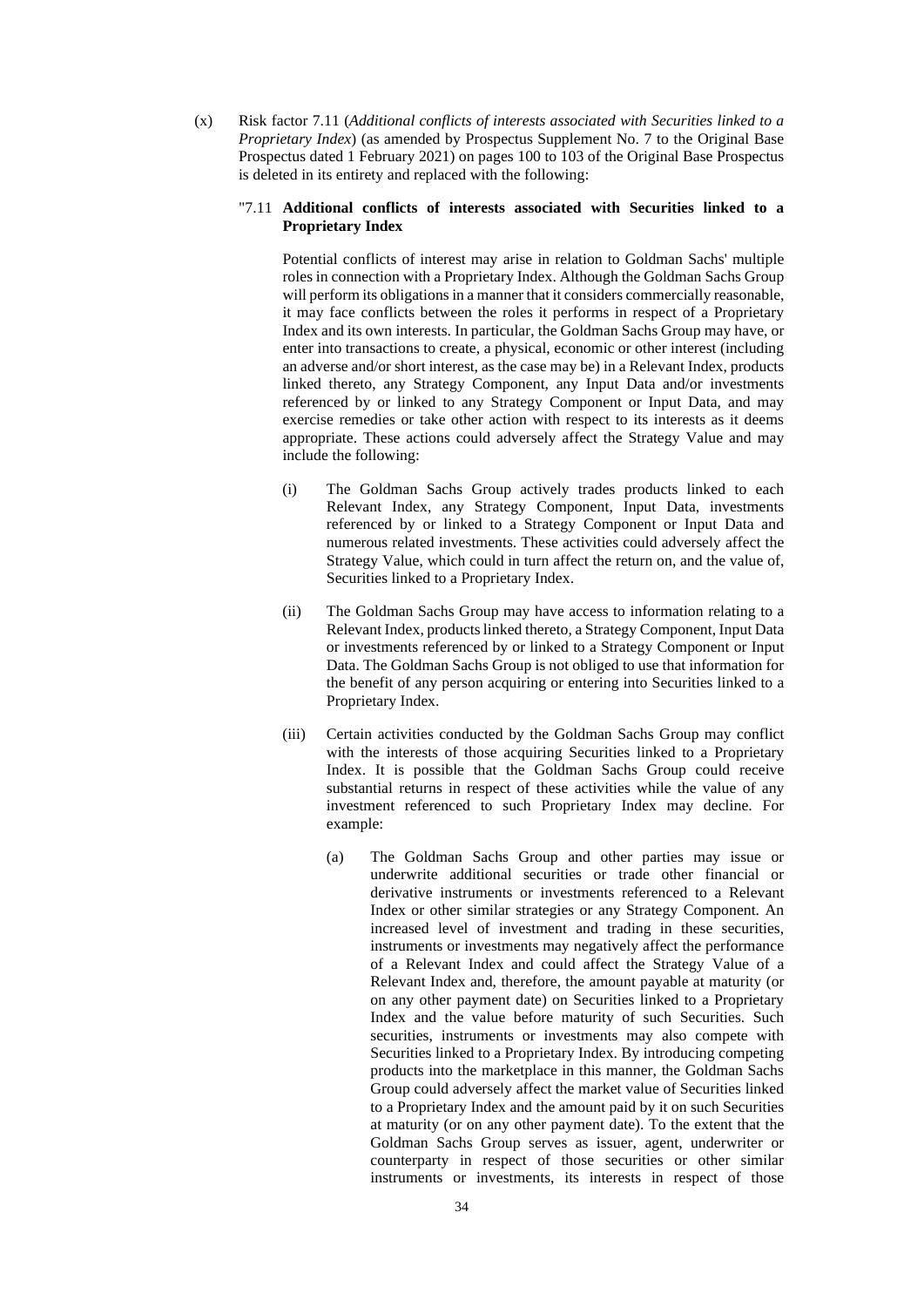securities, instruments or investments may be adverse to the interests of a holder of Securities linked to a Proprietary Index.

- (b) Although the Goldman Sachs Group is not obliged to do so, it may elect to hedge its exposure to a Relevant Index, any products linked thereto, a Strategy Component, Input Data or any investment referenced by or linked to a Strategy Component or Input Data with an affiliate or a third party. That affiliate or third party, in turn, is likely to directly or indirectly hedge some or all of its exposure, including through transactions taking place on the futures and options markets. Where the Goldman Sachs Group chooses to hedge its exposure, it may adjust or unwind such hedges by purchasing or selling products linked to a Relevant Index, a Strategy Component, Input Data, any investments referenced by or linked to a Strategy Component or Input Data, or any other product on or before the date such Relevant Index is valued for purposes of any investments referenced to such Relevant Index. The Goldman Sachs Group may also enter into, adjust or unwind hedging transactions relating to other instruments linked to a Relevant Index or a Strategy Component, including at times and/or levels which are different from those used to determine the Strategy Value. Any of this hedging activity may adversely affect the Strategy Value of a Relevant Index and the value of any Securities linked to a Proprietary Index. In addition, and without limitation:
	- (I) The Goldman Sachs Group could receive substantial returns with respect to these hedging activities while the Strategy Value of a Relevant Index and/or the value of Securities linked to a Proprietary Index may decline.
	- (II) The Goldman Sachs Group could receive substantial returns if it trades in a Strategy Component on or before the rebalancing of a Relevant Index and/or at levels which are different from the levels specified in the methodology for determining the Strategy Value of a Relevant Index. Such trading may have an adverse impact on the level at which a rebalancing occurs, which may result in an adverse impact on the performance of a Relevant Index. In addition, such trading could generate significant returns to the Goldman Sachs Group that will not be passed on to the investors in Securities linked to a Proprietary Index.
	- (III) In respect of Securities linked to the Strategy or a Fund Basket Strategy, to the extent that the Hedging Party or any affiliate may hold a physical position in an Underlying Fund or an Asset (as the case may be), the Hedging Party may receive payments by way of fee rebates from the manager, the investment advisor and/or an affiliate of the relevant Underlying Fund or Asset (as the case may be) linked to the size of such holding. Such fee rebates will not be included in the costs applied to the Underlying Strategy, the Strategy or the Fund Basket Strategy (as the case may be) but the benefit of any rebate will benefit the Hedging Party and will have an impact on the pricing of Securities linked to the Strategy or the Fund Basket Strategy (as the case may be).
	- (IV) If the Goldman Sachs Group has hedged its exposure to a Strategy Component or Input Data and incurs an effective rate of withholding tax that is less than the synthetic tax withholding applied in respect of a Relevant Index, the Goldman Sachs Group could receive substantial returns.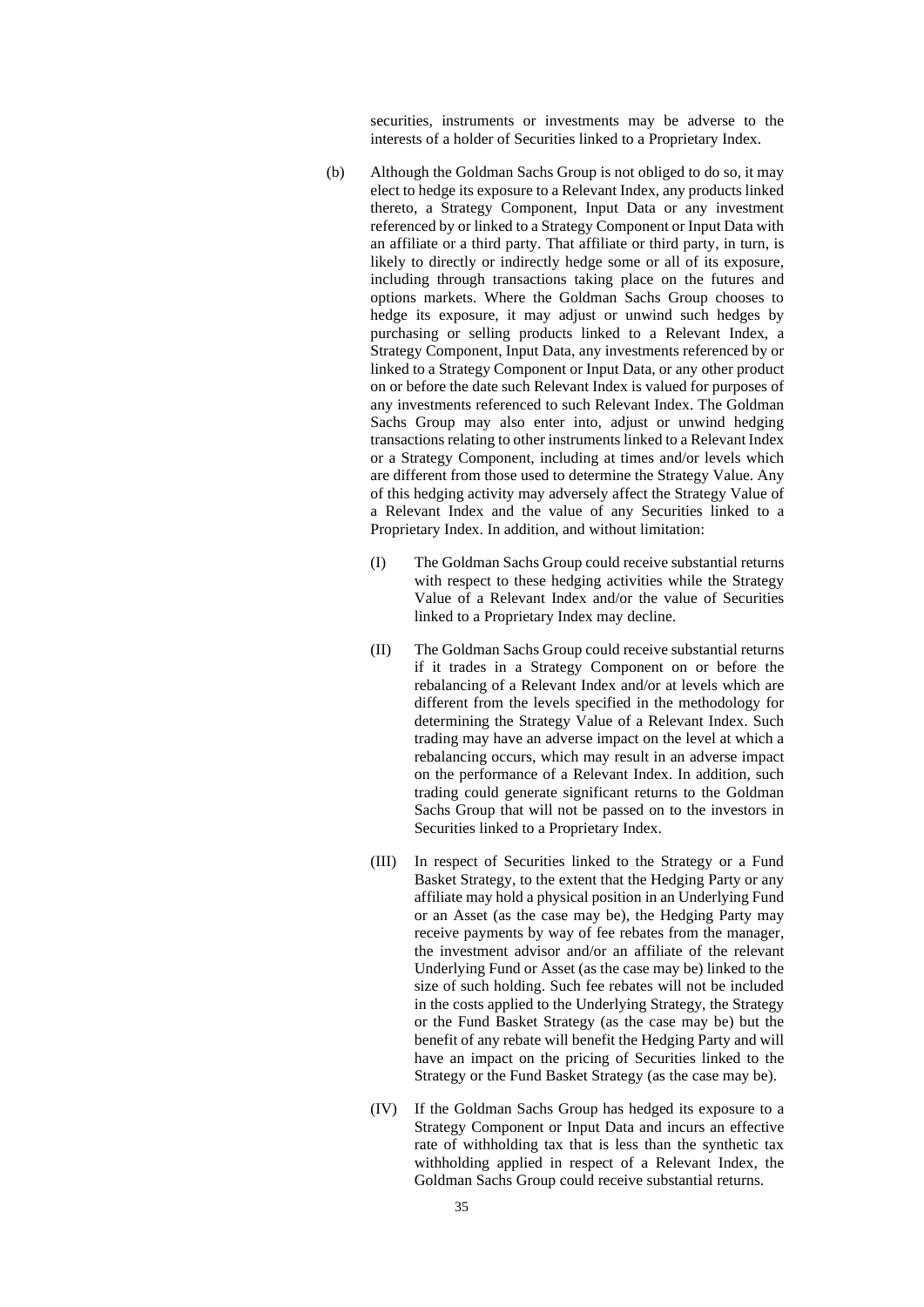- (c) Certain activities conducted by the Goldman Sachs Group may conflict with the interests of those acquiring Securities linked to a Proprietary Index. For example, as described above, the Goldman Sachs Group may elect to hedge its obligations, if any, with an affiliate or a third party. It is possible that the Goldman Sachs Group could receive substantial returns with respect to these activities irrespective of the performance of a Proprietary Index and including while the value of any investment in Securities linked to such Proprietary Index may decline.
- (d) The Goldman Sachs Group may also engage in trading for its proprietary accounts, for other accounts under its management or to facilitate transactions, including block transactions, on behalf of customers relating to one or more products linked to a Relevant Index, a Strategy Component or any constituent thereof, Input Data and/or any investment referenced by or linked to a Strategy Component or any constituent thereof or Input Data. In the course of these transactions, the Goldman Sachs Group's customers may receive information about a Relevant Index before it is made available to other investors. Any of these activities could also adversely affect the Strategy Value of such Relevant Index directly or indirectly by affecting the level of a Strategy Component or any constituent thereof, Input Data or the investments referenced by or linked to a Strategy Component or any constituent thereof or Input Data and, therefore, the market value of Securities linked to the relevant Proprietary Index and the amount paid on any such Securities at maturity.
- (iv) As operator or sponsor of a Relevant Index, under certain circumstances GSI will have discretion in making various determinations that affect a Relevant Index and products linked to it including, but not limited to, those situations described in the relevant Index Rules. GSI may use these determinations to calculate how much cash it must pay at maturity, or, as the case may be, upon any early redemption or on any other payment date, of Securities linked to a Proprietary Index. The exercise by GSI of this discretion could adversely affect the Strategy Value of such Proprietary Index and the value of Securities linked to it. It is possible that the exercise by the index sponsor of its discretion to change the relevant methodology may result in substantial returns in respect of the Goldman Sachs Group's trading activities for its proprietary accounts, for other accounts under its management or to facilitate transactions on behalf of customers relating to one or more products linked to a Relevant Index, the Strategy Components or Input Data thereof or any investment referenced by or linked to such Strategy Components or Input Data.
- (v) In respect of Securities linked to the Strategy or a Fund Basket Strategy, following the occurrence of an Additional Market Disruption Event in respect of one or more Underlying Funds or Assets (as the case may be), the Strategy Sponsor may, acting in good faith and a commercially reasonable manner, determine appropriate amendments to or make certain discretionary determinations in respect of the Underlying Strategy or Fund Basket Strategy (as the case may be). The amendments and/or determinations made by the Strategy Sponsor may result in a material loss of Strategy Value and may benefit the Hedging Party in its capacity as issuer of, or counterparty to, Securities linked to the Strategy or Fund Basket Strategy (as the case may be) and, consequently, lead to a conflict of interest.
- (vi) As operator or sponsor of one or more Strategy Components or as a provider of Input Data, the Goldman Sachs Group members may be entitled to exercise discretion over decisions that would have an adverse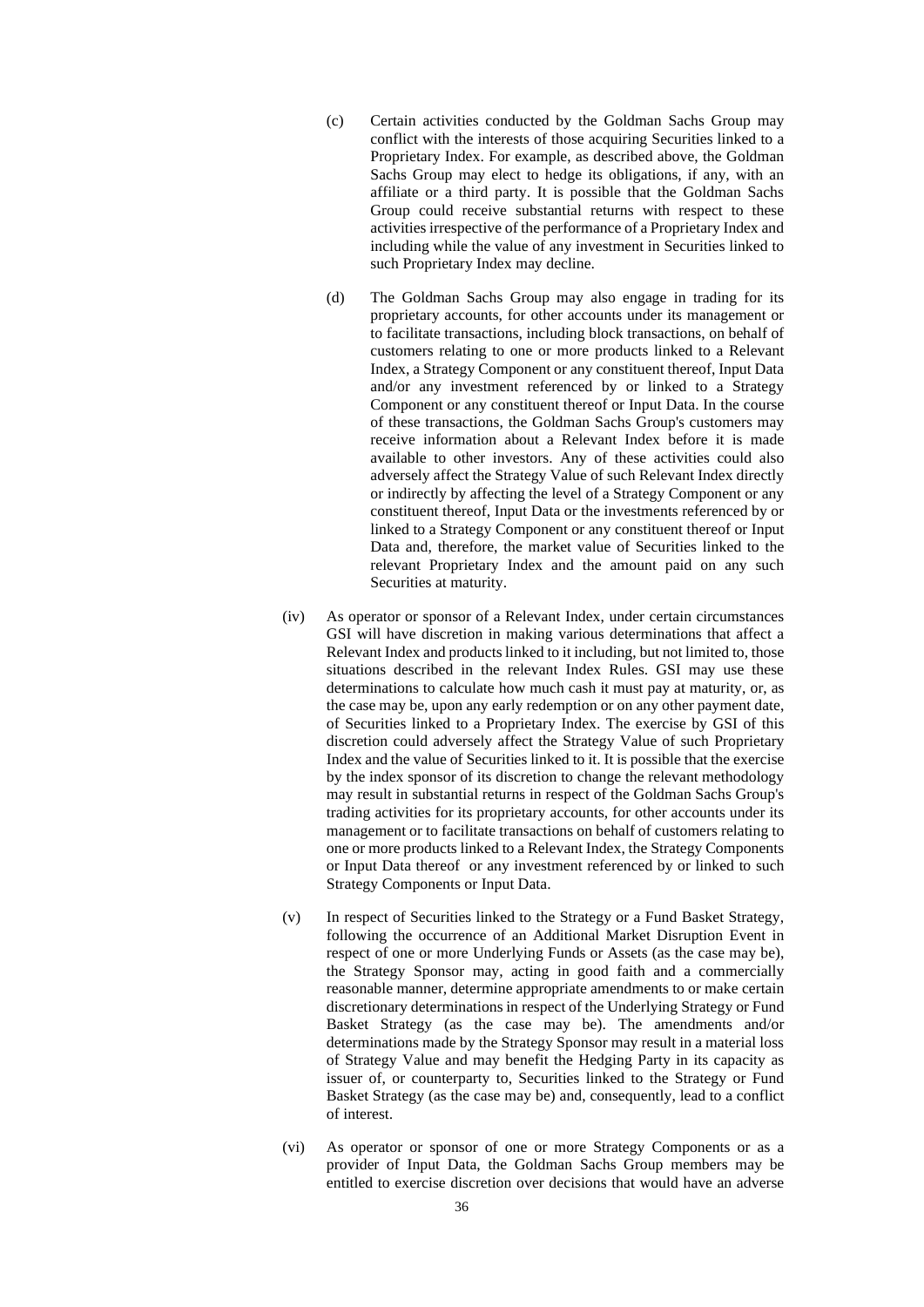impact on the Strategy Value of a Relevant Index, including, without limitation, discontinuing publication of the level of one or more Strategy Components or Input Data. The Goldman Sachs Group members will exercise any such discretion without regard to a Relevant Index or investors in Securities linked to the relevant Proprietary Index.

- (vii) The Goldman Sachs Group may in the future create and publish other indices or strategies, the concepts of which are similar, or identical, to that of a Relevant Index or one or more of the Strategy Components. The Strategy Component(s), as specified in the relevant Index Rules, however, are the only components that will be used for the calculation of the Relevant Index. Accordingly, no other published indices should be treated by any investor as the level of any Strategy Component (except as the Strategy Sponsor or any calculation agent may so determine, as described above).
- (viii) The Goldman Sachs Group may publish research, express opinions or provide recommendations (for example, with respect to a Strategy Component) that are inconsistent with investing in Securities linked to a Proprietary Index, and which may be revised at any time. Any such research, opinions or recommendations may or may not recommend that investors buy or hold the relevant Strategy Component and could affect the value and or performance of the relevant Proprietary Index and of Securities linked to such Proprietary Index.
- (ix) The Goldman Sachs Group may have ownership interests in sponsors of Strategy Components and as such may be able to influence the methodology and other features of such Strategy Components. In addition, members of the Goldman Sachs Group may provide pricing or other data that is directly used in the calculation of the level, value, coupon and/or components of Strategy Components (or the components thereof) or may be a provider of Input Data. The activities of the Goldman Sachs Group members as contributor to any Strategy Components or providers of Input Data may be adverse to the interests of investors and/or counterparties to products linked to any such Strategy Components or Input Data and may have an impact on the performance of such Strategy Components or Input Data.
- (x) The Goldman Sachs Group may have ownership interests in any Strategy Calculation Agent (or any other calculation agent with respect to a Relevant Index or Strategy Component) and any third party data providers with respect to a Relevant Index or any Strategy Component or Input Data and as such may be able to influence the determinations of such a calculation agent. In addition, members of the Goldman Sachs Group may provide pricing or other data that is directly used in the calculation of the level, coupon and/or components of a Relevant Index or may be providers of Input Data. The activities of the Goldman Sachs Group members as contributor to a Relevant Index may be adverse to the interests of investors in and/or counterparties to Securities linked to a Proprietary Index and may have an impact on the performance of such Proprietary Index.".

#### $2.$ **Amendments to the section entitled "Documents Incorporated by Reference"**

The information in the section entitled "*Documents Incorporated by Reference*" is amended and supplemented by

- (a) deleting sub-section 1 entitled "*The Goldman Sachs International*" on pages 105 to 106 of the Original Base Prospectus in its entirety and replacing it with the following:
	- "1. **The Goldman Sachs International**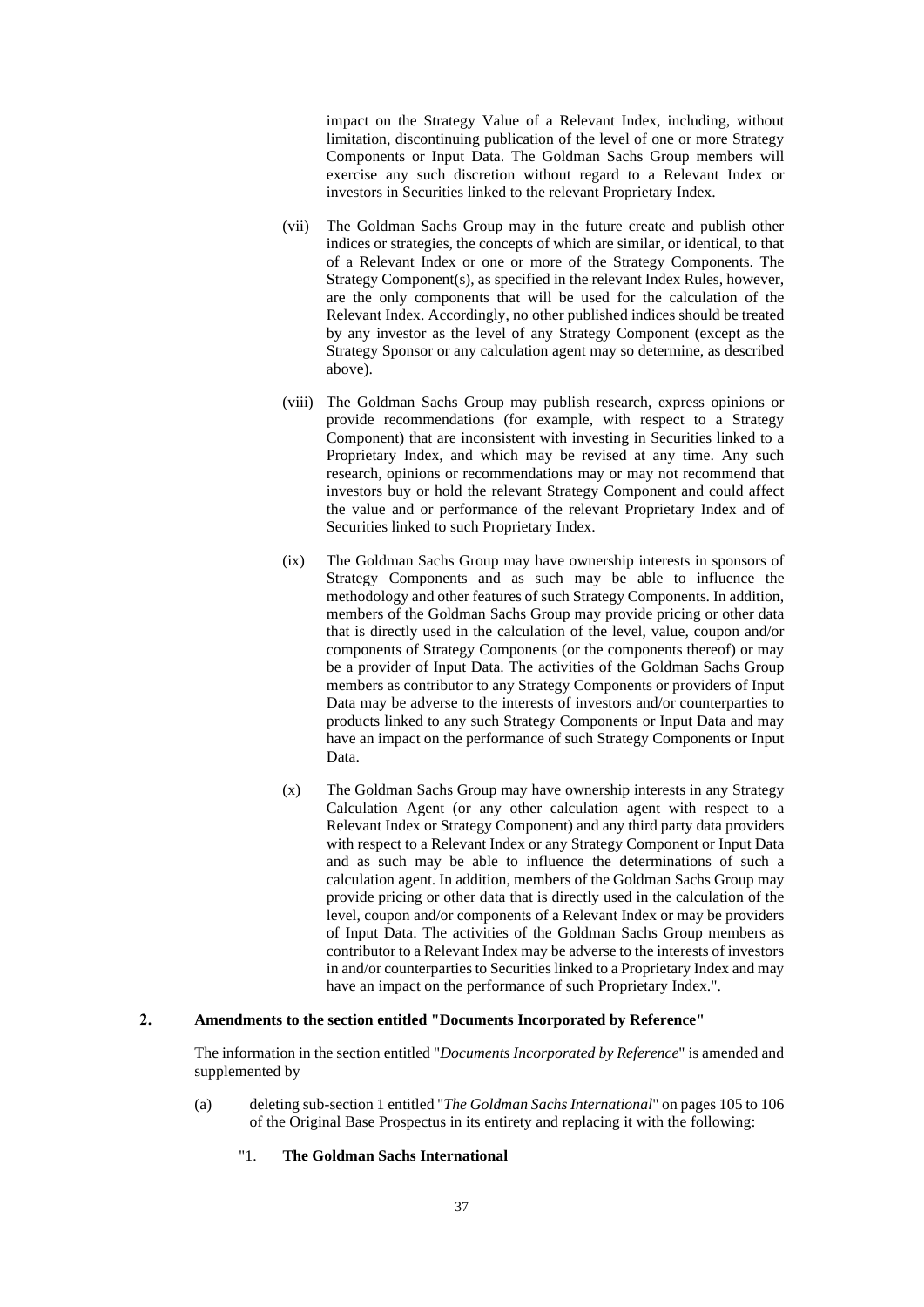GSI files documents and information with the *Commission de Surveillance du Secteur Financier* (the "**CSSF**"). The following documents, which GSI has filed with the CSSF, are hereby incorporated by reference into this Base Prospectus:

- (a) The Annual Report for the period ended 31 December 2020 of GSI ("**GSI's 2020 Annual Report**"), containing, in Part II, the Directors' Report and Audited Financial Statements of GSI for the period ended 31 December 2020 ("**GSI's 2020 Financial Statements**") (accessible on [https://www.goldmansachs.com/investor](https://www.goldmansachs.com/investor-relations/financials/current/subsidiary-financial-info/gsi/12-31-20-financial-statements.pdf)[relations/financials/current/subsidiary-financial-info/gsi/12-31-20-financial](https://www.goldmansachs.com/investor-relations/financials/current/subsidiary-financial-info/gsi/12-31-20-financial-statements.pdf)[statements.pdf\)](https://www.goldmansachs.com/investor-relations/financials/current/subsidiary-financial-info/gsi/12-31-20-financial-statements.pdf);
- (b) The Unaudited Quarterly Financial Report of GSI for the period ended 31 August 2020 ("**GSI's 2020 Third Quarter Financial Report**"), containing, in Part II, the Unaudited Financial Statements of GSI for the period ended 31 August 2020 ("**GSI's 2020 Third Quarter Financial Statements**") (accessible on [https://www.goldmansachs.com/investor-relations/redirects/gsi-08-31-20](https://www.goldmansachs.com/investor-relations/redirects/gsi-08-31-20-financial-statements.html) [financial-statements.html\)](https://www.goldmansachs.com/investor-relations/redirects/gsi-08-31-20-financial-statements.html);
- (c) The Unaudited Quarterly Financial Report of GSI for the period ended 31 May 2020 ("**GSI's 2020 Second Quarter Financial Report**"), containing, in Part II, the Unaudited Financial Statements of GSI for the period ended 31 May 2020 ("**GSI's 2020 Second Quarter Financial Statements**") (accessible on [https://www.goldmansachs.com/investor-relations/redirects/gsi-05-31-20](https://www.goldmansachs.com/investor-relations/redirects/gsi-05-31-20-financial-statements.html) [financial-statements.html\)](https://www.goldmansachs.com/investor-relations/redirects/gsi-05-31-20-financial-statements.html);
- (d) The Unaudited Quarterly Financial Report of GSI for the period ended 29 February 2020 ("**GSI's 2020 First Quarter Financial Report**"), containing, in Part II, the Unaudited Financial Statements of GSI for the period ended 29 February 2020 ("**GSI's 2020 First Quarter Financial Statements**") (accessible on [https://www.goldmansachs.com/investorrelations/redirects/gsi-02-29-20](https://www.goldmansachs.com/investorrelations/redirects/gsi-02-29-20-financial-statements) [financial-statements\)](https://www.goldmansachs.com/investorrelations/redirects/gsi-02-29-20-financial-statements);
- (e) The Annual Report for the fiscal year ended 30 November 2019 of GSI ("**GSI's 2019 Annual Report**"), containing, in Part II, the Directors' Report and Audited Financial Statements of GSI for the period ended 30 November 2019 ("**GSI's 2019 Financial Statements**") (accessible on [https://www.goldmansachs.com/investor](https://www.goldmansachs.com/investor-relations/redirects/gsi-11-30-19-financialstatements)[relations/redirects/gsi-11-30-19-financialstatements\)](https://www.goldmansachs.com/investor-relations/redirects/gsi-11-30-19-financialstatements);
- (f) The report on the Regulatory Ratios of GSI for the fiscal quarter ended 31 December 2019 ("**GSI's Regulatory Ratios, 31 December 2019**") (accessible on [https://www.goldmansachs.com/disclosures/pdfs/gsi-regulatory-ratios-31-dec-](https://www.goldmansachs.com/disclosures/pdfs/gsi-regulatory-ratios-31-dec-2019.pdf)[2019.pdf\)](https://www.goldmansachs.com/disclosures/pdfs/gsi-regulatory-ratios-31-dec-2019.pdf); and
- (g) The Annual Report for the fiscal year ended 30 November 2018 of GSI ("**GSI's 2018 Annual Report**"), containing, in Part II, the Directors' Report and Audited Financial Statements of GSI for the period ended 30 November 2018 ("**GSI's 2018**  Financial Statements") (accessible on [https://www.goldmansachs.com/investor](https://www.goldmansachs.com/investor-relations/redirects/gsi-11-30-18-financial-statements)[relations/redirects/gsi-11-30-18-financial-statements\)](https://www.goldmansachs.com/investor-relations/redirects/gsi-11-30-18-financial-statements).
- (b) deleting the information that appears in sub-section 1 entitled "*Goldman Sachs International*" under the sub-heading "*Cross-Reference List*" on pages 105 to 106 of the Original Base Prospectus and replacing it with the following:

## "**Cross-Reference List**

| <b>GSI</b>       | $GSI's$ 2020 |                  | GSI's 2020 GSI's 2019 GSI's 2018 |               |
|------------------|--------------|------------------|----------------------------------|---------------|
| Information in   | Annual       | First            | Annual                           | Annual        |
| Fiscal<br>the    | Report       | <b>Ouarter</b>   | <b>Report</b>                    | <b>Report</b> |
| <b>Statement</b> |              | <b>Financial</b> |                                  |               |
|                  |              | <b>Report</b>    |                                  |               |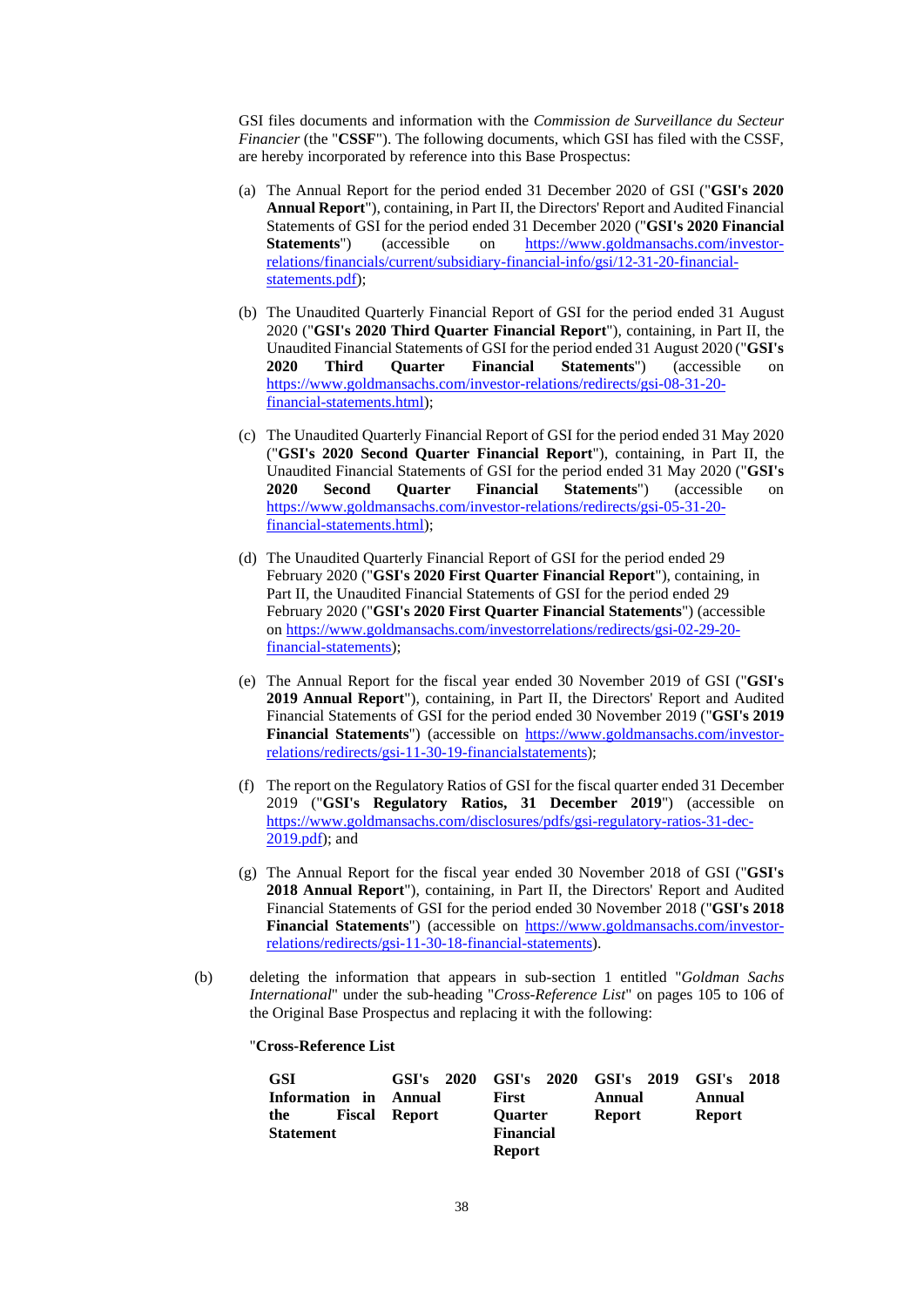| Management<br>Report/Strategic<br>Report                    | pp. 2-47       | pp. 2-16  | pp. 2-41  | pp. 2-41  |
|-------------------------------------------------------------|----------------|-----------|-----------|-----------|
| Report of the pp. 48-54<br><b>Directors</b>                 |                | N/A       | pp. 42-43 | pp. 42-43 |
| <b>Balance Sheet</b>                                        | p. 63          | p. 18     | p. 51     | p. 50     |
| Profit and Loss<br>Account                                  | p. 62          | p. 17     | p. 50     | p. 49     |
| Income<br><b>Statement</b>                                  |                |           |           |           |
| Statement<br><b>Cash Flows</b>                              | of p. 65       | p. 20     | p. 53     | p. 52     |
| Notes to<br>Financial                                       | the $p.66-112$ | pp. 21-39 | pp. 54-95 | pp. 53-94 |
| <b>Statements</b><br>Independent<br><b>Auditors' Report</b> | p. 55          | N/A       | pp. 44-49 | pp. 44-48 |

Any information included in the documents incorporated by reference that is not included in the cross-reference list is not incorporated by reference and is therefore not relevant to an investor (meaning that it is not necessary information to be included in this Base Prospectus pursuant to Article 6(1) of the EU Prospectus Regulation and/or UK Prospectus Regulation and is not otherwise required to be included under the relevant schedules of the PR Regulation.)".

(c) deleting sub-section 4 entitled "*The Goldman Sachs Group, Inc.*" on pages 108 to 110 of the Original Base Prospectus in its entirety and replacing it with the following:

#### "4. **The Goldman Sachs Group, Inc.**

GSG files documents and information with the SEC. The following documents, which have previously been published and filed with the SEC, shall be deemed to be incorporated by reference in, and to form part of, this Base Prospectus:

- (a) The Current Report on Form 8-K dated 14 April 2021 for the first fiscal quarter ended 31 March 2021 of The Goldman Sacks Group Inc. ("**GSG's 14 April 2021 Form 8-K**") including Exhibit 99.1 ("**Exhibit 99.1 to GSG's 14 April 2021 Form 8-K**") as filed with the SEC on 14 April 2021 (accessible on website [https://www.goldmansachs.com/investor](https://www.goldmansachs.com/investor-relations/financials/8k/2021/8k-04-14-21.pdf)[relations/financials/8k/2021/8k-04-14-21.pdf\)](https://www.goldmansachs.com/investor-relations/financials/8k/2021/8k-04-14-21.pdf);
- (b) The Proxy Statement relating to GSG's 2021 Annual Meeting of Shareholders on 29 April 2021 ("**GSG's 2021 Proxy Statement**"), as filed with the SEC on 19 March 2020 (accessible on website [https://www.goldmansachs.com/investor](https://www.goldmansachs.com/investor-relations/financials/current/proxy-statements/2021-proxy-statement-pdf.pdf)[relations/financials/current/proxy-statements/2021-proxy-statement](https://www.goldmansachs.com/investor-relations/financials/current/proxy-statements/2021-proxy-statement-pdf.pdf)[pdf.pdf\)](https://www.goldmansachs.com/investor-relations/financials/current/proxy-statements/2021-proxy-statement-pdf.pdf);
- (c) The Annual Report on Form 10-K for the fiscal year ended 31 December 2020 of The Goldman Sachs Group, Inc. ("**GSG's 2020 Form 10-K**"), containing financial statements relating to the fiscal years ended 31 December 2020, 31 December 2019 and 31 December 2018, including Exhibit 21.1, as filed with the U.S. Securities and Exchange Commission on 19 February 2021 (accessible on website [https://www.goldmansachs.com/investor](https://www.goldmansachs.com/investor-relations/financials/current/10k/2020-10-k.pdf)[relations/financials/current/10k/2020-10-k.pdf\)](https://www.goldmansachs.com/investor-relations/financials/current/10k/2020-10-k.pdf);
- (d) The Current Report on Form 8-K dated 19 January 2021 of The Goldman Sachs Group Inc ("**GSG's 19 January 2021 Form 8-K**"), including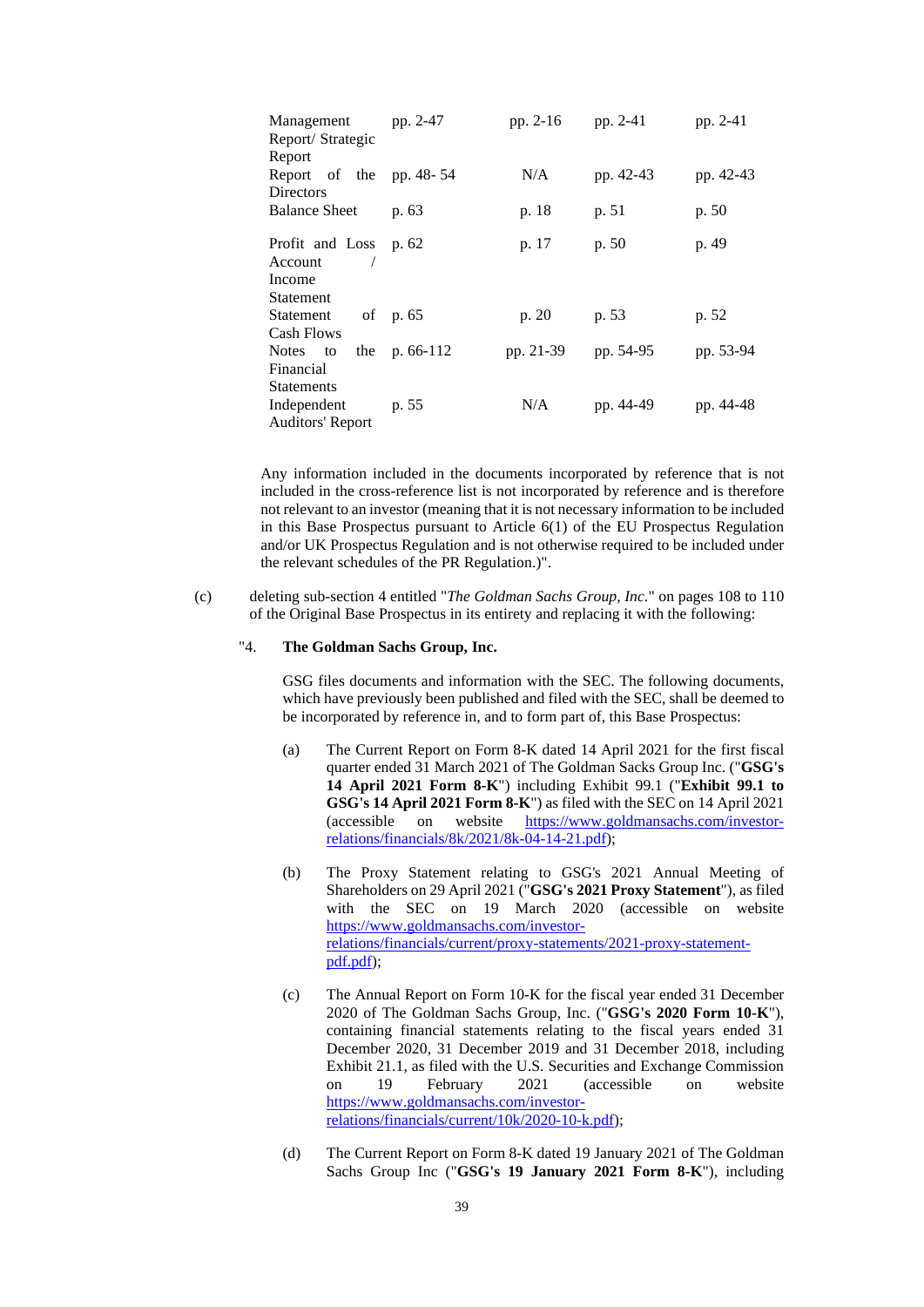Exhibit 99.1 ("**Exhibit 99.1 to GSG's 19 January 2021 Form 8-K**") as filed with the SEC on 19 January 2021 (accessible on website [https://www.goldmansachs.com/investor](https://www.goldmansachs.com/investor-relations/financials/current/8k/8k-01-19-21.pdf)[relations/financials/current/8k/8k-01-19-21.pdf\)](https://www.goldmansachs.com/investor-relations/financials/current/8k/8k-01-19-21.pdf);

- (e) The Quarterly Report on Form 10-Q for the third fiscal quarter ended 30 September 2020 of The Goldman Sachs Group, Inc. ("**GSG's 2020 Third Quarter Form 10-Q**"), as filed with the SEC on 30 October 2020 (accessible on website [https://www.goldmansachs.com/investor-relations/redirects/third-quarter](https://www.goldmansachs.com/investor-relations/redirects/third-quarter-2020-10-q.html)  $-2020-10-q.html;$
- (f) the Current Report on Form 8-K dated 22 October 2020 of The Goldman Sachs Group, Inc. ("**GSG's 22 October 2020 Form 8-K**"), including Exhibit 99.1 ("**Exhibit 99.1 to GSG's 22 October 2020 Form 8-K**") as published by the SEC on 22 October 2020; (accessible on website [https://www.goldmansachs.com/investor-relations/redirects/8k-10-22-20.](https://www.goldmansachs.com/investor-relations/redirects/8k-10-22-20.html) [html\)](https://www.goldmansachs.com/investor-relations/redirects/8k-10-22-20.html);
- (g) the Current Report on Form 8-K dated 14 October 2020 of The Goldman Sachs Group, Inc. ("**GSG's 14 October 2020 Form 8-K**"), including Exhibit 99.1 ("**Exhibit 99.1 to GSG's 14 October 2020 Form 8-K**") as published by the SEC on 14 October 2020; (accessible on website [https://www.goldmansachs.com/investor-relations/redirects/8k-10-14-20.](https://www.goldmansachs.com/investorrelations/redirects/8k101420.html) [html\)](https://www.goldmansachs.com/investorrelations/redirects/8k101420.html);
- (h) The Quarterly Report on Form 10-Q for the second fiscal quarter ended 30 June 2020 of the Goldman Sachs Group, Inc. ("**GSG's 2020 Second Quarter Form 10-Q**"), as filed with the SEC on 6 August 2020; (accessible on website [https://www.goldmansachs.com/investor-relations/financials/current/10q/](https://www.goldmansachs.com/investor-relations/financials/current/10q/second-quarter-2020-10-q.pdf) [second-quarter-2020-10-q.pdf\)](https://www.goldmansachs.com/investor-relations/financials/current/10q/second-quarter-2020-10-q.pdf);
- (i) The Current Report on Form 8-K dated 24 July 2020 of The Goldman Sachs Group Inc. ("**GSG's 24 July 2020 Form 8-K**") including Exhibit 99.1 ("**Exhibit 99.1 to GSG's 24 July 2020 Form 8-K**") as filed with the SEC on 24 July 2020; (accessible on [https://www.goldmansachs.com/investor-relations/financials/current/8k/8](https://www.goldmansachs.com/investor-relations/financials/current/8k/8k-07-24-20.pdf) [k-07-24-20.pdf\)](https://www.goldmansachs.com/investor-relations/financials/current/8k/8k-07-24-20.pdf);
- (j) The Current Report on Form 8-K dated 15 July 2020 for the second fiscal quarter ended 30 June 2020 of The Goldman Sachs Group Inc. ("**GSG's 15 July 2020 Form 8-K**") including Exhibit 99.1 ("**Exhibit 99.1 to GSG's 15 July 2020 Form 8-K**") as filed with the SEC on 15 July 2020; (accessible on [https://www.goldmansachs.com/investor-relations/financials/current/8k/8](https://www.goldmansachs.com/investor-relations/financials/current/8k/8k-07-15-20.pdf) [k-07-15-20.pdf\)](https://www.goldmansachs.com/investor-relations/financials/current/8k/8k-07-15-20.pdf);
- (k) The Quarterly Report on Form 10-Q for the first fiscal quarter ended 31 March 2020 of the Goldman Sachs Group, Inc. ("**GSG's 2020 First Quarter Form 10-Q**"), as filed with the SEC on 30 April 2020 2020; (accessible on [https://www.goldmansachs.com/investor-relations/redirects/10-q-2020-1](https://www.goldmansachs.com/investor-relations/redirects/10-q-2020-1q) [q\)](https://www.goldmansachs.com/investor-relations/redirects/10-q-2020-1q);
- (l) The Proxy Statement relating to GSG's 2020 Annual Meeting of Shareholders on 30 April 2020 ("**GSG's 2020 Proxy Statement**"), as filed with the SEC on 20 March 2020; (accessible on [https://www.goldmansachs.com/investor-relations/redirects/2020-proxy](https://www.goldmansachs.com/investorrelations/redirects/2020proxystatementpdf)[statement-pdf\)](https://www.goldmansachs.com/investorrelations/redirects/2020proxystatementpdf); and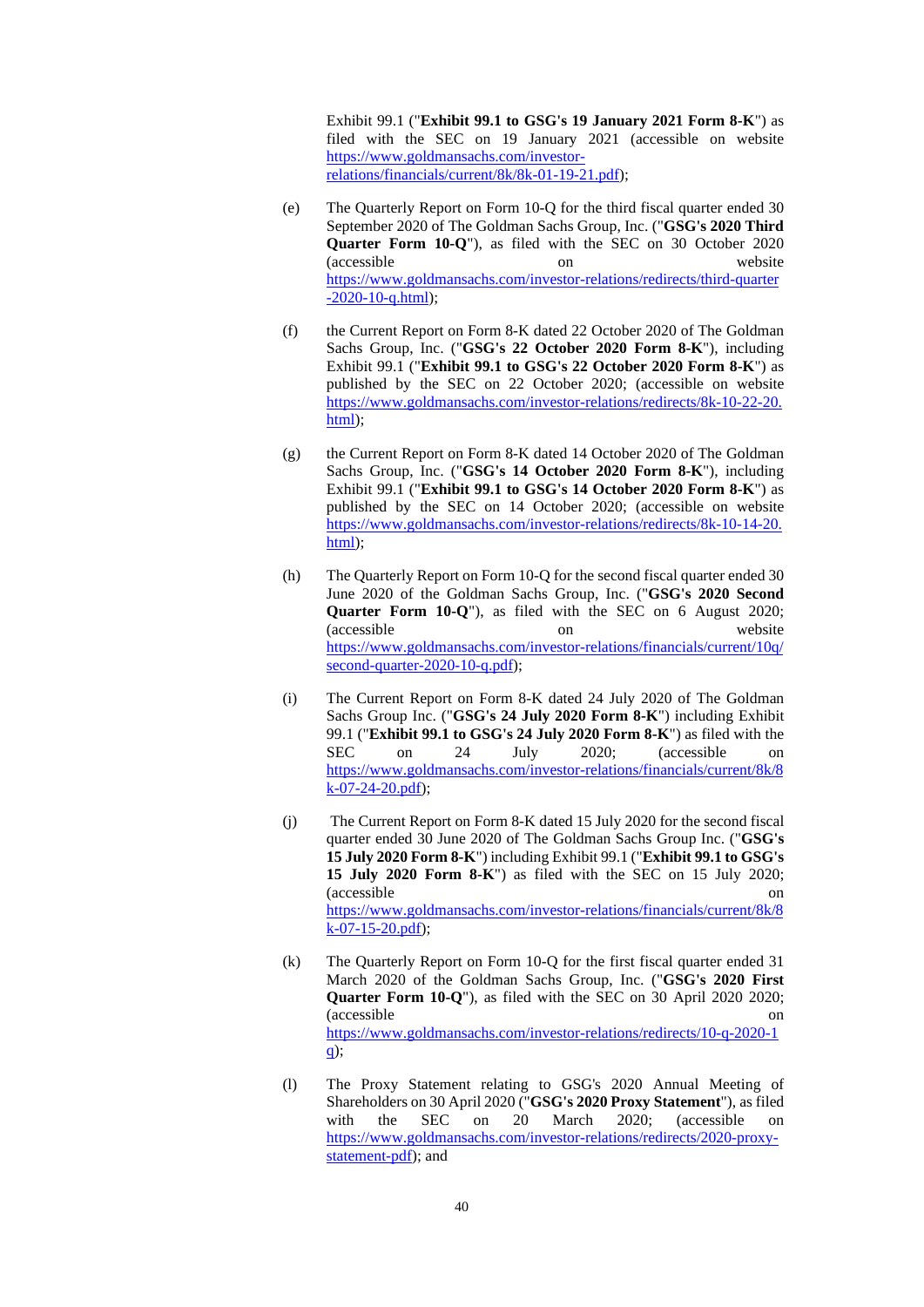(m) The Annual Report on Form 10-K for the fiscal year ended 31 December 2019 of The Goldman Sachs Group, Inc. ("**GSG's 2019 Form 10-K**"), containing financial statements relating to the fiscal years ended 31 December 2019 and 31 December 2018, including Exhibit 21.1, as filed with the SEC on 21 February 2020; (accessible on [https://www.goldmansachs.com/investor-relations/redirects/2019-10K\)](https://www.goldmansachs.com/investor-relations/redirects/2019-10K).

The following table indicates where information required by the PR Regulation is to be disclosed in, and incorporated by reference into, this Base Prospectus can be found in the documents referred to above:

| <b>Information required by the PR Regulation</b>                                                                                                      | <b>Document/Location</b>                                                   |  |
|-------------------------------------------------------------------------------------------------------------------------------------------------------|----------------------------------------------------------------------------|--|
| Risk factors relating to GSG (Annex 6, Section 3,<br>Item 3.1 of the PR Regulation)                                                                   | GSG's 2020 Form 10-K<br>(pp. 26-51, equivalent to<br>pp. 29-54 in the PDF) |  |
| <b>Information about GSG</b>                                                                                                                          |                                                                            |  |
| History and development of the company (Annex<br>6, Section 4, Item 4.1 of the PR Regulation)                                                         | GSG's 2020 Form 10-K<br>(p. 1)                                             |  |
| <b>Business overview</b>                                                                                                                              |                                                                            |  |
| GSG's principal activities (Annex 6, Section 5, Item<br>5.1 of the PR Regulation)                                                                     | GSG's 2020 Form 10-K<br>(pp. 1-5, 120)                                     |  |
| GSG's principal markets (Annex 6, Section 5, Item<br>5.1.1 $(c)$ of the PR Regulation)                                                                | GSG's 2020 Form 10-K<br>(pp. 1-8,<br>52,<br>54-55,<br>200-201)             |  |
| Organisational Structure (Annex 6, Section 6, Items<br>6.1 and 6.2 of the PR Regulation)                                                              | GSG's 2020 Form 10-K<br>(pp. 32-33, Exhibit 21.1)                          |  |
| Trend information (Annex 6, Section 7, Items 7.1<br>and 7.2 of the PR Regulation)                                                                     | GSG's<br>2020<br>Third<br>Quarter Form 10-Q (pp.<br>$99-160$               |  |
|                                                                                                                                                       | Exhibit 99.1 to GSG's 22<br>October 2020 Form 8-K<br>$(pp. 5-6)$           |  |
|                                                                                                                                                       | Exhibit 99.1 to GSG's 14<br>April 2021 Form 8-K                            |  |
|                                                                                                                                                       | GSG's 2020 Form 10-K<br>$(pp. 53-111)$                                     |  |
|                                                                                                                                                       | GSG's<br>2020<br>Second<br>Quarter Form 10-Q (pp.<br>99-160)               |  |
| Expected financing of GSG's activities (Annex 6,<br>Item 4, Item 4.1.8 of the PR Regulation)                                                          | GSG's 2020 Form 10-K<br>(pp. 116-119, 144-158)                             |  |
| Administrative, management and supervisory<br>bodies, including conflicts of interest (Annex 6,<br>Section 9, Items 9.1 and 9.2 of the PR Regulation) | GSG's<br>2021<br>Proxy<br>Statement (pp. 1, 5, 9-30,<br>91-94)             |  |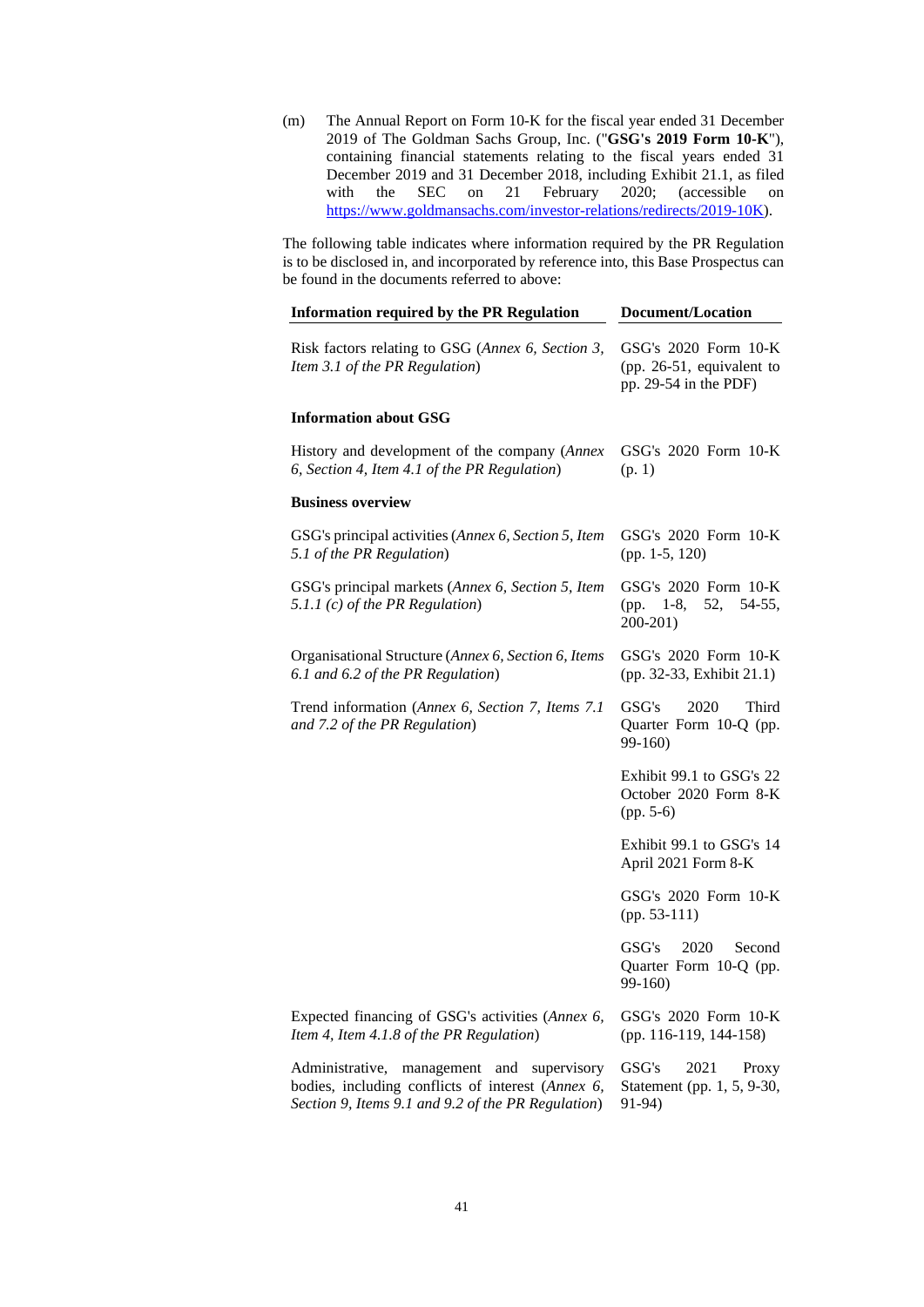Beneficial owners of more than five per cent. (*Annex 6, Section 10, Item 10.1 of the PR Regulation*) GSG's 2021 Proxy Statement (p. 97)

## **Financial information**

| Regulation) | Audited historical financial information for the<br>fiscal years ended 31 December 2020, 31<br>December 2019, and 31 December 2018 (Annex 6,<br>Section 11, Items 11.1.1 and 11.1.5 of the PR | GSG's $2020$ Form $10-K$<br>$(pp. 105-218)$                        |
|-------------|-----------------------------------------------------------------------------------------------------------------------------------------------------------------------------------------------|--------------------------------------------------------------------|
|             | Audit report (Annex 6, Section 11, Item<br>11.1.1 of the PR Regulation)                                                                                                                       | GSG's 2020 Form 10-K<br>$(p. 113-115)$                             |
|             | Balance sheet (Annex 6, Section 11, Item<br>11.1.5 of the PR Regulation)                                                                                                                      | GSG's $2020$ Form $10-K$<br>(p. 117)                               |
|             | Income statement (Annex 6, Section 11,<br>Item 11.1.5 of the PR Regulation)                                                                                                                   | GSG's $2020$ Form $10-K$<br>(p. 116)                               |
|             | Cash flow statement (Annex 6, Section 11,<br>Item 11.1.5 of the PR Regulation)                                                                                                                | GSG's 2020 Form 10-K<br>(p. 119)                                   |
|             | Accounting policies and explanatory<br>notes (Annex 6, Section 11, Item 11.1.5 of<br>the PR Regulation)                                                                                       | GSG's 2020 Form 10-K<br>(pp. 55-57, 120-218)                       |
| Regulation) | Unaudited interim and other financial information<br>(Annex 6, Section 11, Item 11.2.1 of the PR                                                                                              | GSG's<br>2020<br>Third<br>Quarter Form 10-Q (pp.<br>$1-98$         |
|             | Balance sheet (Annex 6, Section 11, Item<br>11.2.1 of the PR Regulation)                                                                                                                      | Exhibit 99.1 to GSG's 14<br>April 2021 Form 8-K<br>(p.9)           |
|             |                                                                                                                                                                                               | GSG's<br>2020<br>Third<br>Quarter Form $10-Q$ (p. 2)               |
|             |                                                                                                                                                                                               | Exhibit 99.1 to GSG's 14<br>October 2020 Form 8-K<br>(p. 16)       |
|             |                                                                                                                                                                                               | GSG's<br>2020<br>Second<br>Quarter Form $10-Q$ (p. 2)              |
|             | Income statement (Annex 6, Section 11,<br>Item 11.2.1 of the PR Regulation)                                                                                                                   | Exhibit 99.1 to GSG's 14<br>April 2021 Form 8-K (pp<br>$7-8)$      |
|             |                                                                                                                                                                                               | GSG's<br>2020<br>Third<br>Quarter Form $10-Q$ (p. 1)               |
|             |                                                                                                                                                                                               | Exhibit 99.1 to GSG's 14<br>October 2020 Form 8-K<br>$(pp. 14-15)$ |
|             |                                                                                                                                                                                               | GSG's<br>2020<br>Second<br>Quarter Form 10-Q (p. 1)                |
|             | Cash flow statement (Annex 6, Section 11,<br>Item 11.2.1 of the PR Regulation)                                                                                                                | GSG's<br>2020<br>Third<br>Quarter Form 10-Q (p. 4)                 |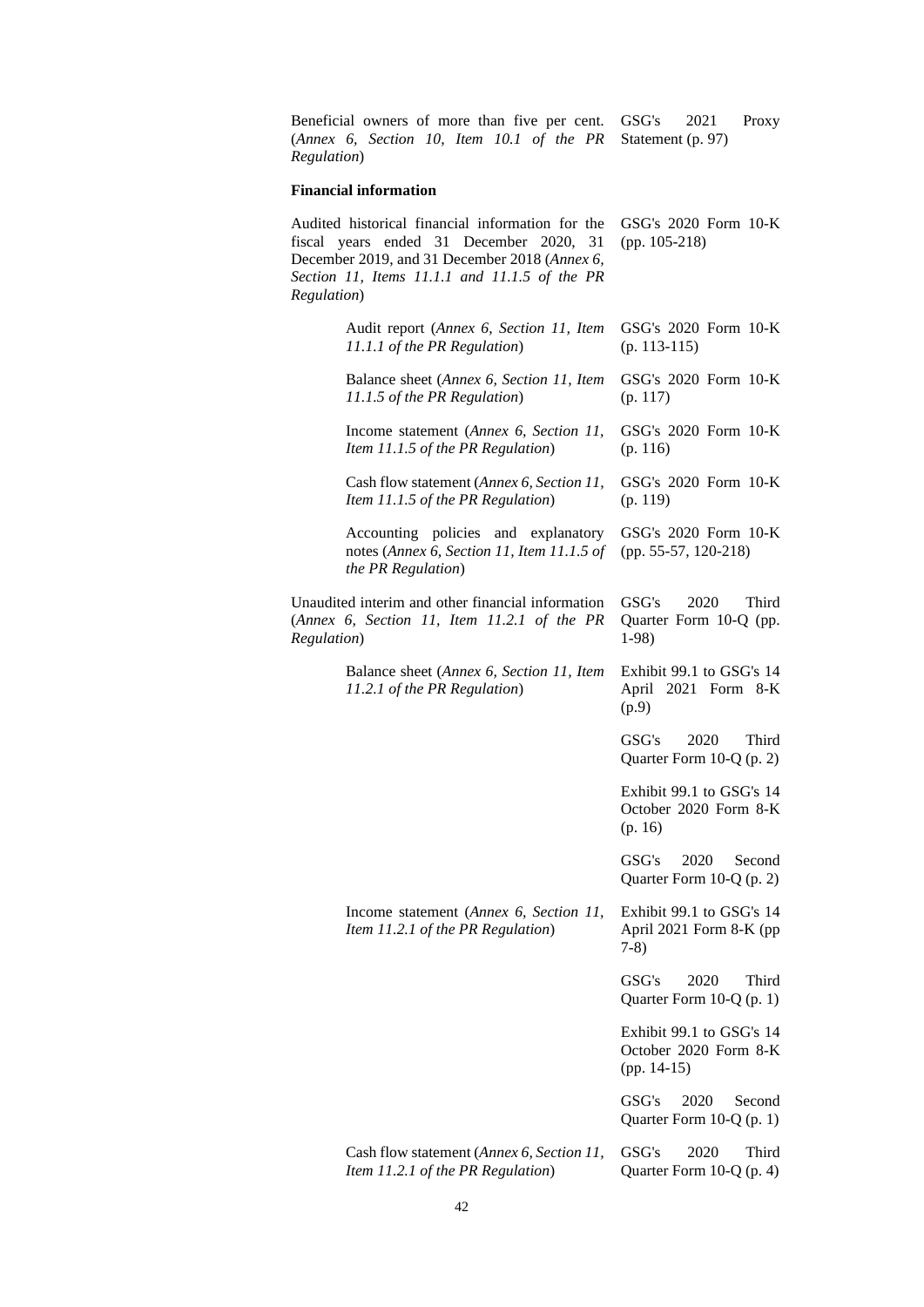|                                                                                                                 | 2020<br>GSG's<br>Second<br>Quarter Form $10-Q$ (p. 4)           |
|-----------------------------------------------------------------------------------------------------------------|-----------------------------------------------------------------|
| Accounting policies and explanatory<br>notes (Annex 6, Section 11, Item 11.2.1 of<br><i>the PR Regulation</i> ) | GSG's<br>2020<br>Third<br>Quarter Form 10-Q (pp.<br>$5-98$      |
|                                                                                                                 | GSG's<br>2020<br>Second<br>Quarter Form 10-Q (pp.<br>$5-95$     |
| Legal and arbitration proceedings (Annex<br>6.<br>Section 11, Item 11.4.1 of the PR Regulation)                 | 2020<br>Third<br>GSG's<br>Quarter Form 10-Q (pp.<br>86-95)      |
|                                                                                                                 | GSG's<br>2020<br>Second<br>Quarter Form 10-Q (pp.<br>86-94)     |
|                                                                                                                 | GSG's 2020 Form 10-K<br>(pp. 45, 185-193)                       |
| <b>Additional information</b>                                                                                   |                                                                 |
| Share capital (Annex 6, Section 12, Item 12.1 of the<br><b>PR</b> Regulation)                                   | GSG's<br>2020<br>Third<br>Quarter Form 10-Q (pp.<br>$3, 63-70$  |
|                                                                                                                 | GSG's<br>2020<br>Second<br>Quarter Form 10-Q (pp.<br>$3, 70-72$ |
|                                                                                                                 | GSG's 2020 Form 10-K<br>(pp. 118, 184-186)                      |

Any information included in the documents incorporated by reference that is not included in the cross-reference list is not incorporated by reference and is therefore not relevant to an investor (meaning that it is not necessary information to be included in this Base Prospectus pursuant to Article 6(1) of the EU Prospectus Regulation and/or UK Prospectus Regulation and is not otherwise required to be included under the relevant schedules of the PR Regulation.)".

#### $3.$ **Amendments to the section entitled "Share Linked Conditions"**

The information in the section entitled "Share Linked Conditions" is amended and supplemented by:

(a) deleting the following definitions to the Share Linked Condition 7 (*Definitions*) (as amended by Prospectus Supplement No. 9 to the Original Base Prospectus dated 22 March 2021) on pages 397 to 406 of the Original Base Prospectus and replacing them with the following:

"" **Actual Dividend**" means, in respect of a Share, a Relevant Dividend (excluding any Extraordinary Dividends, unless the relevant Issue Terms provide that, for such Share, "Include Extraordinary Dividends" to be applicable, in which case, for such Share, the Actual Dividends and the corresponding Relevant Dividends shall include all Extraordinary Dividends) for such Share declared (being the "**Declared Dividend**" corresponding to such Actual Dividend) by the Share Issuer of the Share to any holder of record of a single Share on the relevant record date in respect of such Relevant Dividend, where the Ex-Dividend Date for such Relevant Dividend falls in the Dividend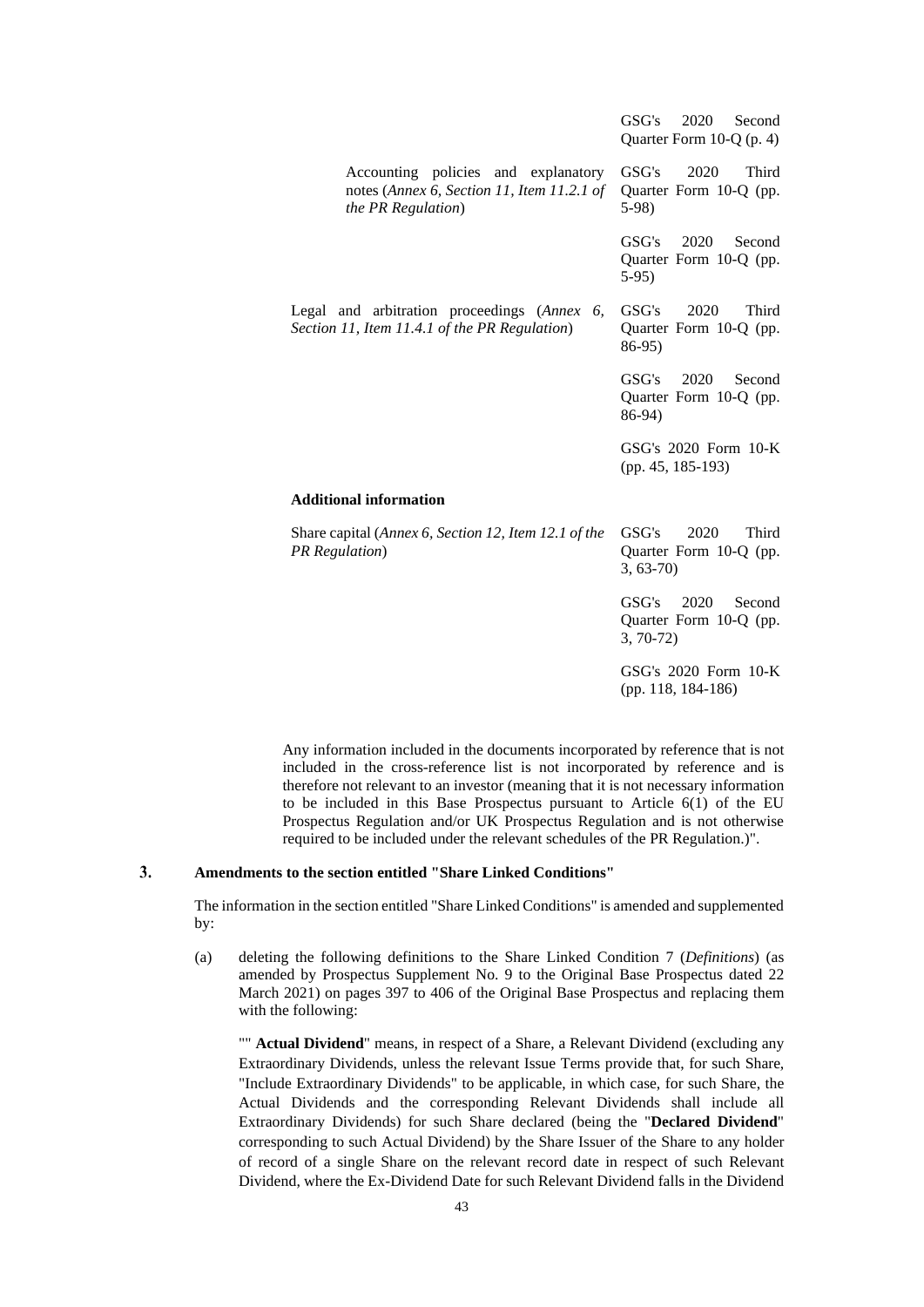Period for such Share, PROVIDED THAT:

if:

- (i) if the amount actually paid or delivered by the Share Issuer of a Share to holders of record of the Share in respect of such Relevant Dividend is not equal to the corresponding Declared Dividend; and/or
- (ii) the Share Issuer of the Share declares an intention to adjust any Relevant Dividend to one or more holders of record of the Share,

(and, in the case of (i) and (ii), the amount of such difference being the "**Dividend Difference Amount**" and the date of such declaration being the "**Dividend Difference Declaration Date**" for such Relevant Dividend), then:

- (a) for the purposes of any potential payment date in respect of the Share Linked Securities scheduled to fall on or prior to the second Business Day after the Dividend Difference Declaration Date in respect of which whether payment should be made and/or the amount of payment is determined by reference in any way to an Adjusted Share Price calculated using such Actual Dividend as a parameter, the Actual Dividend used to determine such Adjusted Share Price shall be deemed to be such Relevant Dividend; and
- (b) for the purposes of any potential payment date in respect of the Share Linked Securities scheduled to fall more than two Business Days after the Dividend Difference Declaration Date in respect of which whether payment should be made and/or the amount of payment is determined by reference in any way to a Adjusted Share Price calculated using such Actual Dividend as a parameter, the Actual Dividend used to determine such Adjust Share Price may be adjusted by an amount equal to the Dividend Difference Amount, as determined by the Calculation Agent acting in good faith and in a commercially reasonable manner.";

""**CSP(t-1)**" means, in respect of a Share and a relevant date, the Closing Share Price of such Share in respect of the Dividend Observation Date immediately preceding such date, or, if there is no Dividend Observation Date preceding such date, the Closing Share Price in respect of the Dividend Period Start Date";

(b) deleting the second definition of "Gross Cash Dividend" in the Share Linked Condition 7 (*Definitions*) (as amended by Prospectus Supplement No. 9 to the Original Base Prospectus dated 22 March 2021**)** on pages 397 to 406 of the Original Base Prospectus and replacing it with the following:

""**Gross Cash Equivalent Dividend**" means, in respect of a Share, an amount per Share being the cash value of any stock dividend (whether or not such stock dividend comprises of shares of the Share Issuer of such Share) declared by the Share Issuer of the Share. Where the Share Issuer of the Share does not declare a cash value of such stock dividend, an amount determined by the Calculation Agent on the basis of the closing price of the share comprising such stock dividend as published by the relevant primary exchange on the Ex-Dividend Date for such stock dividend (being "Stock Dividend Closing Price" for such Gross Cash Equivalent Dividend). If the Stock Dividend Closing Price for a Gross Cash Equivalent Dividend is not available for any reason, the value of such Gross Cash Equivalent Dividend shall be determined by the Calculation Agent. Further, if such Gross Cash Equivalent Dividend is denominated in a currency other than the Share Currency for such Share, then the Calculation Agent shall convert the value of such Gross Cash Equivalent Dividend into the Share Currency on the relevant Ex-Dividend Date for such Gross Cash Equivalent Dividend.".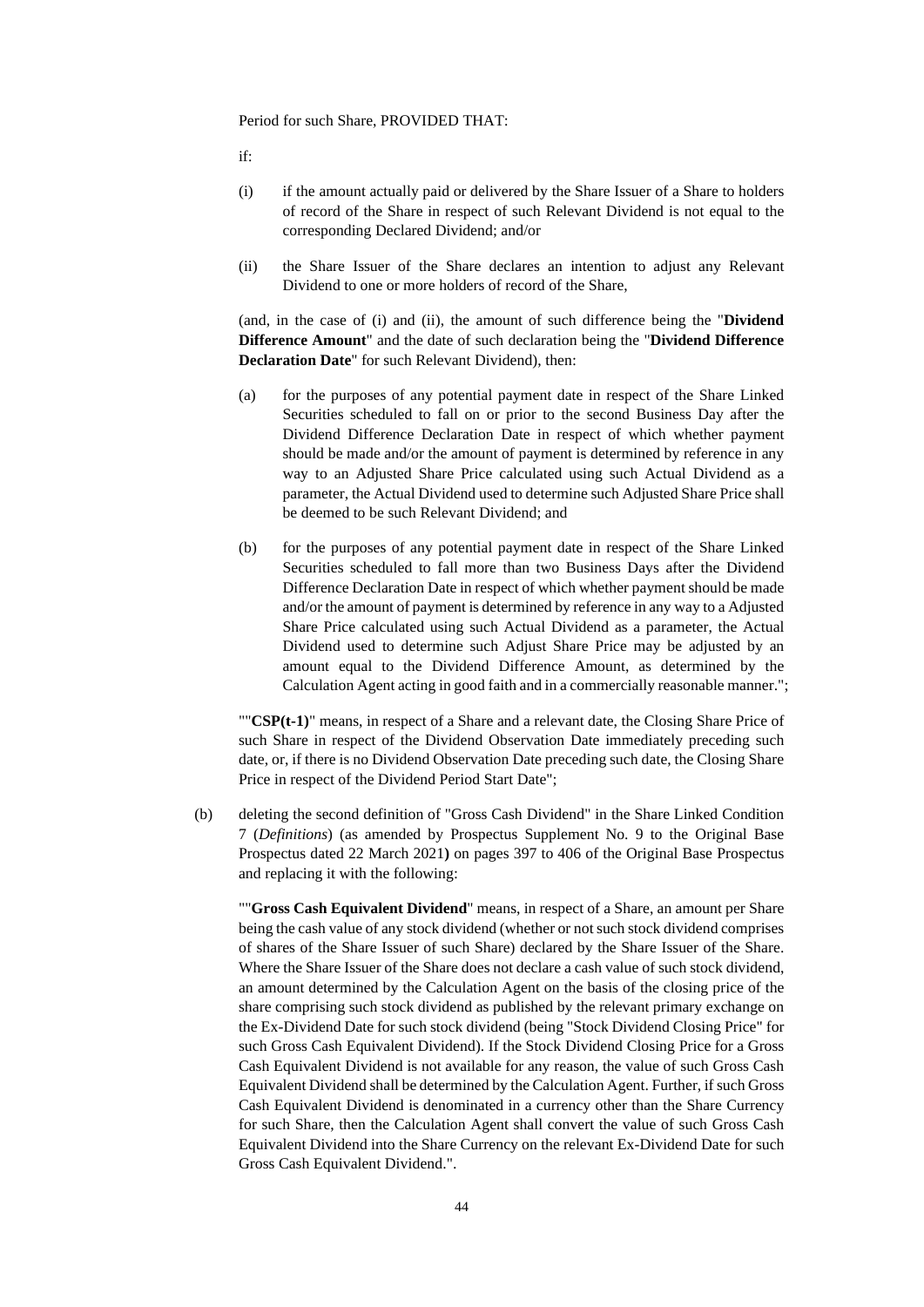#### 4. **Amendments to the section entitled "Index Linked Conditions"**

The information in the section entitled "*Index Linked Conditions*" is amended and supplemented by deleting the definition of "Strategy Component" on page 450 of the Original Base Prospectus in its entirety and replacing it with the following:

""**Strategy Component**" means, in respect of a Proprietary Index, a ''Strategy Component'', an ''Index Component'' or a "Component", as the case may be, as defined in the relevant Index Rules.".

#### 5. **Amendments to the index description in respect of the Goldman Sachs Single Stocks Static Basket Indices**

The index description in the section entitled "*Goldman Sachs Single Stocks Static Basket Indices*" on pages 968 to 971 is deleted in its entirety and replaced with the index description in Annex A below.

#### 6. **Amendments to the section entitled "Goldman Sachs International"**

The information in the section entitled "*Goldman Sachs International*" is amended and supplemented by deleting the sub-section entitled "*Selected Financial Information*" on pages 1003 to 1004 of the Original Base Prospectus and replacing it with the following:

"The selected financial information set out below has been extracted from GSI's 2020 Financial Statements and GSI's 2019 Financial Statements, which have been audited by PricewaterhouseCoopers LLP and on which PricewaterhouseCoopers LLP issued an unqualified audit report.

GSI's 2020 Financial Statements have been prepared in accordance with International Financial Reporting Standards ("**IFRS**"). GSI's 2019 Financial Statements have been prepared under United Kingdom Generally Accepted Accounting Practices ("**U.K. GAAP**") in accordance with FRS 101 Reduced Disclosure Framework ("**FRS 101**"). As such, GSI has prepared IFRS transition disclosures required by IFRS 1 (First-time adoption of International Financial Reporting Standards). The financial information presented below should be read in conjunction with the financial statements included in such documents, the notes thereto and report thereon.

|                                   | As at and for the period ended <sup>1</sup> |                         |                  |  |
|-----------------------------------|---------------------------------------------|-------------------------|------------------|--|
| ( <i>in USD millions</i> )        | 31 December 2020                            | 30 November 2019        |                  |  |
|                                   |                                             | <b>IFRS</b>             | <b>U.K. GAAP</b> |  |
| <b>Operating Profit</b>           | N/A                                         | N/A                     | 2,656            |  |
| Profit before taxation            | 3,524                                       | 2,434                   | 2,426            |  |
| Profit for the financial period   | 2,755                                       | 2,008                   | 1,802            |  |
|                                   |                                             | As at                   |                  |  |
| ( <i>in USD millions</i> )        | 31 December 2020                            | <b>30 November 2019</b> |                  |  |
|                                   |                                             | <b>IFRS</b>             | <b>U.K. GAAP</b> |  |
| <b>Fixed Assets</b>               | $507^2$                                     | $461^2$                 | 409              |  |
| <b>Current Assets</b>             | 1,263,014                                   | 1,035,557               | 1,040,845        |  |
| <b>Total Shareholders' Equity</b> | 36,578                                      | 34,254                  | 34,248           |  |

The following table shows selected key historical financial information in relation to GSI: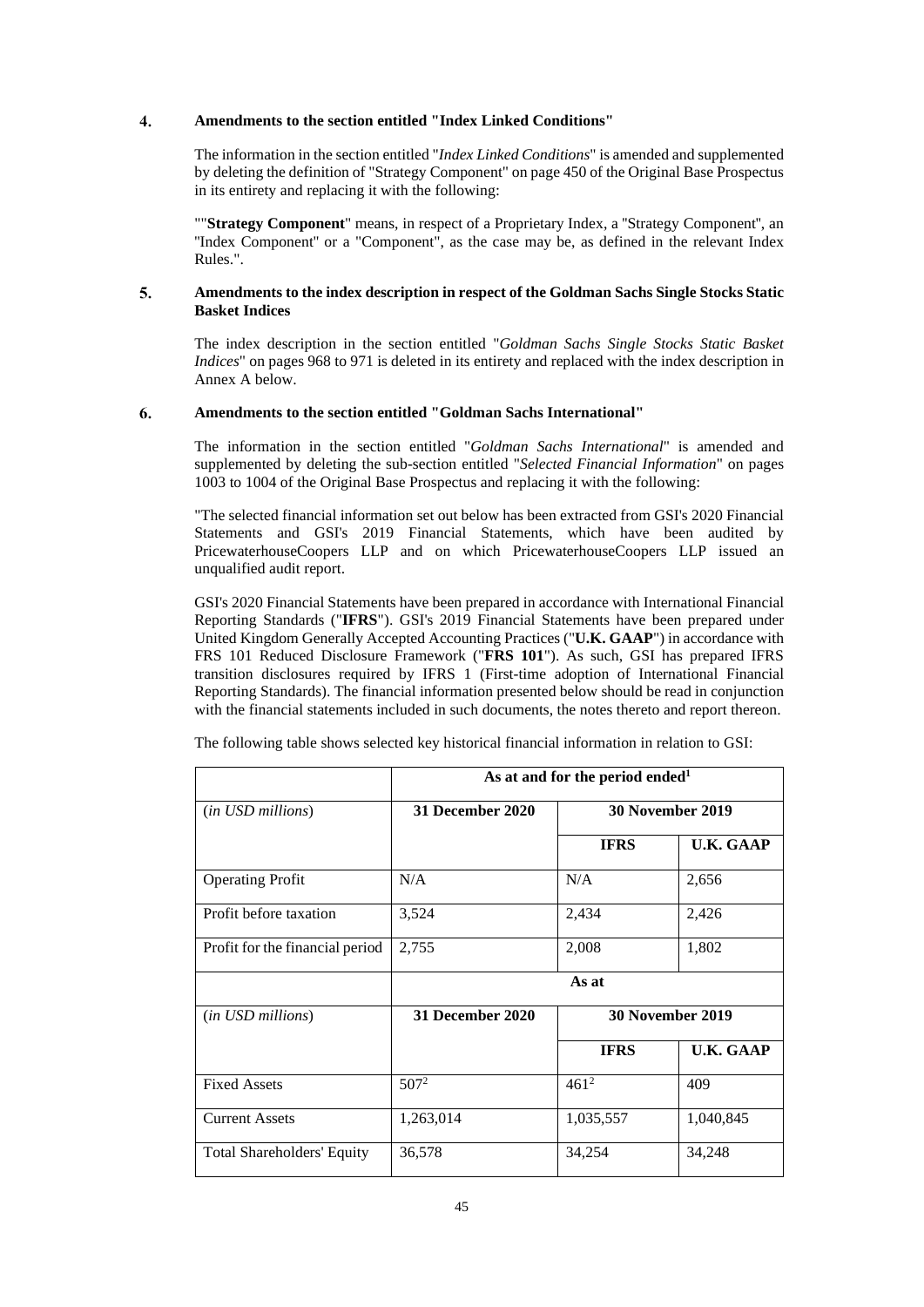<sup>1</sup> During the period ended 31 December 2020, GSI changed its accounting reference end date from November 30 to December 31 to conform to the period used by GSI for U.S. tax reporting purposes. All references to December 2020 refer to the thirteen months period ended, or the date, as the context requires, 31 December 2020. 2 Fixed Assets are computed by adding (i) Property, leasehold improvements and equipment, (ii) Intangible assets and (iii) Right-ofuse assets in Note 15. Other Assets of GSI's 2020 Financial Statements.

#### 7. **Amendments to the section entitled "General Information"**

The information in the section entitled "*General Information*" is amended and supplemented by:

- (a) deleting sub-paragraph (a) under the sub-section 2 "Financial Statements" on page 1114 of the Original Base Prospectus in its entirety and replacing it with the following:
	- "(a) Goldman Sachs International

The statutory financial statements of GSI for the periods ended 31 December 2020, 30 November 2019 and 30 November 2018 have been audited without qualification by PricewaterhouseCoopers LLP, Chartered Accountants and Statutory Auditors, of 7 More London Riverside, London, SE1 2RT in accordance with the laws of England. PricewaterhouseCoopers LLP is a registered member of the Institute of Chartered Accountants in England and Wales."

(b) deleting the no significant change and no material adverse change statements relating to GSI in sub-section 3 "No significant change and no material adverse change" on page 1114 of the Original Base Prospectus and replacing it with the following:

"There has been no significant change in the financial or trading position of GSI since 31 December 2020. There has been no material adverse change in the prospects of GSI since 31 December 2020.";

(c) deleting sub-section 4 "Litigation" on page 1115 of the Original Base Prospectus and replacing it with the following:

#### "4. **Litigation**

Save as disclosed in (i) "Legal Proceedings" of Note 27 to the Financial Statements (pages 52, 202 to 209) of GSG's 2020 Form 10-K, (ii) "Legal Proceedings" of Note 27 to the Financial Statements (pages 86 to 95) of GSG's 2020 Second Quarter Form 10-Q, (iii) "Legal Proceedings" of Note 27 to the Financial Statements (pages 90 to 92) of GSI's 2020 Annual Report and (iv) "Legal Proceedings" of Note 27 to the Financial Statements (pages 90 to 92) of GSG's 2020 Third Quarter Form 10-Q, there have been no governmental, legal or arbitration proceedings (including any such proceedings which are pending or threatened of which GSI, GSW, GSFCI or GSG is aware) during the 12 months before the date of this Base Prospectus which may have, or have had in the recent past, significant effects on GSI, GSW, GSFCI or GSG's financial position or profitability."; and

(d) deleting sub-section 5 entitled "*Availability of Documents*" on pages 1115 to 1116 of the Original Base Prospectus and replacing it with the following:

## "5. **Availability of Documents**

Copies of the following documents will be made available for at least 10 years and may be obtained free of charge upon request during normal business hours from the specified office of the Issuers and the office of the Paying Agent in Luxembourg and each of the Paying Agents and (in the case of (i), on [https://www.goldman-sachs.ch/ch/media/ch/dokumente/sonstiges/19-10-04-GS](https://www.goldmansachs.ch/ch/media/ch/dokumente/sonstiges/191004GSFCI_Constitutional_Documents.pdf) FCI Constitutional Documents.pdf and in the case of (ii) to (iv),(xviii),(xix) and (xx) on the website of the Issuer at [https://www.goldmansachs.com/investor-relations/:](https://www.goldmansachs.com/investorrelations/)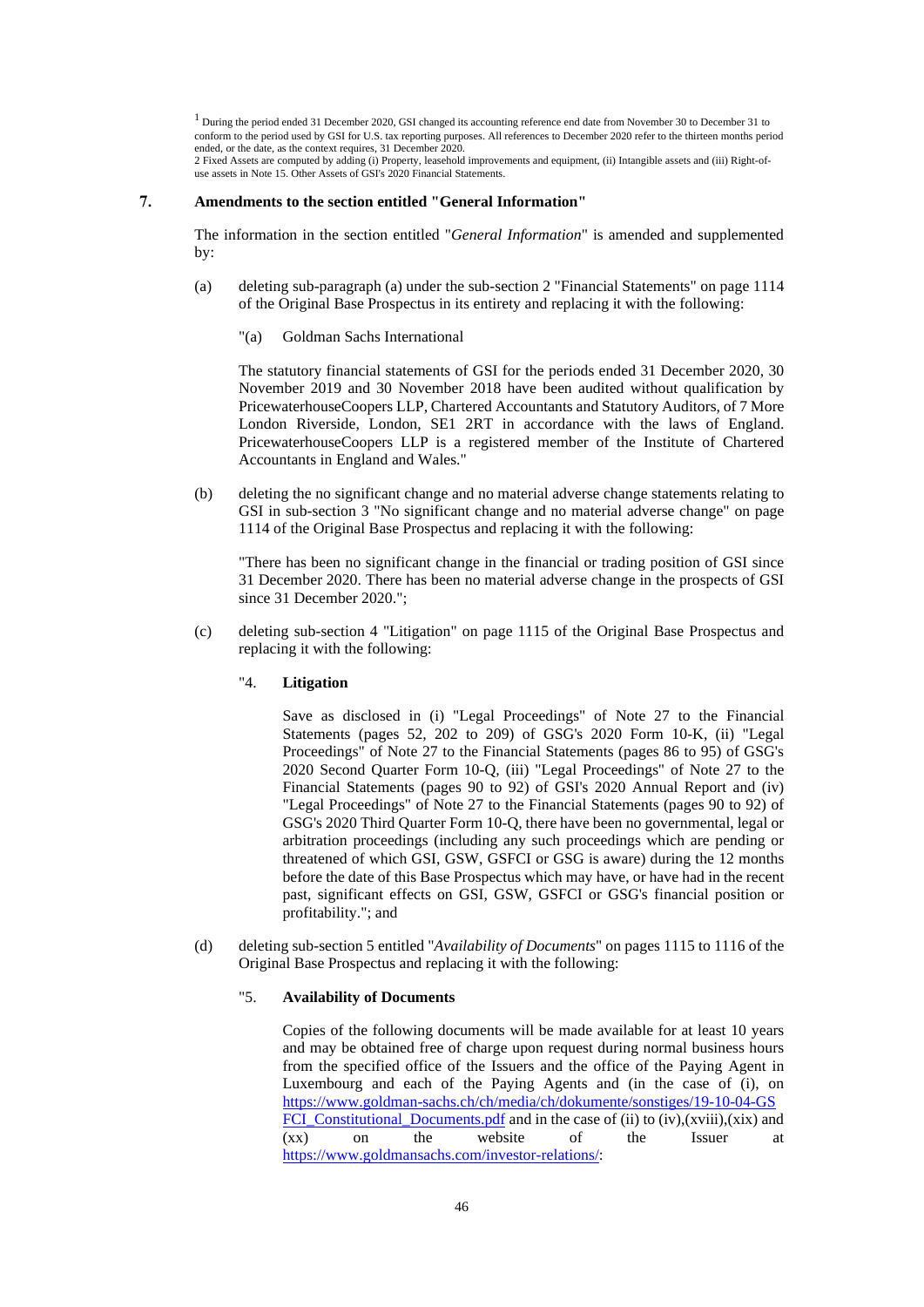- (i) the constitutional documents of GSI;
- (ii) the constitutional documents of GSW;
- (iii) the constitutional documents of GSFCI;
- (iv) the certificate of incorporation of GSG;
- (v) GSI's 2020 Third Quarter Financial Report;
- (vi) GSI's 2020 Second Quarter Financial Report;
- (vii) GSI's 2020 First Quarter Financial Report;
- (viii) GSI's Regulatory Ratios, 31 December 2019;
- (ix) GSI's 2020 Annual Report;
- (x) GSI's 2019 Annual Report;
- (xi) GSI's 2018 Annual Report;
- (xii) GSW's 2018 Financial Statements;
- (xiii) GSW's 2019 Financial Statements;
- (xiv) GSW's 2020 Interim Financial Statements;
- (xv) GSFCI's 2019 Financial Statements;
- (xvi) GSFCI's 2018 Financial Statements;
- (xvii) GSFCI's 2020 Interim Financial Statements;
- (xviii) GSG's 19 February 2021 Form 10-K;
- (xix) GSG's 14 April 2021 Form 8-K;
- (xx) GSG's 19 January 2021 Form 8-K;
- (xxi) GSG's 22 October 2020 Form 8-K;
- (xxii) GSG's 14 October 2020 Form 8-K;
- (xxiii) GSG's 24 July 2020 Form 8-K;
- (xxiv) GSG's 15 July 2020 Form 8-K;
- (xxv) GSG's 2020 Third Quarter Form 10-Q;
- (xxvi) GSG's 2020 Second Quarter Form 10-Q;
- (xxvii) GSG's 2020 First Quarter Form 10-Q;
- (xxviii) GSG's 2021 Proxy Statement;
- (xxix) GSG's 2020 Proxy Statement;
- (xxx) the GSG Guaranty;
- (xxxi) the GSI Guarantee;
- (xxxii) the GSI (Cayman) Guarantee;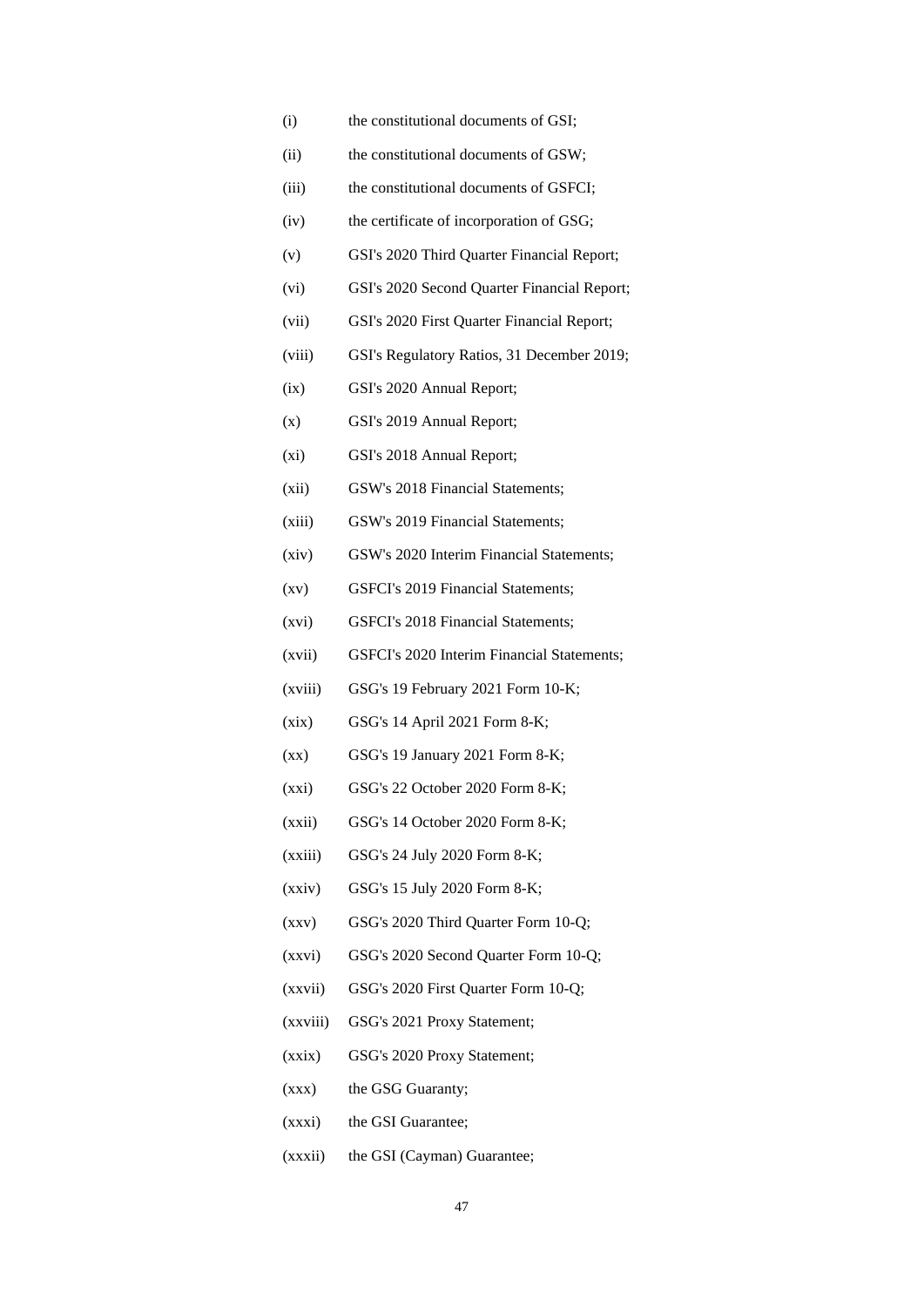- (xxxiii) the Programme Agency Agreement;
- (xxxiv) the Deed of Covenant and the Cayman Deed of Covenant;

————————————————————

- (xxxv) the Issue Terms for each Tranche or Series of Securities that are listed on the Official List of the Luxembourg Stock Exchange or any other stock exchange;
- (xxxvi) a copy of the Base Prospectus;
- (xxxvii) a copy of any supplement to the Base Prospectus and Issue Terms; and
- (xxxviii) all reports, letters and other documents, balance sheets, valuations and statements by any expert any part of which is extracted or referred to in this Base Prospectus.".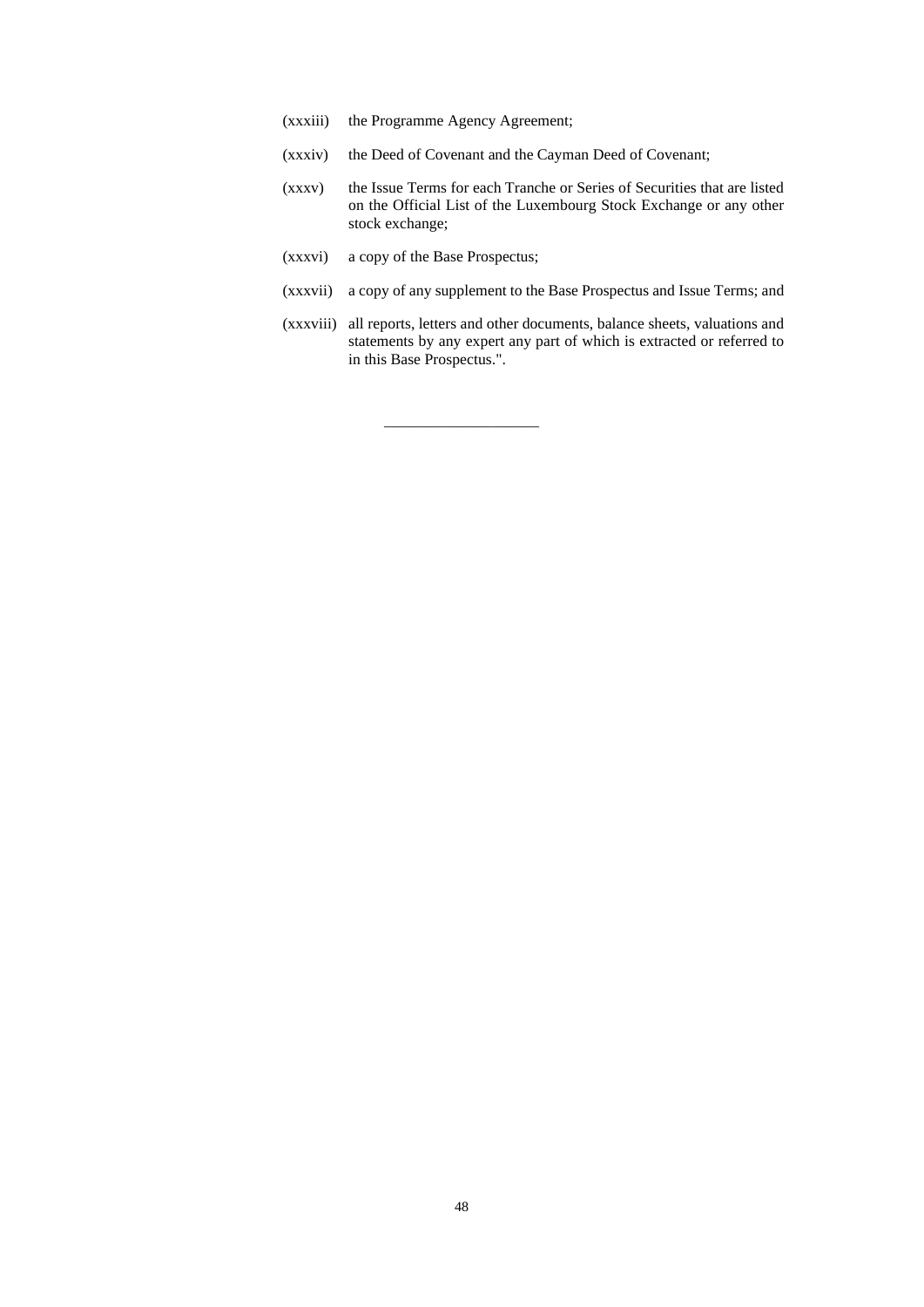## **Applicable Final Terms**

The amendments included in this Prospectus Supplement shall only apply to Final Terms, the date of which falls on or after the approval of this Prospectus Supplement.

## **Interpretation**

To the extent that there is any inconsistency between (a) any statement in this Prospectus Supplement and (b) any other statement in or incorporated by reference into the Base Prospectus, the statements in (a) above will prevail.

References to the Base Prospectus shall hereafter mean the Base Prospectus as supplemented by this Prospectus Supplement.

## **U.S. notice**

This Prospectus Supplement is not for use in, and may not be delivered to or inside, the United States.

————————————————————

The date of this Prospectus Supplement is 21 April 2021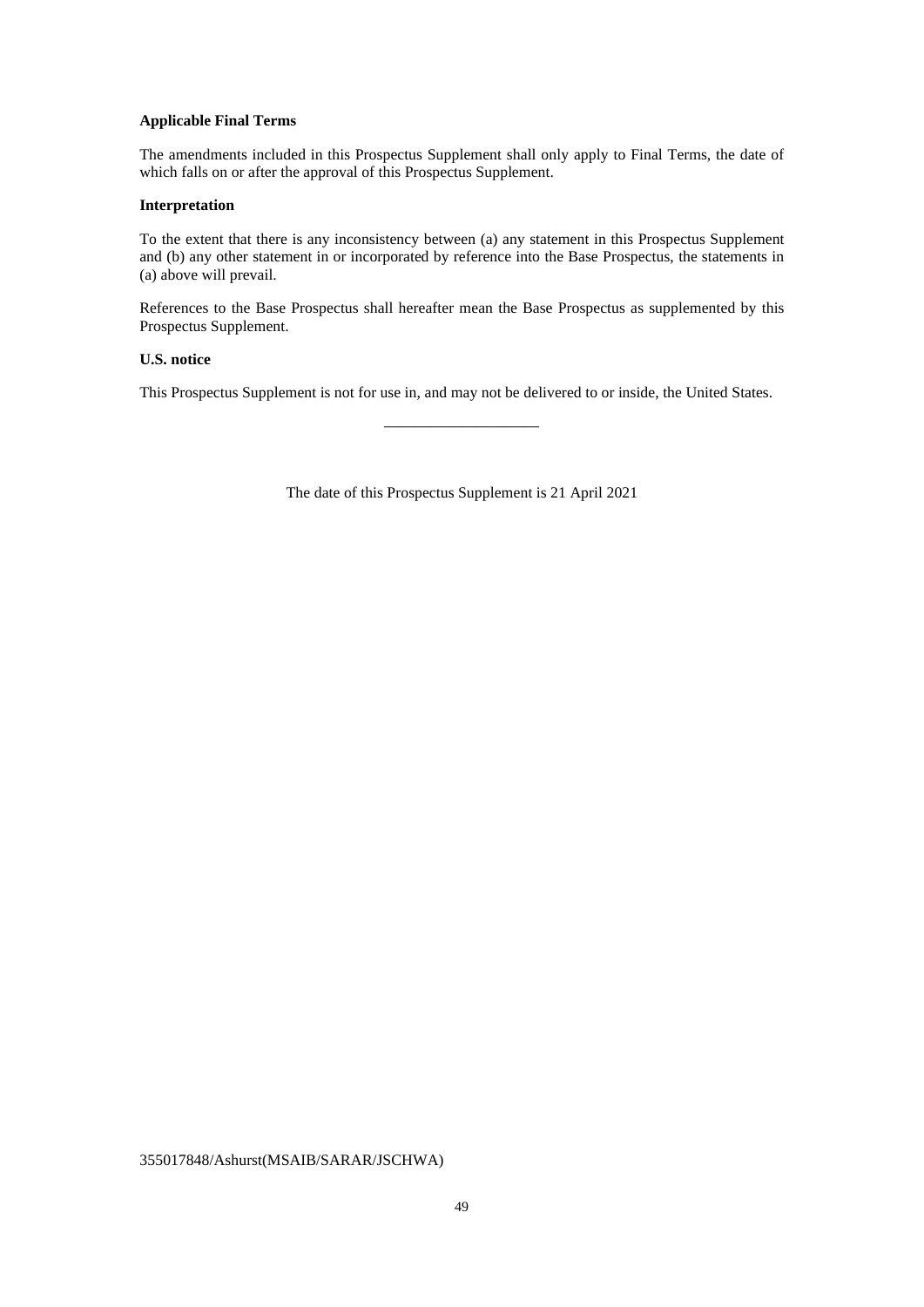## **ANNEX A**

## **GOLDMAN SACHS SINGLE STOCKS STATIC BASKET INDICES**

## **INDEX DESCRIPTION**

#### Dated: 21 April 2021

*The information set out in this Index Description is only an overview of the Goldman Sachs Single Stocks Static Basket Indices and must be read in conjunction with the Index Rules (as defined below). This Index Description is intended to highlight essential characteristics of the Goldman Sachs Single Stocks Static Basket Indices and does not purport to be complete. It is summarised from, and is qualified in its entirety by, the Index Rules.* 

#### $\mathbf{1}$ **Introduction**

The Goldman Sachs Single Stocks Static Basket Indices (each, an "**Index**" and together, the "**Indices**") are a group of notional rules-based proprietary indices which Goldman Sachs International (or its successor(s)) (the "**Index Sponsor**") may create from time to time. Goldman Sachs International (or its successor(s)) will also act as the index calculation agent in calculating and publishing an Index (the "**Index Calculation Agent**"). References in this Index Description to "the Index" shall mean the relevant Index.

The complete rules and methodology applicable to the Index (the "**Index Rules**") and notices in respect of the Index will be made available on the website specified in the Index Supplement. The Index Rules comprise the following documentation elements:

- (i) the Goldman Sachs General Strategy Terms dated 23 November 2020 (or any successor version);
- (ii) the Goldman Sachs Single Stock Indices Base Methodology with FX Hedging (or any successor version); and
- (iii) the relevant "index supplement" document describing the parameters which apply to a particular Index (or any successor version) (the "**Index Supplement**").

Below, we describe:

- the objective and overview of the Index (section 2);
- how the exposure of the Index to the Component Stocks is calculated (section 3);
- how the Index Value is calculated (section 4);
- the effect of the deduction of Transaction Costs and the Index Deduction Rate on the Index Value (section 5);
- the consequences of certain corporate action determinations and adjustments, Disruption Events, corrections to the Index and changes to the Index methodology (section 6); and
- an overview of conflicts of interest (section 7).

#### $2.$ **Objective and Overview of the Index**

The Index seeks to provide synthetic exposure to a basket (the "**Basket**") of equity stocks (each, a "**Component Stock**") which are selected from a broad universe of equity stocks in multiple jurisdictions and/or traded on different exchanges. The Component Stocks included in the Basket and the fixed weight assigned to each Component Stock (the "**Weight**") will be specified in the Index Supplement. As the Index is "synthetic" or "notional", it represents an investment in each Component Stock without physically owning them, and there is no actual portfolio of Component Stocks to which any person is entitled or in which any person has any ownership interest.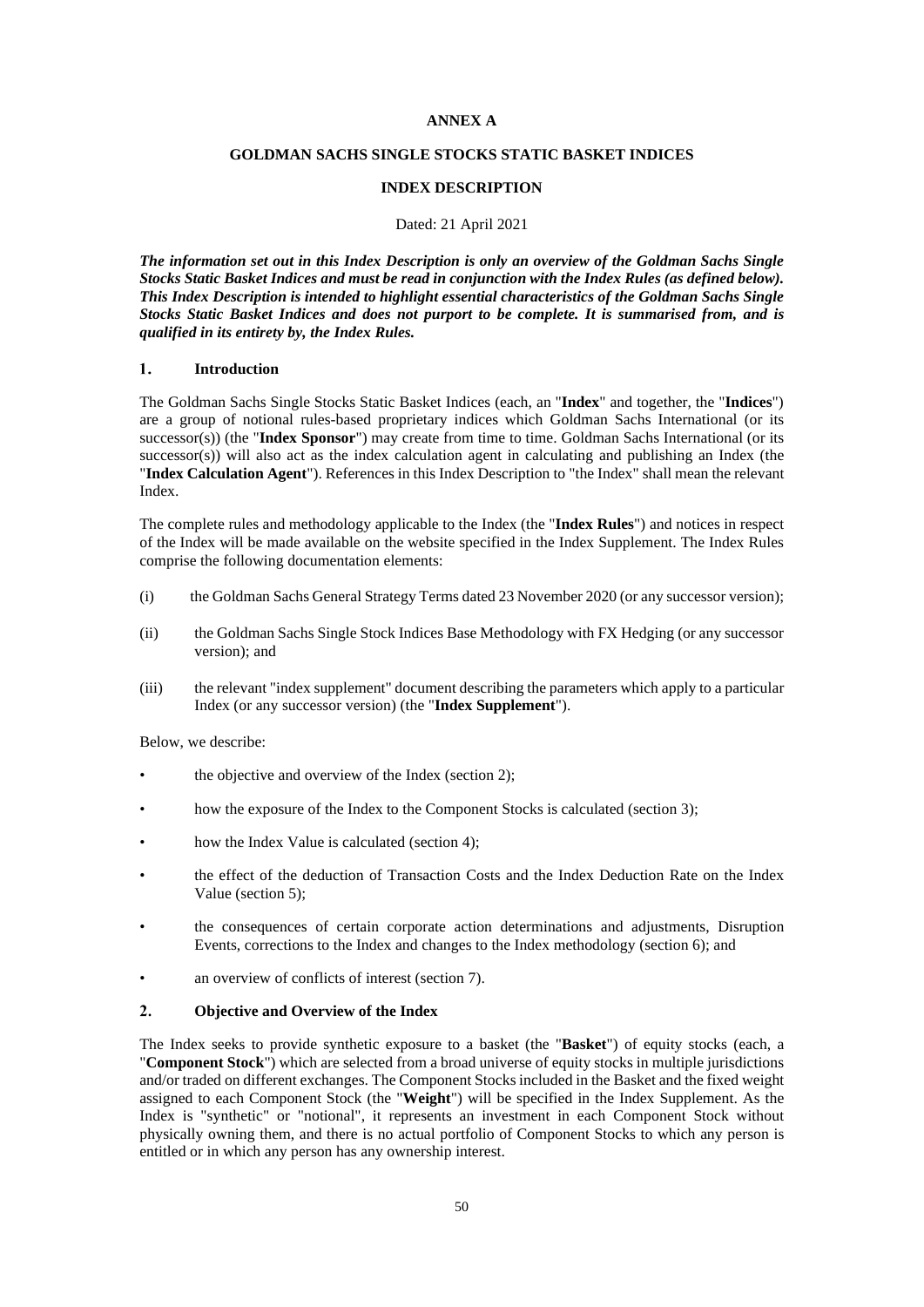The Index is denominated in the currency specified in the Index Supplement (the "**Index Currency**"). A Component Stock may or may not be denominated in the Index Currency.

The Index will have a long exposure to each Component Stock in the Basket. The Basket will be rebalanced on a regular basis on each day specified in the Index Supplement (each, a "**Rebalancing Day**" and such rebalancing, a "**Basket Rebalancing**"). The quantity of exposure (the "**Number of Shares**") of the Index to each Component Stock will be determined on a Rebalancing Day and will reflect its target Weight as well as any adjustments made by the Index Calculation Agent to reflect corporate actions occurring in respect of such Component Stock, as more particularly described in section 3 (*Calculation of the Number of Shares of each Component Stock*) below. Depending the performance of each Component Stock relative to the other Component Stocks in the Basket since the immediately preceding Rebalancing Day, the actual exposure the Index has to each Component Stock during the period between each rebalancing of the Basket may vary from their assigned Weights.

The Index may be calculated on a "Price Return", "Net Total Return" or "Gross Total Return" basis, as specified in the Index Supplement. If the Index is calculated on a "Net Total Return" or "Gross Total Return" basis, then any dividend amounts paid in respect of a Component Stock will be taken into account in calculating the Index. If the Index is calculated on a "Net Total Return" basis, then a notional dividend withholding tax will be deducted from any dividend amounts paid in respect of a Component Stock. The notional dividend withholding tax rate applied to dividend amounts may vary depending on the jurisdiction of incorporation of the issuer of the relevant Component Stock and will be determined by the Index Calculation Agent.

If "FX Hedge" is specified to be applicable in the Index Supplement, then the value of the Index will be adjusted to hedge the currency exposures of the Index. Such adjustment shall reduce but not eliminate foreign exchange risk.

The calculation of the Index will include deductions that are intended to synthetically reflect the transaction costs that a hypothetical investor would incur if it entered into and maintained direct investment positions providing the same exposure to the Component Stocks included in the Basket. Such transaction costs are linked to the magnitude and frequency of changes to the quantity of exposure the Index has to each Component Stock. The value of the Index may also be reduced by the deduction of a fixed pre-determined rate (an "**Index Deduction Rate**") if so specified in the Index Supplement. The effect of these deductions could be to benefit the Index Sponsor and/or its affiliates. The actual costs of hedging the exposure to the Index may be lower or higher than these deductions and, if they were lower, this may result in investors being in a worse position than if they were to maintain direct investment positions in the Component Stocks. The value of the Index will increase if the Component Stocks included in the Basket perform positively overall, though any positive performance will be reduced by the abovementioned deductions. See further section 5 (*Effect of the Deduction of Transaction Costs and Index Deduction Rate*) below for further details.

The Index will be reviewed periodically in accordance with the Index Sponsor's internal policies.

*The Index, including the methodology and underlying assumptions, may not be successful in achieving its objective or in producing positive returns, and may not outperform any alternative investment strategy.* 

#### **3. Calculation of the Number of Shares of each Component Stock**

The Index Calculation Agent will calculate the value of the Index (the "**Index Value**") on each Index Business Day starting from the Index Inception Date. Each of "**Index Business Day**" and "**Index Inception Date**" shall be as specified in the Index Supplement.

In order to calculate the Index Value, the Index Calculation Agent will first determine the Number of Shares of each Component Stock in the Basket on a Rebalancing Day as an amount equal to the *quotient*  of (a) the *product* of (i) the Basket Closing Value on the Observation Day corresponding to such Rebalancing Day, *multiplied* by (ii) the Weight of such Component Stock, *divided* by (b) the official closing price of such Component Stock published on the primary exchange on which it is traded ("**Official Closing Price**") in respect of such Observation Day (or, if the Official Closing Price of such Component Stock is denominated in a currency other than the Index Currency, as converted into the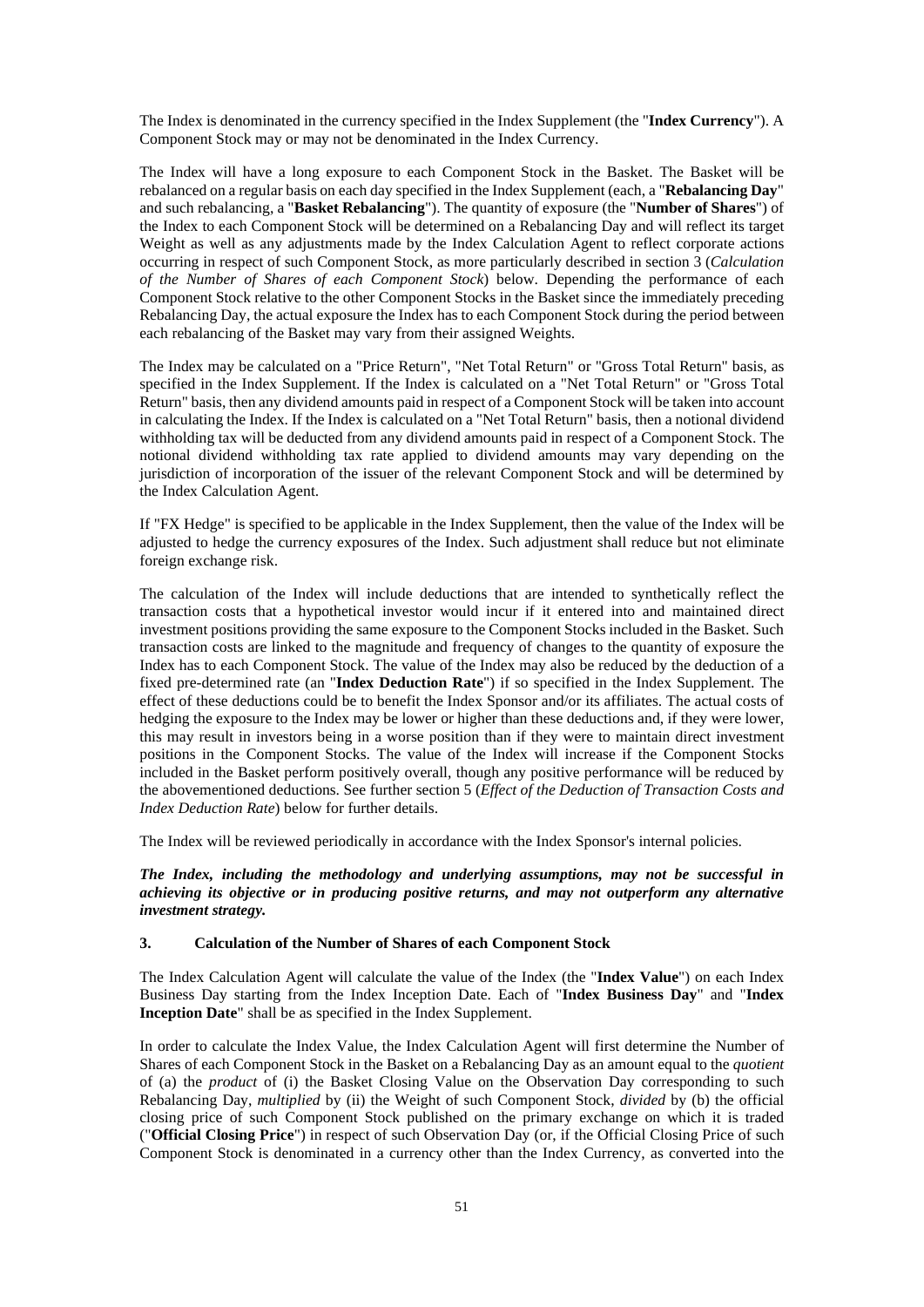Index Currency using the FX Rate Fixing). Each of "**Observation Day**" and "**FX Rate Fixing**" (if applicable) shall be as specified in the Index Supplement.

The Number of Shares in respect of a Component Stock will reflect adjustments made by the Index Calculation Agent for any dividends or corporate actions occurring in respect of such Component Stock, and will become effective as of the opening of the Index Business Day immediately following the relevant Rebalancing Day. In respect of each Index Business Day thereafter until, and including, the next Rebalancing Day, the Number of Shares in respect of a Component Stock will be equal to the Number of Shares of such Component Stock for the immediately preceding Index Business Day, unless otherwise adjusted by the Index Calculation Agent for any dividends or corporate actions occurring in respect of such Component Stock. Depending on the performance of each Component Stock relative to the other Component Stocks in the Basket since the immediately preceding Rebalancing Day, the actual exposure the Index has to each Component Stock during the period between each rebalancing of the Basket may vary from their assigned Weights.

## **4. Calculation of the Index Value**

The Index Value on the Index Inception Date will be as specified in the Index Supplement. On each Index Business Day thereafter, the Index Value will be either (a) if "FX Hedge" is not specified as applicable in the Index Supplement, a currency-unhedged value of the Index (the "**Index Unhedged Value**"), or (b) if "FX Hedge" is specified as applicable in the Index Supplement, a currency-hedged value of the Index (the "**Index Hedged Value**").

The Index Value will be published on each Index Business Day by the Index Calculation Agent on the website and under the ticker specified in the Index Supplement, subject to the right of the Index Sponsor and/or Index Calculation Agent to suspend or discontinue publication of the Index Value at any time and for any reason, or to publish the Index Value on such other information sources as the Index Sponsor may select from time to time. The Index Value will be rounded to the number of decimal places specified in the Index Supplement.

### (a) Calculation of the Index Unhedged Value

In respect of an Index Business Day ("**Index Business Day (t)**") falling after the Index Inception Date, the Index Unhedged Value seeks to reflect the value of the Basket of Component Stocks less Transaction Costs and the Index Deduction Rate, and is determined in accordance with the following formula:

$$
I_t = I_{t-1} \times \left[ \frac{BCV_t + BDiv_t}{BOV_t} \times (1 - Cost_t) \times (1 - SD \times DayCountFraction(t - 1, t)) \right]
$$

Where:

"*BCVt*" means the Basket Closing Value on Index Business Day (t);

"*BDivt*" means the Basket Dividend on Index Business Day (t);

"*BOVt*" means the Basket Opening Value on Index Business Day (t);

"*Costt*" means the Basket Rebalancing Cost on Index Business Day (t);

"*DayCountFraction***(t – 1, t)**" means the day count fraction in respect of the period commencing on, and including, the Index Business Day immediately preceding Index Business Day (t) and ending on, but excluding, Index Business Day (t), as specified in the Index Supplement;

"*It*" means the Index Unhedged Value on Index Business Day (t);

"*It***-1**" means the Index Unhedged Value on the Index Business Day immediately preceding Index Business Day (t); and

"*SD*" means the Index Deduction Rate (or, if none is specified in the Index Supplement, zero).

If "Index Value Floor" is specified to be applicable in the Index Supplement, and the Index Unhedged Value in respect of any Index Business Day is zero or negative, the Index Unhedged Value for such Index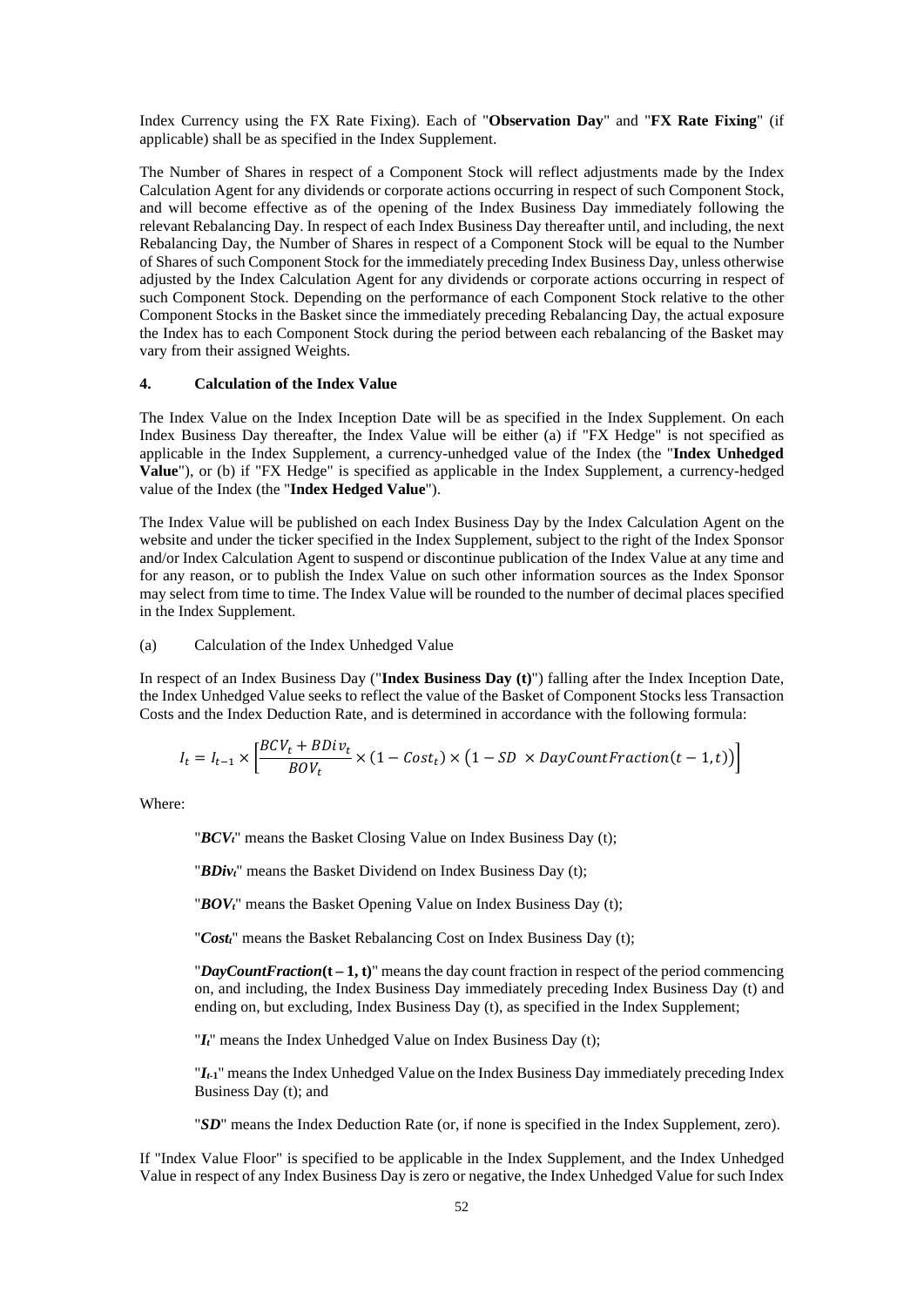Business Day and all Index Business Days thereafter will be deemed to be equal to zero. If "Index Value Floor" is specified to be not applicable in the Index Supplement, the Index Unhedged Value may be negative.

The "**Basket Closing Value**" on an Index Business Day is equal to the aggregate value of the shares of each Component Stock included in the Basket at the close of such Index Business Day. The value of the shares of a Component Stock at the close of an Index Business Day is calculated as the *product* of (i) the Number of Shares of such Component Stock in respect of such Index Business Day, *multiplied* by (ii) its Official Closing Price on such Index Business Day (or, if the Official Closing Price of such Component Stock is denominated in a currency other than the Index Currency, as converted into the Index Currency using the FX Rate Fixing).

The "**Basket Opening Value**" on an Index Business Day is equal to the aggregate value of the shares of each Component Stock included in the Basket at the open of such Index Business Day. The value of the shares of a Component Stock at the open of an Index Business Day is calculated as the *product* of (i) the Number of Shares of such Component Stock in respect of such Index Business Day, *multiplied* by (ii) its Official Closing Price on the immediately preceding Index Business Day (or, if the Official Closing Price of such Component Stock is denominated in a currency other than the Index Currency, as converted into the Index Currency using the FX Rate Fixing), and further *multiplied* by (iii) a price adjustment factor to account for any corporate actions occurring in respect of such Component Stock.

The "**Basket Dividend**" on an Index Business Day is equal to: (i) if the Index is calculated on a "Price Return" basis, zero, (ii) if the Index is calculated on a "Gross Total Return" basis or a "Net Total Return" basis, the aggregate of the dividend amounts of each Component Stock included in the Basket, provided that (A) if the Official Closing Price of the relevant Component Stock is denominated in a currency other than the Index Currency, the dividend amount shall be converted into the Index Currency using the FX Rate Fixing, and (B) if the Index is calculated on a "Net Total Return" basis, the Basket Dividend will reflect a deduction in respect of notional dividend withholding tax in respect of each Component Stock, which is intended to reflect the withholding tax that is levied or may be levied by the country of incorporation or residence of the issuer of each Component Stock. This means that if the Index Sponsor (or any of its affiliates) has hedged its exposure to the Component Stocks, it will benefit if the effective rate of withholding tax that it incurs in carrying out its hedging activities is less than the rate of the notional dividend withholding tax applied in calculating the Basket Dividend. Any such benefit will not be passed on to investors in any Securities linked to the Index.

The "**Basket Rebalancing Cost**" on an Index Business Day that is a Rebalancing Day is equal to the sum of the cost that is notionally incurred in entering or unwinding positions in each Component Stock as a result of a Basket Rebalancing. Such cost is calculated as the *product* of (i) the transaction cost rate specified in the Index Supplement ("**Transaction Cost Rate**") applicable to the relevant Component Stock, *multiplied* by (ii) the change in the actual exposure of the Index to such Component Stock. The Basket Rebalancing Cost on an Index Business Day that is not a Rebalancing Day will be zero. See section 5 (*Effect of the Deduction of Transaction Costs and Index Deduction Rate*) below for more details.

## (b) Calculation of the Index Hedged Value

In respect of an Index Business Day (t) falling after the Index Inception Date, the Index Hedged Value seeks to reflect the Index Unhedged Value as adjusted to hedge the currency exposures of the Index, and is determined in accordance with the following formula:

$$
HI_t = HI_{L1} \times (\frac{UH_t}{UH_{L1}} + FXHedgeImport_t)
$$

Where:

"*FXHedgeImpactt*" means the FX Hedge Impact on Index Business Day (t);

"*HIt*" means the Index Hedged Value on Index Business Day (t);

"*HIL***1**" means the Index Hedged Value in respect of the last Index Business Day of the month immediately preceding the calendar month in which Index Business Day (t) falls;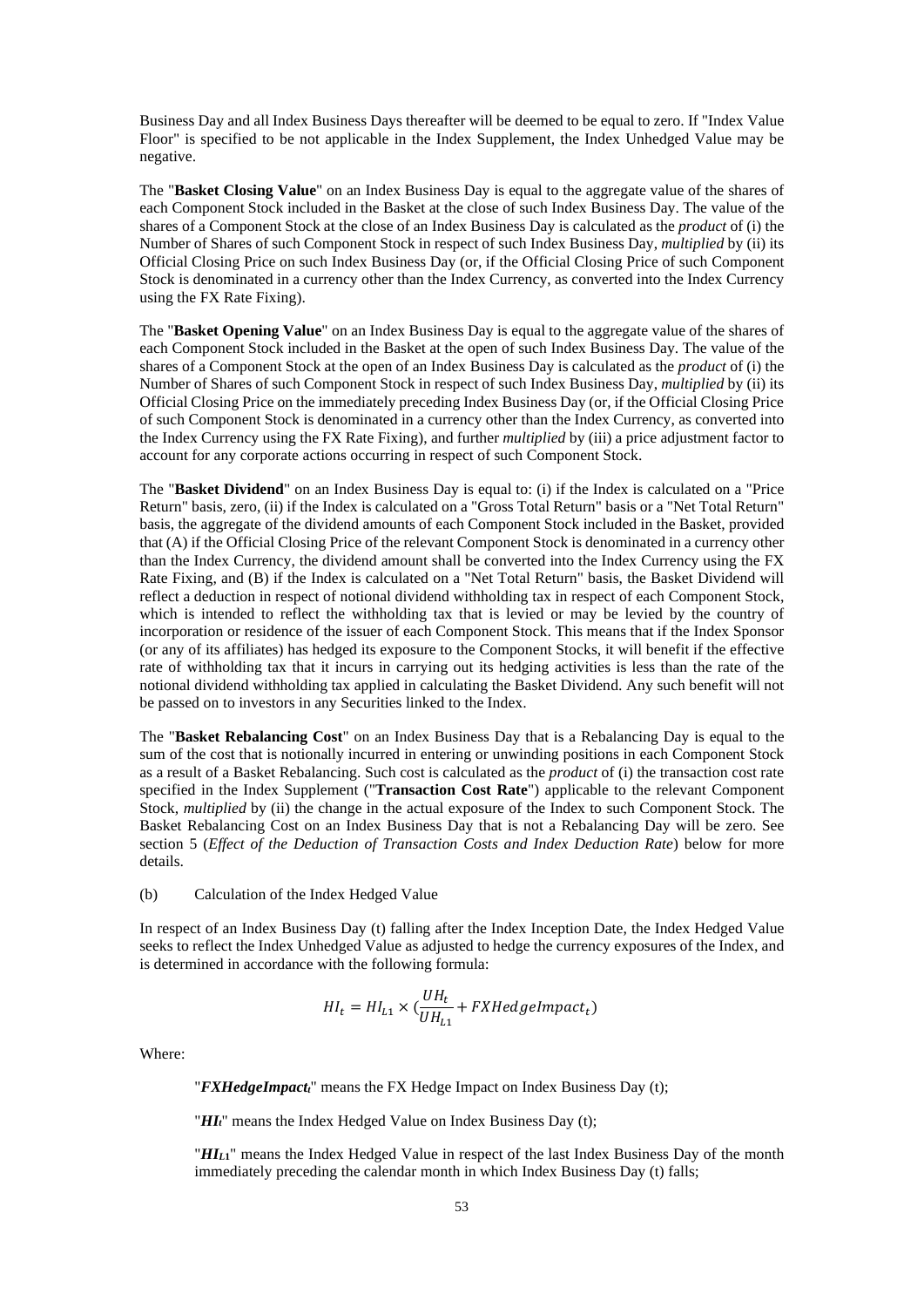"*UHt*" means the Index Unhedged Value on Index Business Day (t); and

"*UHL***1**" means the Index Unhedged Value in respect of the last Index Business Day of the month immediately preceding the calendar month in which Index Business Day (t) falls.

The "**FX Hedge Impact**" on an Index Business Day is equal to the aggregate impact of the hedging positions in interpolated forward exchange rates that are notionally entered into by the Index to hedge against currency fluctuations.

## **5. Effect of the Deduction of Transaction Costs and Index Deduction Rate**

The Index Value will be reduced by the deduction of certain costs. There are two types of costs that are deducted from the Index:

- (a) transaction costs, which are intended to synthetically reflect the transaction costs (including, but not limited to, any applicable stamp duty payments, financial transaction taxes, brokerage costs, and/or other fees and expenses) ("**Transaction Costs**") that would be incurred by a hypothetical investor if it were to enter into actual transactions representing the notional rebalancing of the Basket on a Rebalancing Day. Transaction Costs are only deducted on a Rebalancing Day. The Transaction Costs associated with each Component Stock is calculated by reference to the Transaction Cost Rate applicable to such Component Stock. The Transaction Cost Rate in respect of each Component Stock will be as specified in the Index Supplement; and
- (b) an Index Deduction Rate, which is intended to reduce the pricing of certain transactions linked to the Index. The Index Deduction Rate will be specified as a fixed percentage in the Index Supplement (or, if none is specified in the Index Supplement, zero).

Such deductions will act as a drag on the performance of the Index. For the avoidance of doubt, the published Index Value is net of the above costs.

As the notional Transaction Costs are calculated by reference to pre-determined Transaction Cost Rates, they do not necessarily reflect the actual or realised transaction costs that would be incurred by a hypothetical investor in the relevant Component Stocks, which could be greater or less than the Transaction Costs. The Index Sponsor and/or any affiliate in its capacity as issuer of or counterparty to Securities linked to the Index (a "**Hedging Party**") that has hedged its exposure to the Component Stocks will benefit if the actual or realised transaction costs that it incurs in carrying out its hedging activities are less than the Transaction Costs. Any such benefit will not be passed on to investors in Securities linked to the Index. Further, if such actual or realised transaction costs are less than the Transaction Costs, investors may be in a worse position than if they maintained direct investment positions in the Component Stocks.

## **6. Corporate Action Determinations and Adjustments, Disruption Events, Corrections and Changes in Index Methodology**

(a) Corporate Action Determinations and Adjustments

For corporate action determinations and/or adjustments, the Index Calculation Agent will make such determinations and/or adjustments by reference to the "Equity Basket Calculation Methodology" and "Withholding Tax Rates" published at https://www.solactive.com/documents/ (or any successor website) (the "**Index Calculation Agent Methodology**").

Following the determination by the Index Calculation Agent that:

- (i) a Component Stock has commenced trading ex-dividend in respect of an ordinary cash dividend;
- (ii) an extraordinary event ("**Extraordinary Event**") has occurred in respect of a Component Stock, including a merger, a takeover or tender offer, the nationalisation of the shares or assets of the issuer of a Component Stock, a delisting of a Component Stock on an exchange, or the insolvency of the issuer of a Component Stock; or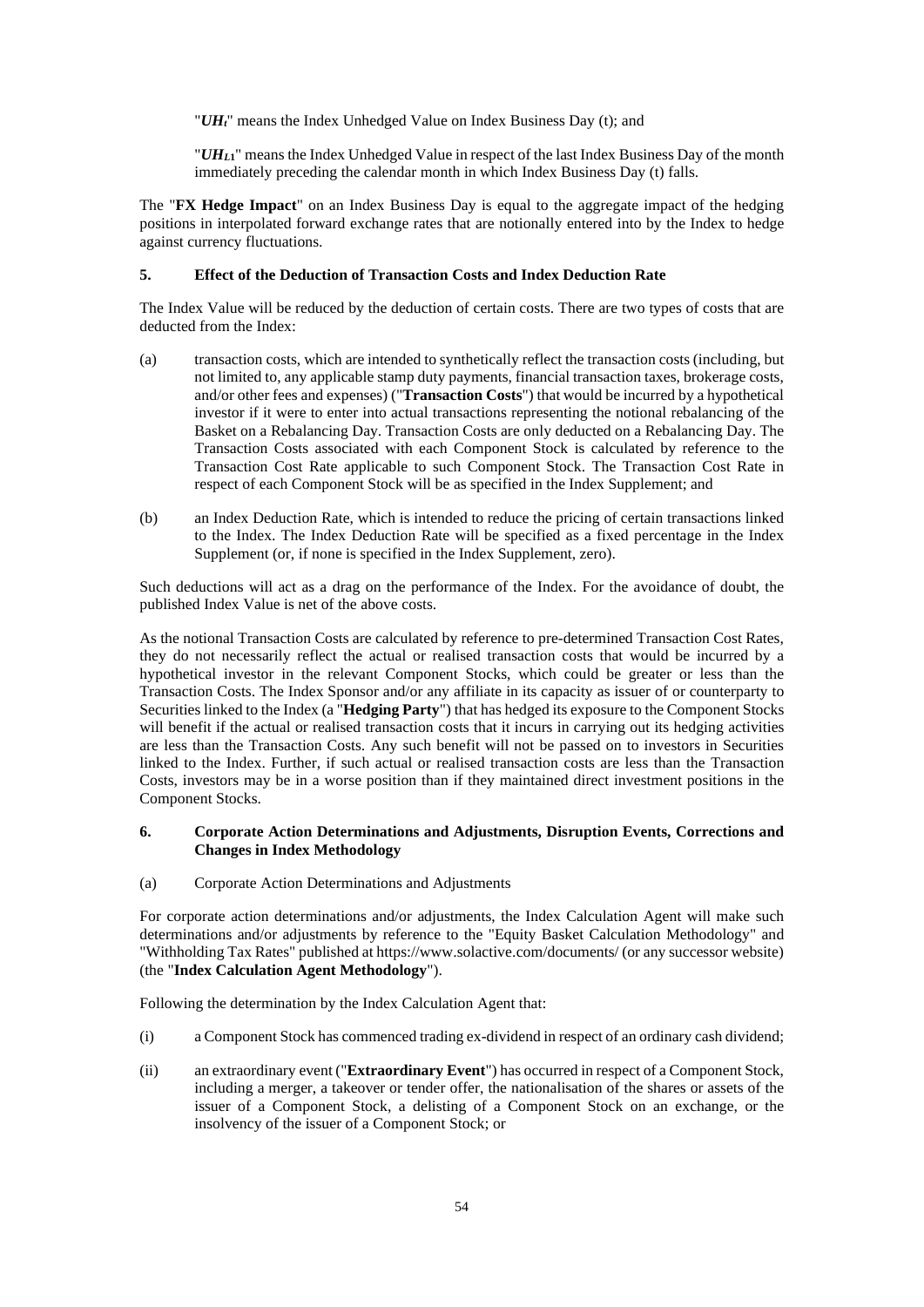(iii) any event having a diluting or concentrative effect on the theoretical value of a Component Stock or following any adjustment to the settlement terms of listed options or futures contracts on such Component Stock traded on an options or futures exchange,

the Index Calculation Agent will adjust the Index in accordance with the Index Calculation Agent Methodology.

If the Index Sponsor determines that it and/or its affiliates would be unable to, or would incur additional costs to, replicate an adjustment in accordance with the Index Calculation Agent Methodology, the Index Sponsor may instruct the Index Calculation Agent to take alternative action to allow the Index Sponsor and/or its affiliates to replicate the relevant adjustment, with the goal of preserving the original economic objective of the Index.

The Index Calculation Agent may change the Index Calculation Agent Methodology from time to time (including creating a new methodology to determine corporate actions and adjustments).

## (b) Disruption Events

Certain events may occur in respect of the Index, a Component Stock or input data used for determinations and/or calculations relating to the Index ("**Input Data**", together with the Component Stocks, "**Relevant Underlyings**"), which affect the performance by the Index Sponsor or Index Calculation Agent of its obligations in respect of the Index or related hedging arrangements (each, a "**Disruption Event**"), including the following:

- (i) the performance by the Index Sponsor or Index Calculation Agent of its obligations in respect of the Index becomes unlawful, impracticable or would result in materially increased costs to it, as a result of a change in law;
- (ii) a Hedging Party is unable to enter or unwind hedging arrangements in respect of the Index or a Relevant Underlying or incurs increased costs in doing so;
- (iii) any event or circumstance (including a trading disruption) which (A) affects the ability of market participants to enter into transactions in respect of a Relevant Underlying in a notional size required for transactions relating to the Index, or (B) impairs the liquidity or affects the value of such Relevant Underlying;
- (iv) the occurrence of a "force majeure" event such as a systems failure, disaster, act of god, armed conflict, terrorism, etc. that is likely to have a materially impact a Relevant Underlying or the ability to perform obligations in respect of the Index;
- (v) the official price or other measure of a Relevant Underlying is not available on any day on which it is scheduled to be published or provided;
- (vi) (A) the occurrence of an unscheduled non-business day in respect of a Relevant Underlying or its trading venue, where no announcement thereof was made within a reasonable amount of time prior to such day, (B) the announcement by a trading venue or provider of a Relevant Underlying that a day that was previously not a business day in respect of such trading venue or Relevant Underlying shall be considered a business day, where no announcement thereof was made within a reasonable amount of time prior to such day, or (C) the relevant trading venue is not open for trading during its regular trading session or closes prior to its scheduled closing time;
- (vii) the value of the Index and/or a Relevant Underlying is manifestly incorrect;
- (viii) the Index Sponsor ceases to have the relevant data licence in respect of a Relevant Underlying;
- (ix) any authorisation or similar requirement in respect of the Index, a Relevant Underlying or the Index Sponsor has not been, or will not be, obtained or has been, or will be, refused with the effect that any entity is not permitted under applicable law to use the Index and/or Relevant Underlying;
- (x) a material change in national or international financial, political, legal or economic conditions likely to prejudice the calculation and publication of the Index Value; or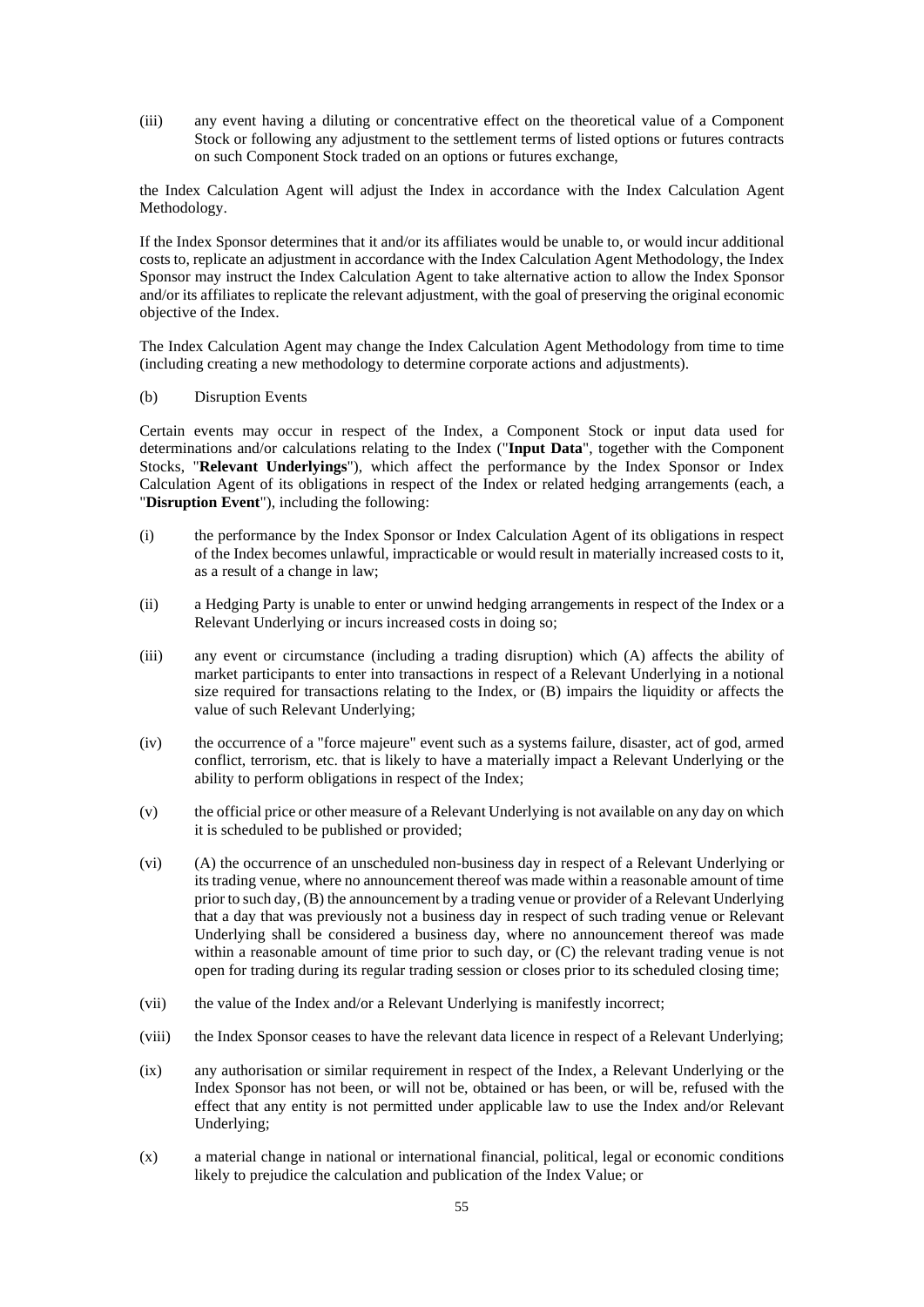(xi) (A) an EU member state discontinues or suspends its membership of the EU, or rejects any obligation arising from its membership of the EU under the relevant treaties, or (B) the euro ceases to be the lawful currency of any EU member state.

In such circumstances, the Index Sponsor may take action to preserve the intended commercial purpose of the Index, including to: (i) make such determinations or adjustments to the Index to account for such Disruption Event, (ii) postpone any Basket Rebalancing, (iii) determine that the value of a Relevant Underlying for the period during which a Disruption Event is continuing shall be the value of such Relevant Underlying immediately prior to the occurrence of the Disruption Event, (iv) suspend or terminate the publication of the Index Value, (v) publish an indicative Index Value, and/or (vi) remove and/or replace any affected Relevant Underlying.

Certain events may occur in respect of a Component Stock which affect the performance by the Index Sponsor or Index Calculation Agent of its obligations in respect of the Index or related hedging arrangements (each, a "**Disruption Event**" for a Component Stock only), including the following:

- (i) a prohibition or restriction or other adverse impact on short-selling a Component Stock, or on obtaining or offering synthetic exposure to a Component Stock, as a result of a change in law;
- (ii) a limitation or suspension on trading in a Component Stock imposed by the relevant exchange; or
- (iii) the adoption of or change to sanctions or restrictions which adversely impacts obtaining or offering synthetic exposure to a Component Stock.

In such circumstances, the Index Sponsor may take action to preserve the intended commercial purpose of the Index, including to: (i) exclude temporarily or permanently the affected Component Stock from the Index, and/or (ii) make such other adjustments to the terms of the Index to account for the Disruption Event.

Certain events may occur in respect of Input Data which affect the performance by the Index Sponsor or Index Calculation Agent of its obligations in respect of the Index (each, a "**Disruption Event**" for Input Data only), including the following:

- (i) a party responsible for collecting, calculating, distributing or publishing Input Data (the "**Input Data Provider**") has ceased or will cease to publish Input Data;
- (ii) there is a material change in the formula or method for calculating, or the content or frequency of publication of, Input Data; or
- (iii) the Input Data Provider fails to calculate, publish or deliver Input Data or delivers incomplete Input Data.

In such circumstances, the Index Sponsor may take certain actions, including to: (i) use Input Data last published by the Input Data Provider, (ii) remove and/or replace any affected Relevant Underlying either permanently or temporarily, (iii) use information or data from an alternative data source, (iv) make adjustments to the Index as it determines necessary to account for the Disruption Event, and/or (iv) terminate the publication of the Index Value.

Certain events may occur in respect of a currency exchange rate which affect the performance by the Index Sponsor or Index Calculation Agent of its obligations in respect of the Index (each, a "**Disruption Event**" for a currency exchange rate only), including the following:

- (i) a suspension of or limitation on trading on the relevant interbank market of a relevant currency exchange rate;
- (ii) a relevant currency exchange rate splits into multiple currency exchange rates;
- (iii) it is or becomes impossible to deliver the Index Currency (A) from accounts inside a relevant jurisdiction to accounts outside such jurisdiction, (B) between accounts inside such jurisdiction, or (C) to a party that is not resident in such jurisdiction;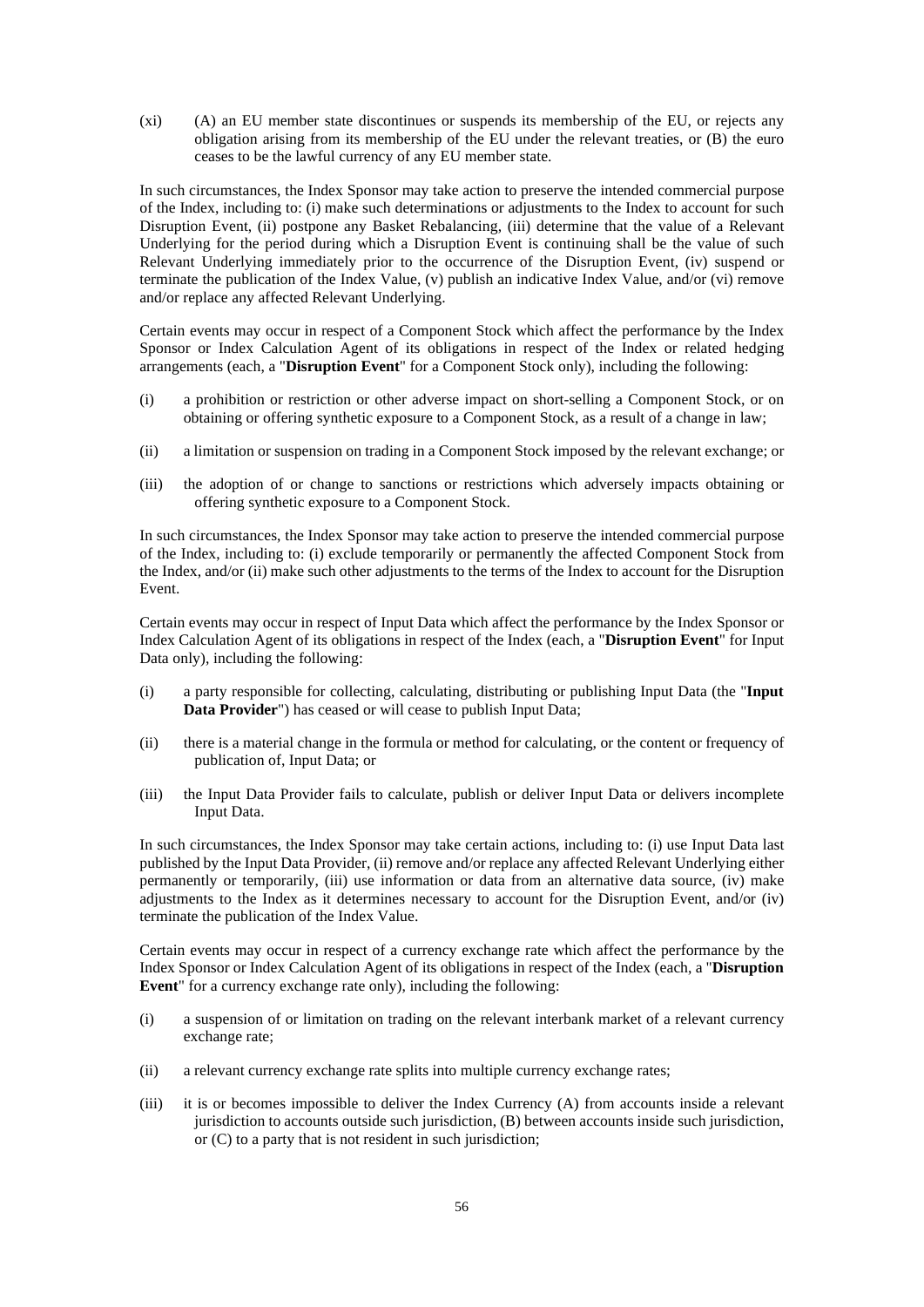- (iv) an event of default or other similar event in respect of any security or indebtedness for borrowed money of, or guaranteed by, a relevant governmental authority;
- (v) it is or becomes impossible or not reasonably practicable for the Index Sponsor or its affiliates to obtain a relevant currency exchange rate from its typical source;
- (vi) any expropriation, confiscation, requisition, nationalisation or other action by a relevant governmental authority occurs which deprives the Index Sponsor or its affiliates of its assets in any relevant jurisdiction; or
- (vii) a relevant currency exchange rate and/or Index Currency ceases to exist and is replaced by a new currency.

In such circumstances, the Index Sponsor may take action to preserve the intended commercial purpose of the Index, including to: (i) make such determinations or adjustments to the Index to account for such Disruption Event, (ii) postpone any Basket Rebalancing, (iii) determine that the value of a currency exchange rate for the period during which a Disruption Event is continuing shall be the value of such currency exchange rate immediately prior to the occurrence of the Disruption Event, (iv) suspend or terminate the publication of the Index Value, (v) publish an indicative Index Value, and/or (vi) remove and/or replace any affected currency exchange rate.

## (c) Corrections

In the event that the value of any Component Stock or currency exchange rate which is utilised for any calculation or determination in respect of the Index is subsequently corrected, the Index Calculation Agent may use such corrected value or rate for the purpose of such calculation or determination and may adjust prior calculations or determinations. In making any such corrections or adjustments, the Index Calculation Agent will act in accordance with its error policy, a summary of which is available from the Index Calculation Agent upon request.

(d) Changes in Index Methodology

The Index Sponsor reserves the right to make changes to the methodology of the Index, including (i) to correct, cure or supplement any error, ambiguity, or contradictory or defective provision in the Index Rules, (ii) to change the frequency of calculation of the Index Value, (iii) to make modifications to the Index in order to continue calculating the Index Value if market, legal, regulatory, judicial, financial, fiscal or other circumstances arise which were not reasonably foreseeable or deliberately caused by the Index Sponsor and which would otherwise prevent the Index Value from being calculated, (iv) to preserve the commercial purpose of the Index where such changes are of a formal, minor or technical nature, or to increase the transparency of the Index Rules, and/or (v) to preserve the Index Sponsor's or its affiliates' ability to hedge the Index, Component Stocks and/or Input Data and maintain such Index as tradeable and replicable. The Index Sponsor will ensure that any such modifications will result in a methodology that is consistent with the commercial purpose of the Index.

Upon changing the methodology of the Index, the Index Sponsor will post details of such change on the website specified in the Index Supplement.

### **7. Overview of Conflicts of Interest**

Goldman Sachs has multiple roles in connection with the Index, which include (a) calculating and publishing the Index Value and making certain determinations, and (b) engaging in a range of activities in its business as a full service financial services group which could affect the value of the Index or a Component Stock, which may give rise to potential conflicts of interest. In such capacities, it has the power to make determinations that are final, conclusive and binding and that could materially affect the Index Value. It does not owe any person any fiduciary duties in respect of the Index and is not required to take the interests of any person into account.

**INVESTORS IN ANY PRODUCTS LINKED TO THE INDEX MUST READ AND UNDERSTAND THE INDEX RULES SETTING OUT THE COMPLETE METHODOLOGY, ADJUSTMENTS, RISK FACTORS, DISCLAIMERS AND CONFLICTS OF INTEREST APPLICABLE TO THE INDEX, COPIES OF WHICH WILL BE MADE AVAILABLE ON THE WEBSITE SPECIFIED IN THE INDEX SUPPLEMENT. IN PARTICULAR, AN INVESTOR**